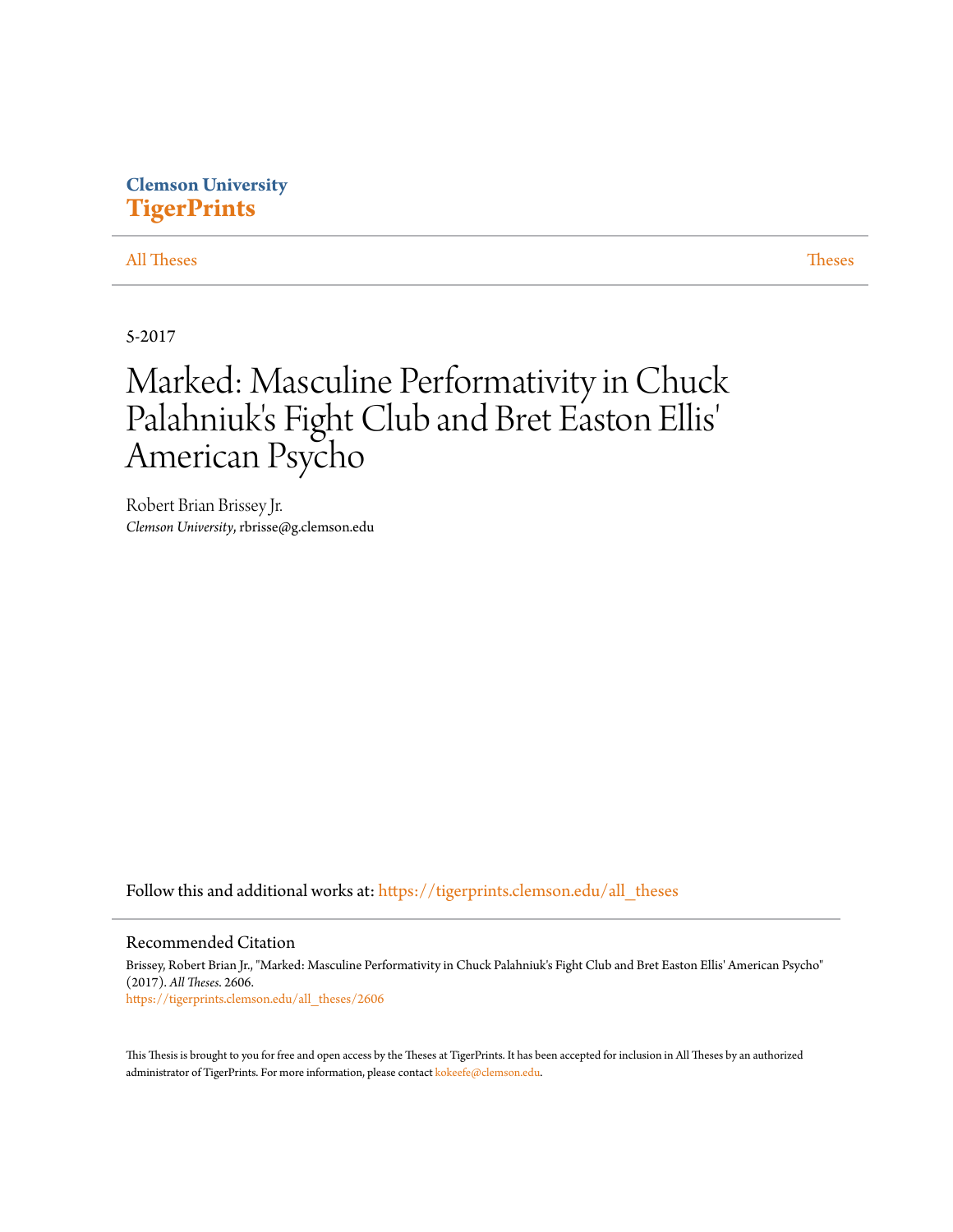### MARKED: MASCULINE PERFORMATIVITY IN CHUCK PALAHNIUK'S *FIGHT CLUB* AND BRET EASTON ELLIS' *AMERICAN PSYCHO*

A Thesis Presented to the Graduate School of Clemson University

In Partial Fulfillment of the Requirements for the Degree Master of Arts English

> by Robert Brian Brissey Jr. May 2017

Accepted by: Dr. Garry Bertholf, Committee Chair Dr. Megan Eatman Dr. Austin Gorman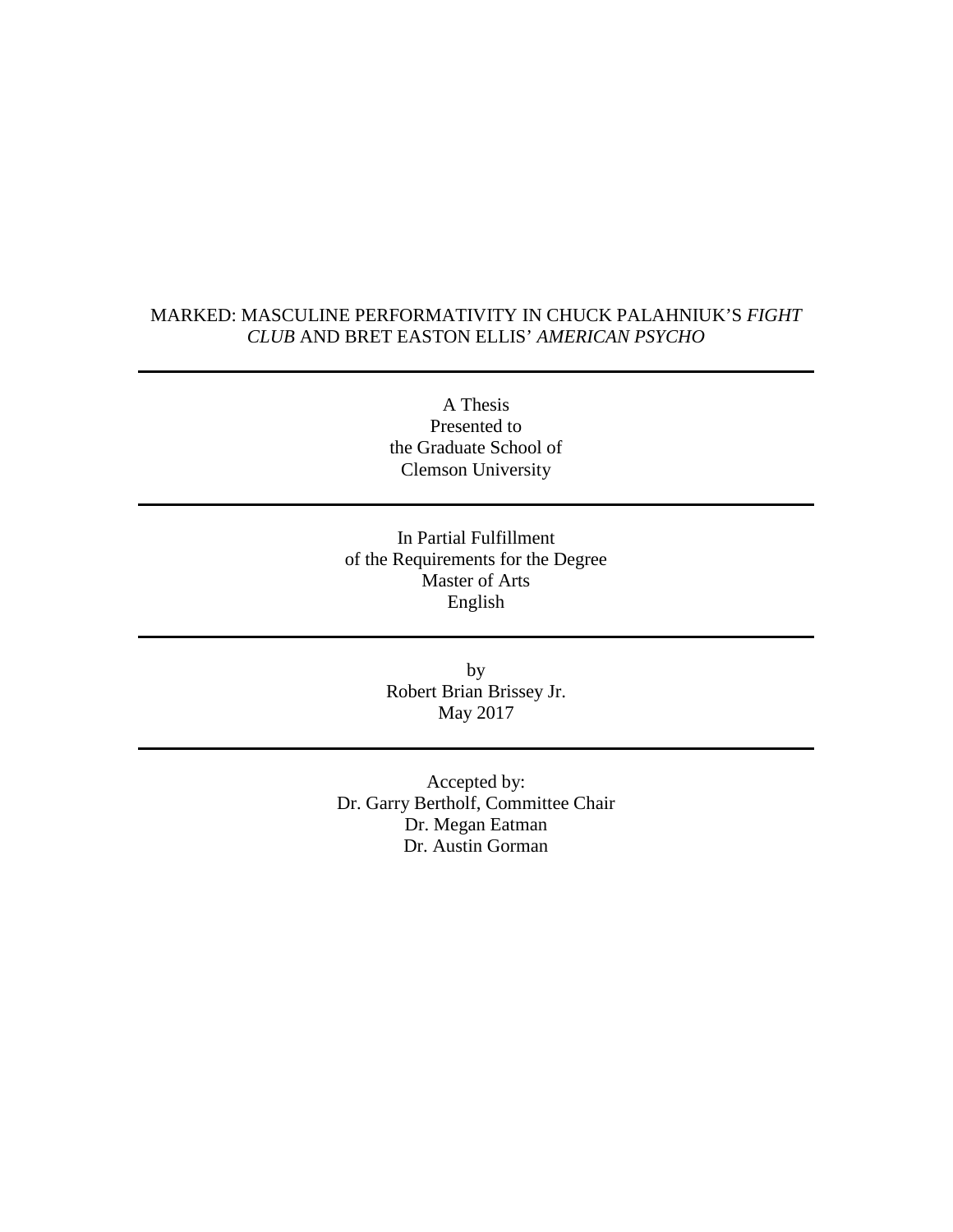#### ABSTRACT

This paper analyzes the qualities and behaviors of white, heteronormative masculine performance in America, using Chuck Palahniuk's *Fight Club* and Bret Easton Ellis's *American Psycho* as exemplar literary portrayals and departures from such identity constructions. American masculinity, in its heteronormative white formulation, is treated within the majority of cultural productions in America as a "universal" identity, and as such, it is largely invisible in terms of cultural criticism. Both *Fight Club* and *American Psycho* are present as artifacts typifying the frustration of masculine identity reconciliation, with the intention of demonstrating a willingness of embracing nonprescriptive identity construction. Building off of Judith Butler's *Gender Trouble* and Michael Kimmel's *The Gendered Society*, this essay describes the homosocial and socioeconomic influences upon masculine identity construction and problematizes such methodologies of identity building with the notion of intentional "othering" of the self through Butler's concept of inscription.

Throughout the essay, I discuss the overlapping categories of masculine identity which influence its construction, including capitalism, materiality as identity markers, homosocial influences to performance, and the willful marking as "other" to create authentic (non-constructed) identity. In this last category of marking, the narrator, "Joe," of *Fight Club* is successful in the creation of an authentic masculine identity because of a willingness to destroy the body and other markers of capitalistic success, thereby permanently divorcing his identity from the prescriptive markers of accepted masculine performance in America. Ellis's Patrick Bateman, conversely, is unable to craft a

ii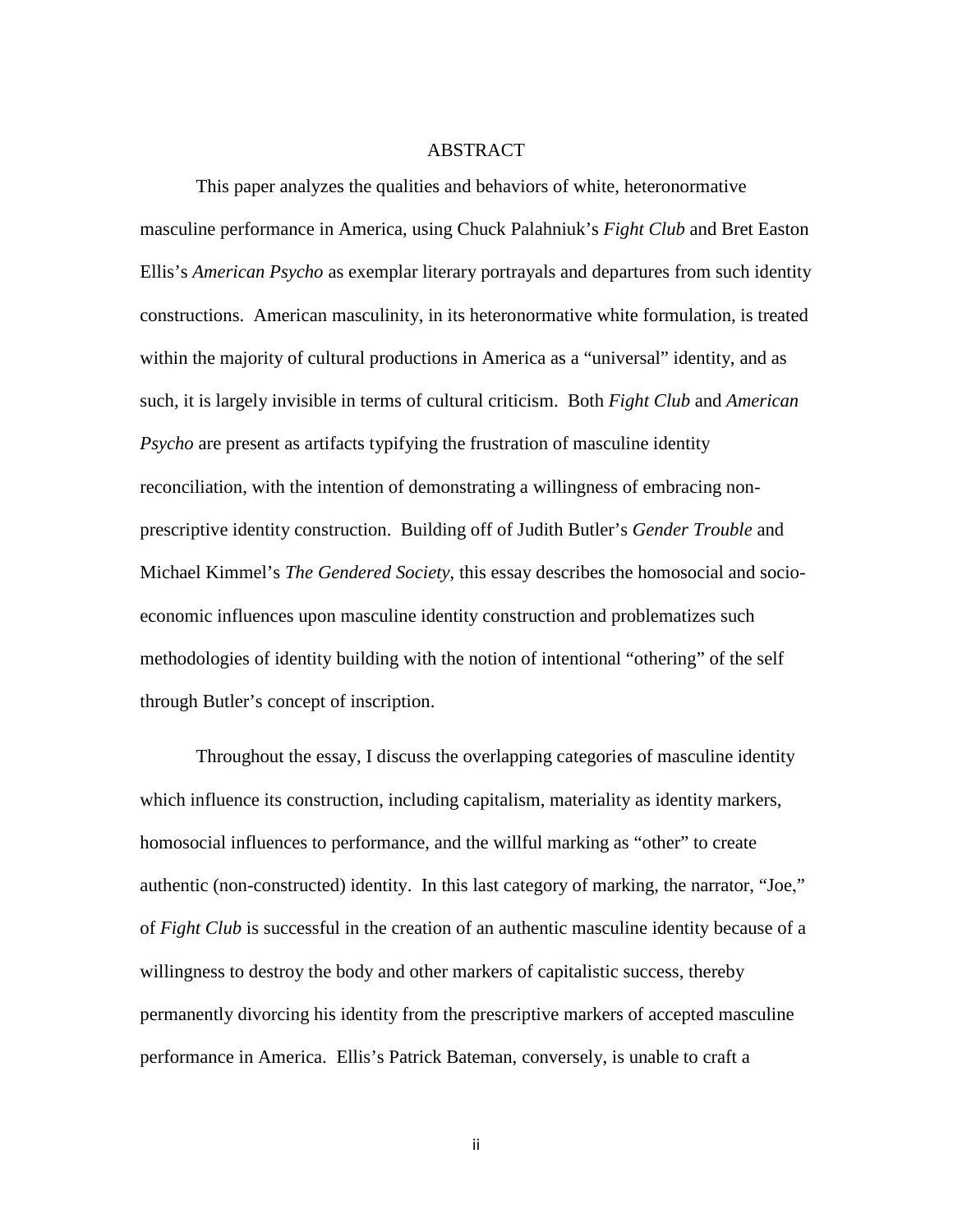sustainable identity because of an inability to counteract his dependence upon such socially accepted markers of masculine performance. Ultimately, this essay advocates the destruction of prescriptive identities of any kind which assume a stable subject in favor of a fluid gender spectrum along which identities may move and from which identities may borrow without constraint.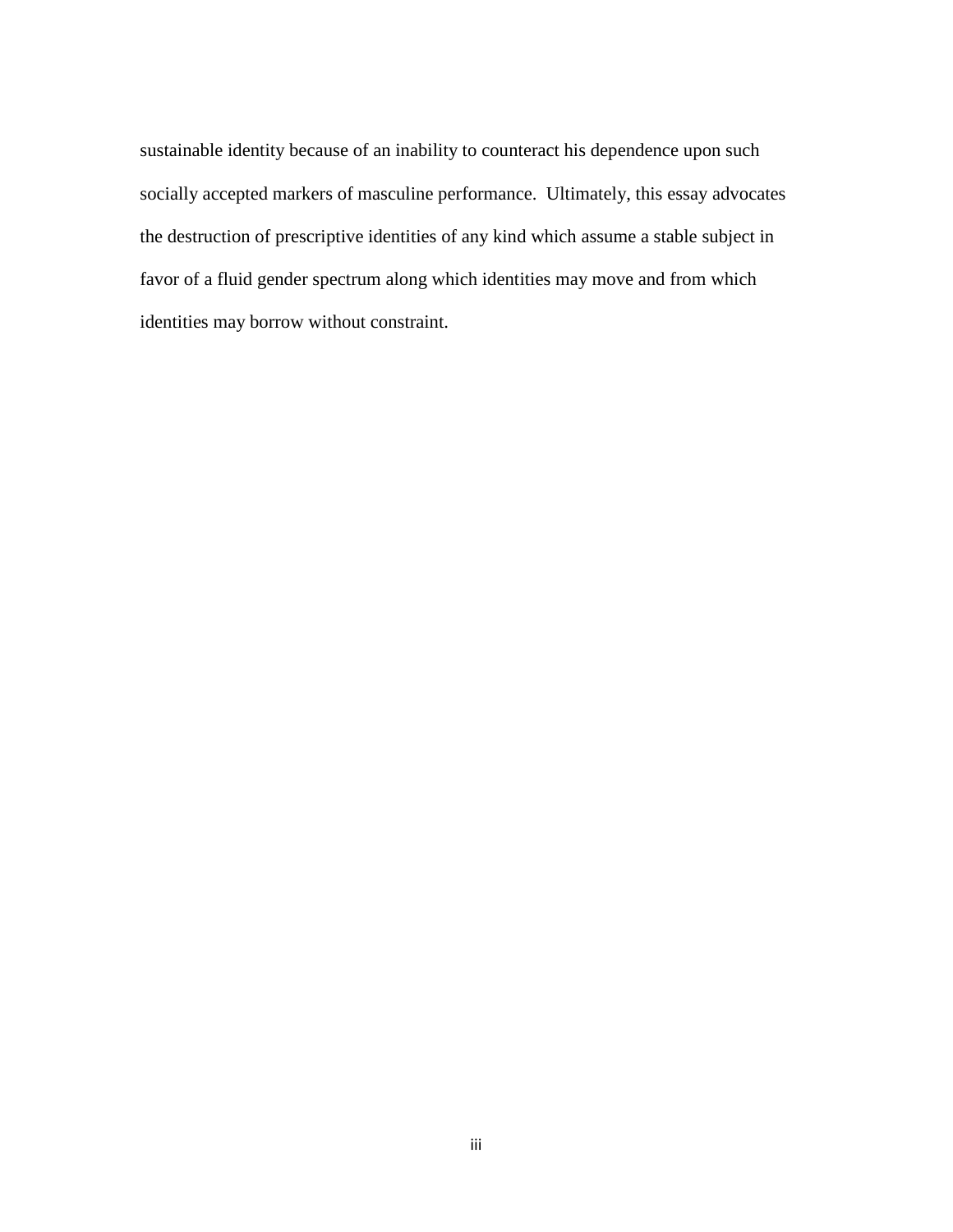# TABLE OF CONTENTS

| "MARKING AS OTHER" AND AUTHENTIC MASCULINE IDENTITY 28 |  |
|--------------------------------------------------------|--|
|                                                        |  |
|                                                        |  |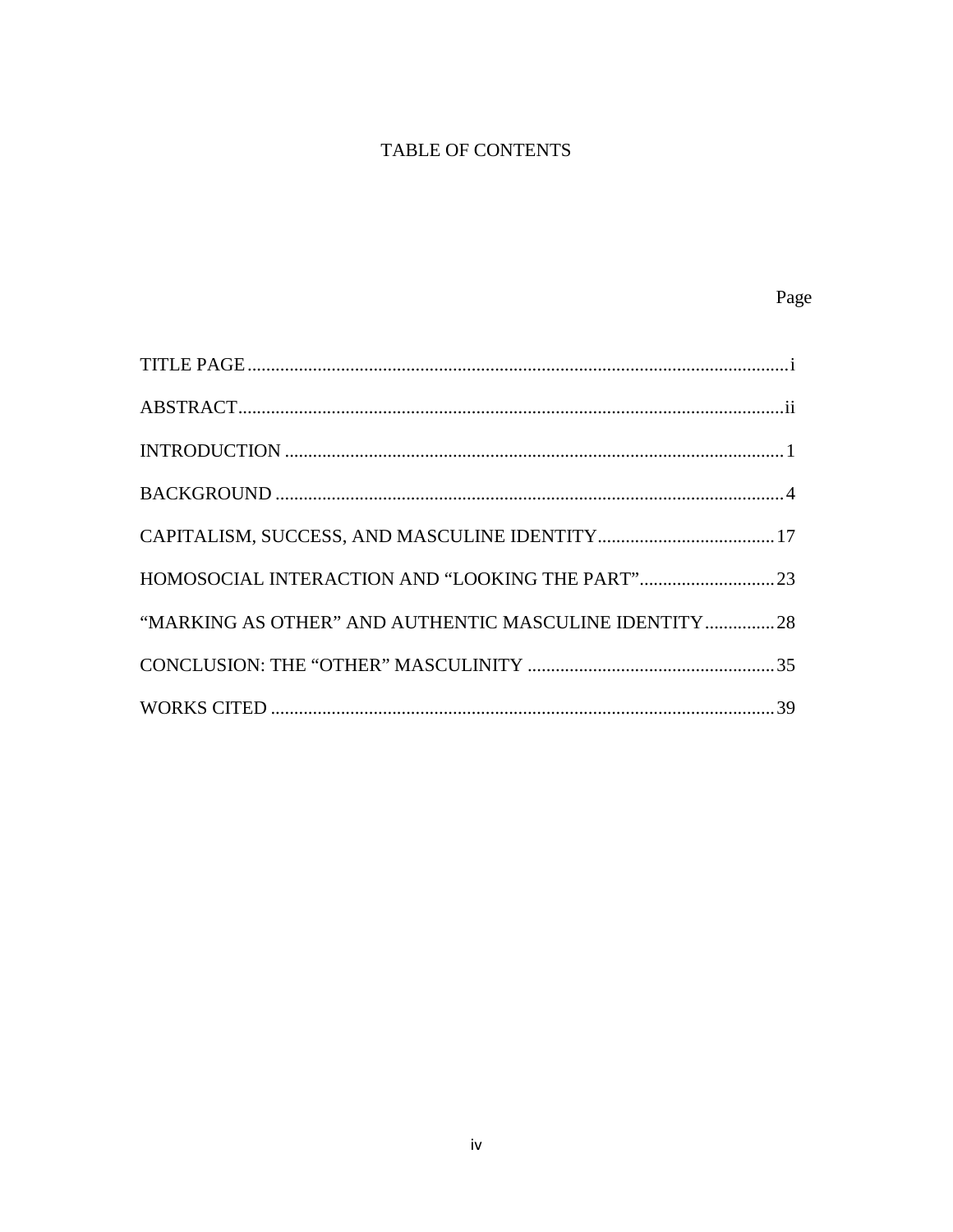## Marked: Masculine Performativity in Chuck Palahniuk's *Fight Club* and Bret Easton Ellis' *American Psycho*

#### I. INTRODUCTION

The gyms you go to are crowded with guys trying to look like men, as if being a man means looking the way a sculptor or an art director says.

– Chuck Palahniuk, Fight Club (1996)

This discourse on gender has been circulating in the academy since first wave feminism met and clashed with the predominant political discourses early in the  $20<sup>th</sup>$ century in America.<sup>[1](#page-5-0)</sup> Feminism, fueled by historical injustice and resisting culturallyinduced invisibility, becomes a model and practice for combatting rigidly prescriptive identity politics. However, even cultural movements with the best intentions can sometimes fall short of creating a truly egalitarian discourse, in that there is a resistance to the assumptions made by certain incarnations of white feminism, which intimate solidarity based solely upon biological sex. This fallacy is easily construed as another attempt to reify a stable political subject through social construction. Judith Butler states: "It seemed to me, and continues to seem, that feminism ought to be careful not to idealize certain expressions of gender that, in turn, produce new forms of hierarchy and exclusion" (Butler viii). As such, biological sex and its counterpart, gender, must be

<span id="page-5-0"></span><sup>&</sup>lt;sup>1</sup> Pamela Caughie describes the genesis of the term Feminism (specifically capitalized) by citing Nancy Cott's *The Grounding of Modern Feminism*: "feminism was both a continuation of the women's movement of the nineteenth century and its fight for full citizenship of women, and an expansion of that movement to include the recognition of women's sexual desires and freedom" (6).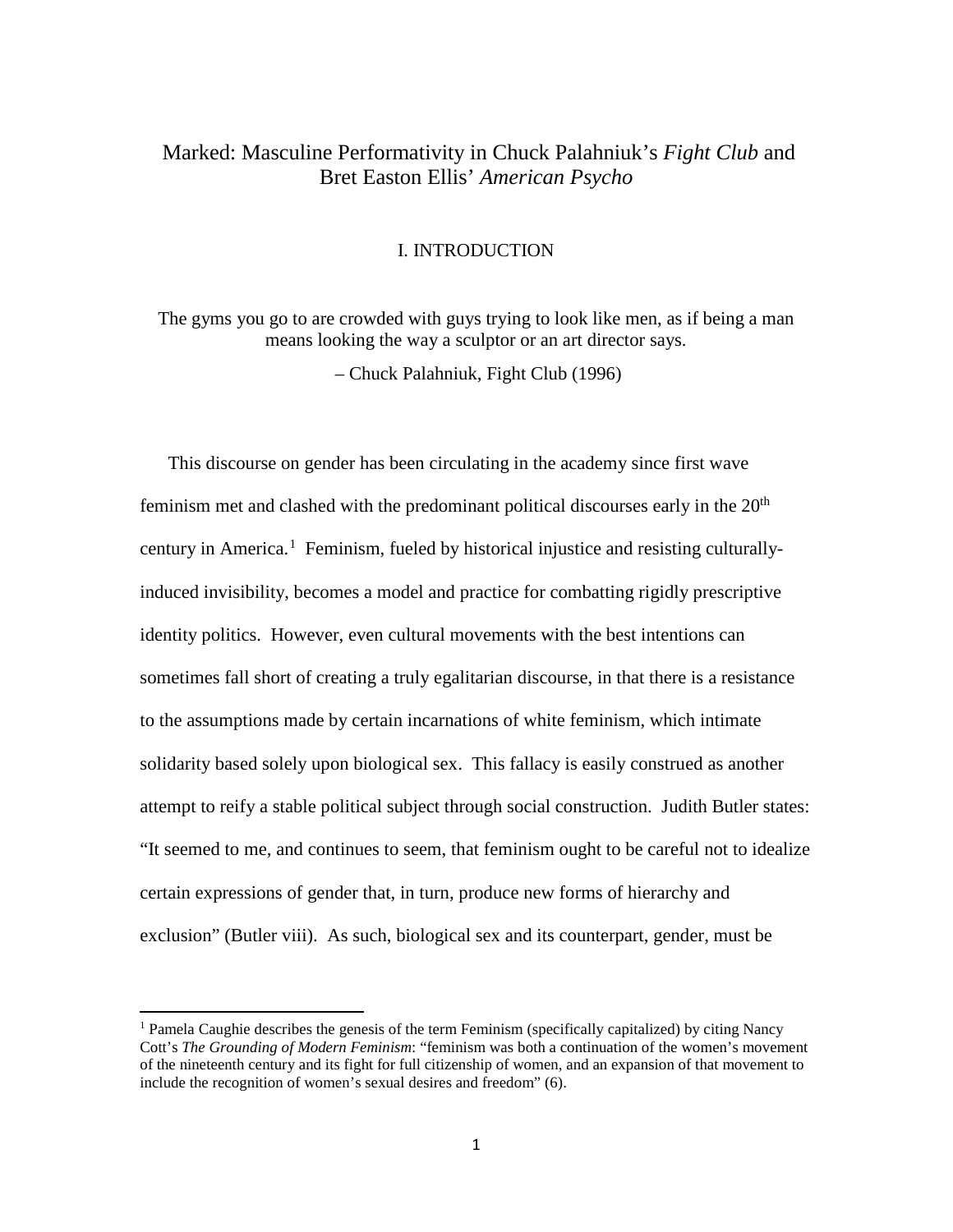defined and separated into discreet categories of identity, though the former is a blunt instrument for such identification.

American cultural perception is fervently engaged with simultaneously differentiating between internally inconsistent groups, and conversely universalizing those groups, which acts to blur or erase the differentiation through political and legal machinations. This erasure finds its genesis and cyclic reinforcement through socially constructed identification. But first it is important to define two principal categories for consideration: biological sex and gender. Sociologist and renowned masculinity studies scholar Michael Kimmel defines each: "'Sex' refers to the biological apparatus, the male and the female – our chromosomal, chemical, anatomical organization. 'Gender' refers to the meanings that are attached to those differences within a culture" (*The Gendered Society* 3).<sup>[2](#page-6-0)</sup> As such, the problematic construction of early feminism, which begins in the late 1800's and includes first and second wave feminism (and certain offshoots of masculinity studies) acted to replace one form of normativity and hierarchy (that which is based solely on biological sex) with another (a form of hegemonic assumption about universalized gender construction).<sup>[3](#page-6-1)</sup> As such, these formations could not be easily reconciled with members of any respective biological sex that nevertheless did not

<span id="page-6-0"></span> $2$  Kimmel sets up an opposing dichotomy between biological determinism and differentiated socialization which be explore in greater detail later in this essay. In this arrangement, he asks probing questions such as "Is biology destiny?" and "is it that human beings are more flexible and thus subject to change?" (*The Gendered Society* 2).

<span id="page-6-1"></span> $3$  Caughie defines the temporal parameters of first wave of both non-western and Western feminisms as being "coterminous" and "connected to women's participation in the anti-colonial nationalist movement from the late nineteenth century to the 1930's" (95). The second wave is described in terms of three phases which begin in the 1960's continuing into the early 1990's, with the third phase continuing from the mid- to late 1990's into the present critical discourses (Caughie 95).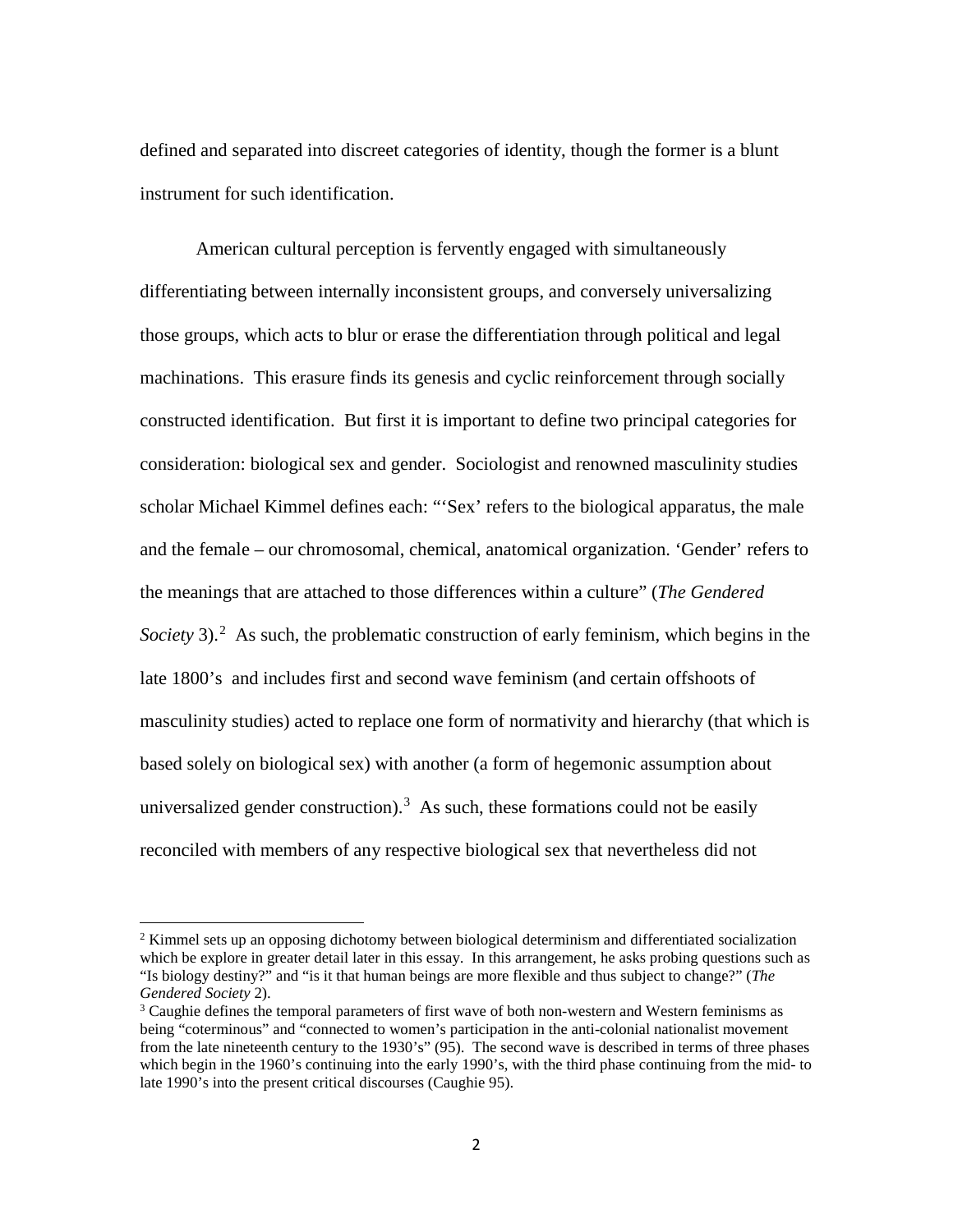identify within earlier narrow conceptions of gender.<sup>[4](#page-7-0)</sup> Whereas sexual biology can be viewed in relatively (though not entirely) stable categories, gender, as a socially evolving concept, cannot and should not be composed of any such characterizations.<sup>[5](#page-7-1)</sup> As such, there are arguably as many genders as there are social groups or even individuals in the world. Every person, even within the same geographic region or family, performs gender in different ways. This essay will first seek to analyze, through Butler and Kimmel, gender construction methodologies and problematize them, so as to lay the foundation for the analysis of the gender politics at work within this essay's primary texts, Chuck Palahniuk's *Fight Club* and Bret Easton Ellis's *American Psycho*. Gender must then be understood to be a lens and a spectrum, constructed both systematically but arbitrarily, through which people may interpret their world and their interactions within it.<sup>[6](#page-7-2)</sup>

<span id="page-7-0"></span><sup>4</sup> Caughie discusses in her essay "Introduction: Theorizing the First Wave Globally" a "proliferation of differences" which "in turn made feminists aware of the need for a 'reorientation'" (7). This was an indication of the hegemonic feminist identity politics which problematized Western feminism, especially when viewed in non-Western contexts. Western feminism, then, is characterized as having a proprietary stake in feminism and the notion of "women" as a stable subject, and as such scholars such as Butler push back upon such ownership in the late 1980's and early 1990's.

<span id="page-7-1"></span><sup>&</sup>lt;sup>5</sup> Julie C. Brown, a PhD candidate in Science Education at the University of Florida, describes such instability in biologically determined sexual categories. She says "Classifying biological sex as a binary is often problematic because not all individuals adhere to these norms" (Brown 692-3). She then goes on to describe examples of exceptionality in genetics, as with individuals with two X chromosomes which typically denotes female, and yet the SRY gene (which determines physiological male development) is present in one of the chromosomes in the pair as well as Klinefelter syndrome, in which the individual has two X chromosomes as well as a Y chromosome (Brown 693). Both of these circumstances would problematize the popularlist view of two discreet biological sexes.

<span id="page-7-2"></span> $6$  Kimmel describes this social phenomena as "Gender, we now know, is one of the axes around which social life is organized and through which we understand our own experiences" (*The Gendered Society* 5).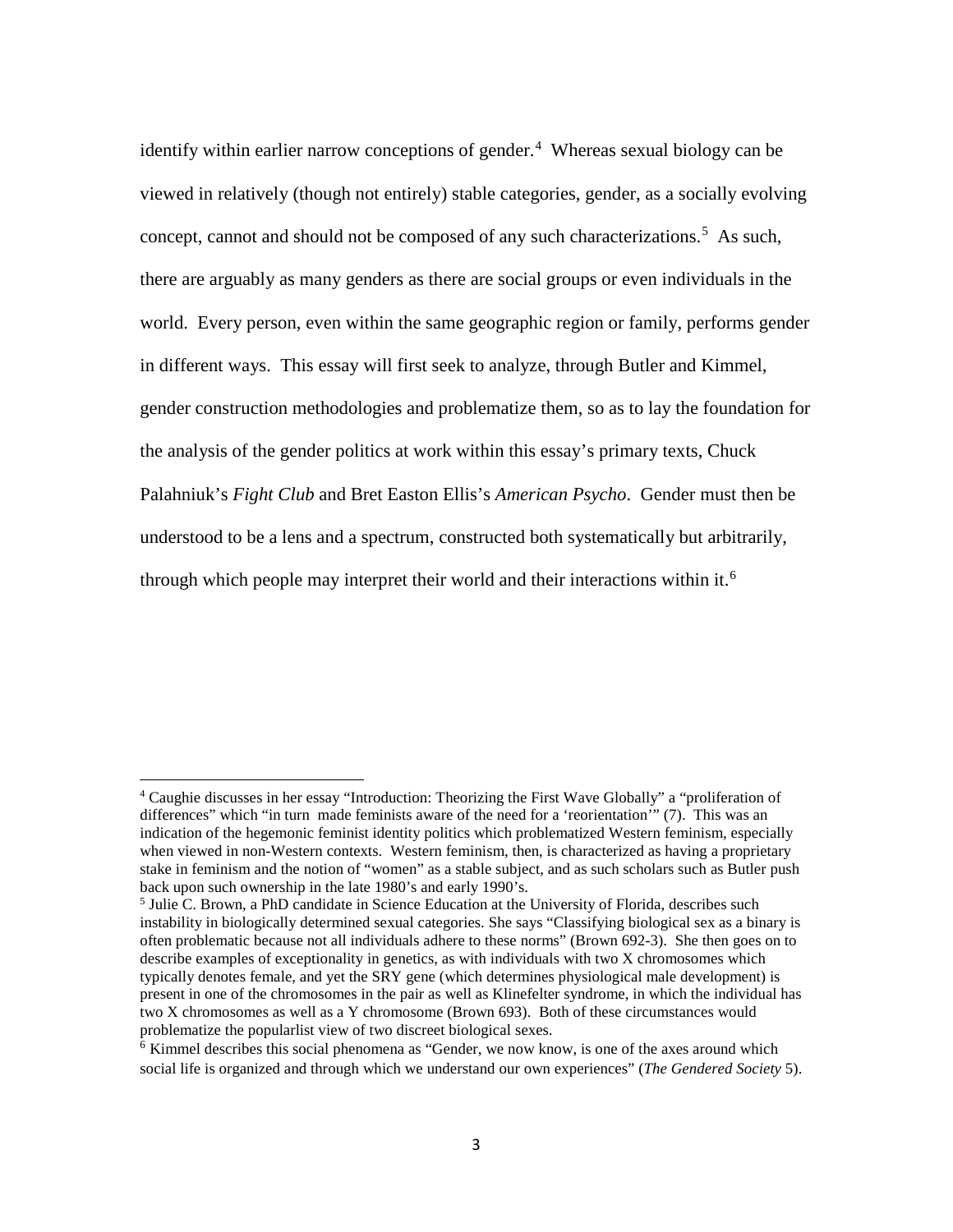#### II. BACKGROUND

Judith Butler's *Gender Trouble* and Michael Kimmel's *The Gendered Society* will function as the primary scaffolding for this essay, informing on the interpretations of the primary texts, *American Psycho* and *Fight Club*. Butler provides a meticulous methodology for dissecting the power structures at play in the politics of identity construction, while Kimmel builds off of Butler's conception of gender but applies it to the universal constant: white American masculinity. In defining this identity matrix as a universal constant, traditional masculinity can be understood as the historical hegemony of an American social ideology that is shaped by and created for the white American male.<sup>[7](#page-8-0)[8](#page-8-1)</sup> However, it is precisely this history of performative social dominance which simultaneously creates a loss of autonomy, of sorts. The prevalence of a concept of universal masculinity, which emerges in a cyclic pattern in American politics and culture, masks an underlying problem which this essay will address: "men, themselves, are invisible *as men*" (*The Gendered Society* 6).[9](#page-8-2) Men are directly associated with

<span id="page-8-0"></span> $7$  Kimmel describes men, read as American men, as being "ubiquitous in universities and professional schools and in the public sphere in general" (*The Gendered Society* 6). This sets up the universal invisibility of men.

<span id="page-8-1"></span><sup>&</sup>lt;sup>8</sup> Nell Irvin Painter, notable scholar in critical race theory, describes the universality of whiteness in terms of the same sort of methodological tendencies seen in white feminism and masculinity studies. Painter says, of universal whiteness, "Statutory and biological definitions of white race remain notoriously vague – the leavings of what is not black" (978). She goes on to describe how whiteness has, in a more modern (read post-1900) critical discourses, become "unraced" (Painter 978). This echo of masculinity is hardly coincidental, and creates similar questions around gaps in the discourse.

<span id="page-8-2"></span><sup>9</sup> James Baldwin's *The Fire Next Time* describes the invisibility of whiteness simultaneously directly and indirectly in a discourse which must be acknowledged as a key moment of intersectionality between masculinity studies and critical race theory. Baldwin, in a letter to his nephew, states "There is no reason for you to try to become like white people and there is not basis whatever for their impertinent assumption that *they* must accept *you*" (8). This functions in multiple ways within the discourse of this essay, in that Baldwin's advice means demonstrating a willingness to "mark" oneself (which be discussed in detail later in the essay) as a countercultural means of resistance. He goes on to describe white people, which for this discussion should be read as white *men*, as being "still trapped in a history which they do not understand;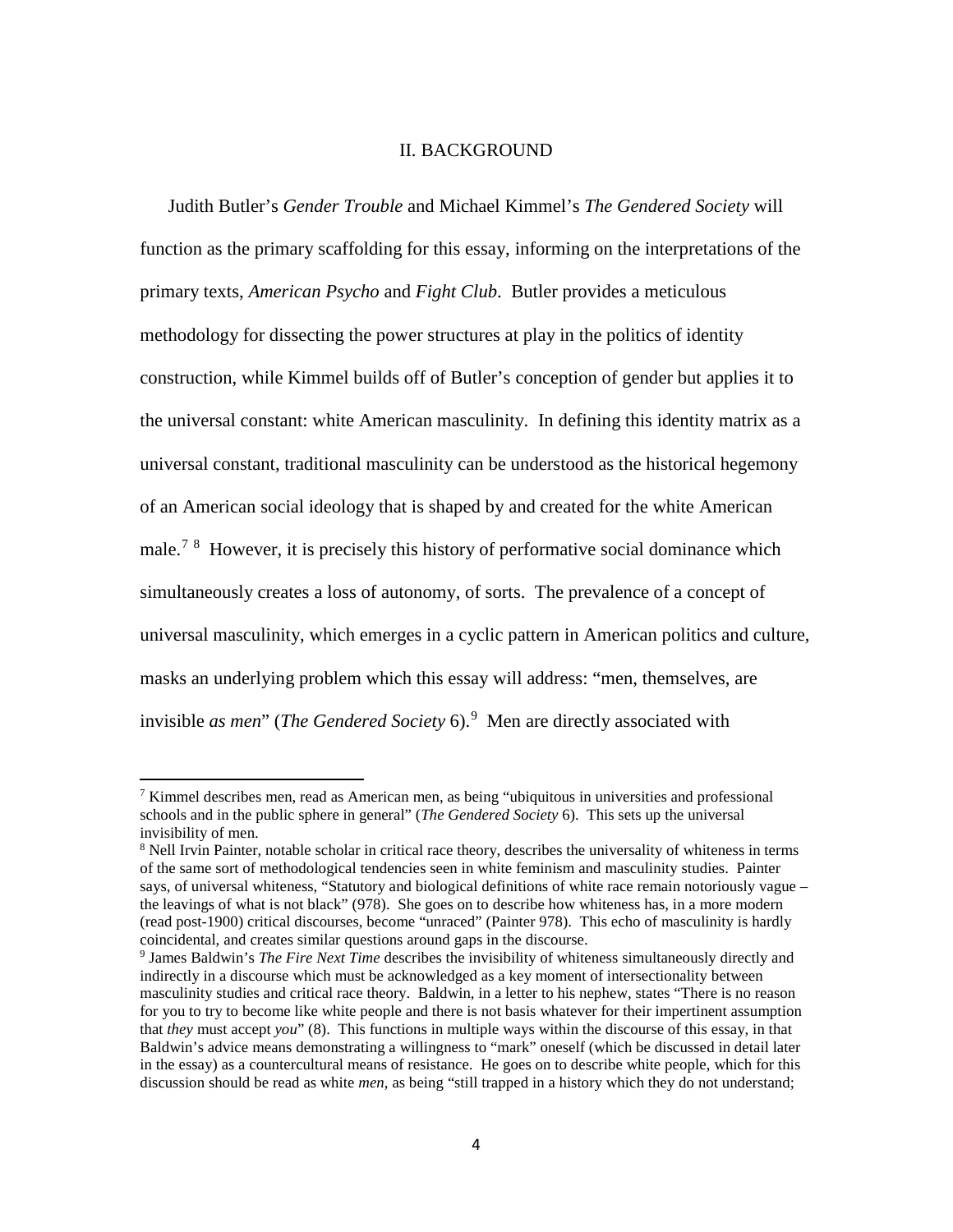governance, power, and sometimes cruelty and domination, yet it is only recently that scholarship has moved towards considering exactly what constitutes a male identity, or *masculine as gender*.

There are pushbacks against Kimmel's particular brand of gender studies, of course. Notably, Miles Groth, the general editor of *International Journal of Men's Health and Studies*, was quite critical of Kimmel's stance from the texts, *Angry White Men* and *Guyland,* regarding feminism and men's studies. Groth describes Kimmel's feminism as an "artificial code," further going to describe such feminism as not having equality as the aim, but rather calls such a claim a "misstatement of reality" (119). The majority of the review by Groth seems to lean upon Kimmel's methodology and supposedly intentionally misleading information within the text. However, Groth is guilty of attempting, through backhanded gestures and pithy remarks, to push a sociobiological determinist model of masculinity, something antithetical to gender studies scholarship. In one particular instance, Groth attacks Kimmel's opposition to the suppression of male emotion by claiming "the fact that suppression of emotion is necessary for the self-sacrificing role that society expects him to fulfill – as providers and protectors," and thus, completely misses the point (117). Kimmel and most masculine scholars, like R.W. Connel, seek to resist such societal expectations.These associations, then, must be said to universalize men to such an extent as to create a generic

and until they understand it, they cannot be released from it" (8). This lack of understanding, aside from the hegemonic racial politics, also demonstrates an invisibility of history, or rather, an invisibility of the cultural markers which denote white identity.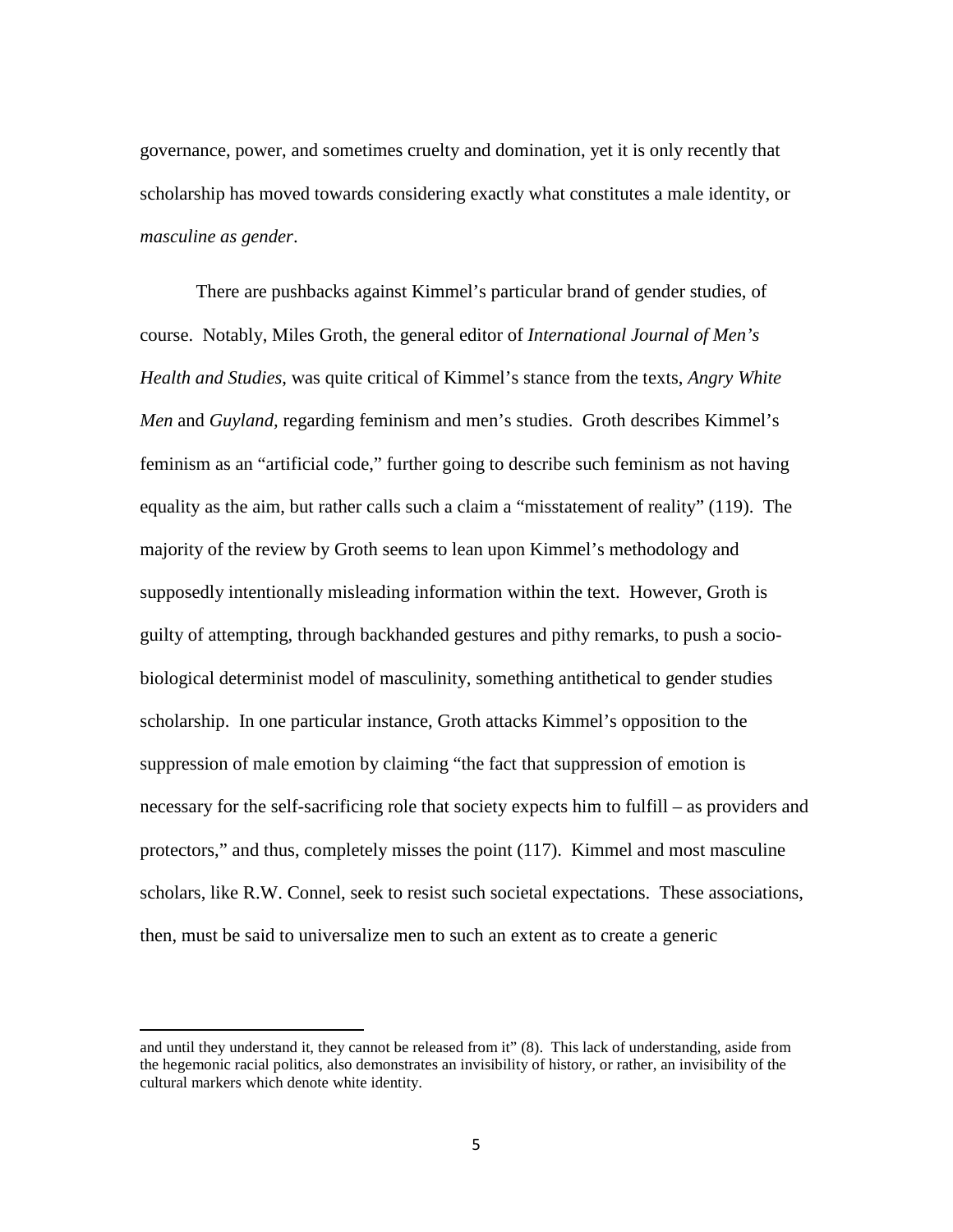masculinity, free from tailored performativity and socio-economic factors which contribute to unique individual agency and identity.<sup>[10](#page-10-0)</sup>

It seems appropriate to return to Butler for a moment. Her work is so formative precisely because it challenges created and assumed binaries even within activism-driven political identities, namely feminism. It is exactly this idea of assumption which is imperative to this essay, as Butler asks "is the failure to acknowledge the specific cultural operations of gender oppression itself a kind of epistemological imperialism," by which she means that the assumption of a "monolithic" and "monologic[al]" gender oppressive politic is in itself a version of the same mechanisms which act to oppress those whom the feminist movement would seek to liberate  $(18)$ .<sup>[11](#page-10-1)</sup> To put it another way, to assume that oppression based on gender or indeed any "othered" population of people is universal across geographic and socio-economic boundaries demonstrates a similar egotism to that of the hegemonic superstructures which act to oppress the "other" in the first place. Within the context of Butler's argument, she is referring to the assumptive properties of Western white feminism as generalized to a broader global context, but the problem

<span id="page-10-1"></span><span id="page-10-0"></span> $10$  Butler's scaffolding is necessary, as she begins to problematize such universality in gender: "The view that gender is performative sought to show that what we take to be an internal essence of gender is manufactured through sustained set of acts, posited through gender stylization of the body" (Butler xv). <sup>11</sup> In "Butler's Sophisticated Constructivism: A Critical Assessment", Veronica Vasterling addresses critiques of Butler's radical feminist constructivism, citing Seyla Benhabib's assessment which "accuses Butler of a complete debunking of any concepts of selfhood, agency, and autonomy" and casts doubt as to whether "Butler's theory of performativity can explain not only the constitution of the self but also the resistance that this very self is capable of in the face of power/discourse regimes" (17). Vasterling reaches a compromise, which echoes the intervention of this essay, in which she describes the inviability of "women" as a stable category while also acknowledging the impossibility "fulfill[ing] the promise of inclusivity this category holds out" (35). Vasterling asserts, and I agree, that Butler is aware of the unrealistic ideal of an all-inclusive signifier, but rather seeks to show the problematic nature of trying to find one. Rather, Vasterling contends that "'women' is permanently open to different interpretations," and that realizing this opens the category of women to "enable solidarity and empower feminist politics (35).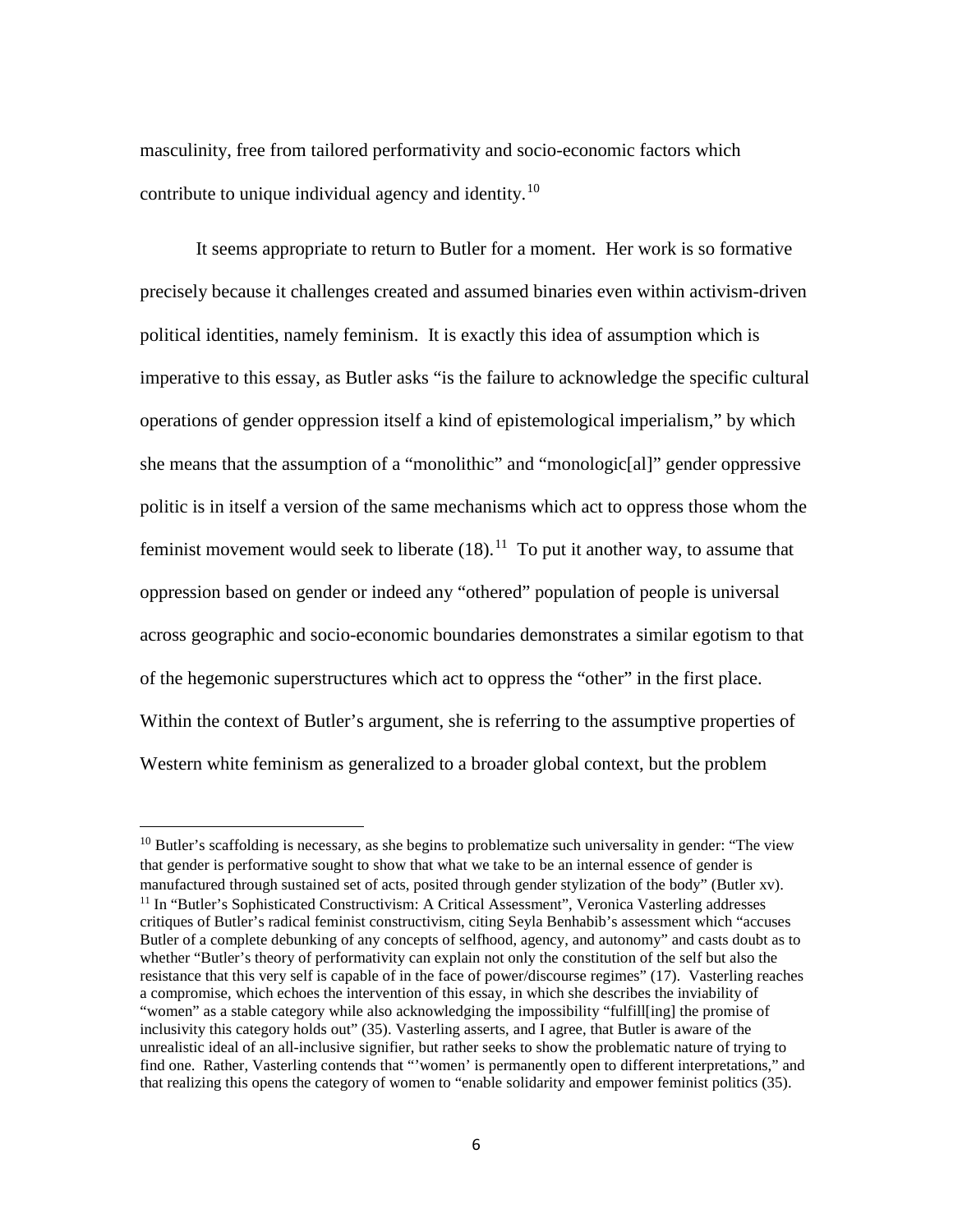raised in this assertion is very much the same as universalizing the masculine gender into broad, predictable patterns of performance and motivation.<sup>[12](#page-11-0)</sup>

It is important here to differentiate and clarify the operating definition for masculine identity construction for the purpose of this essay. Masculinities scholar R.W. Connell defines versions of masculinity germane to this discussion: The "essentialist definition [which] usually pick a feature that defines the core of the masculine…" while the "positivist social science" simply states that masculinity is what men are, while the "normative" definition which describes how men *ought* to be, and finally the "semiotic" definition describes masculinity "through a system of symbolic difference" (68-70). However, Connell finally asserts that masculinity must ultimately be understood as "a place in gender relations, the practices through which men and women engage that place in gender, and the effects of these practices in bodily experience, personality and culture", an understanding of masculinity and gender which confirms Kimmel's assertions (71). This essay will build off of Connell and Kimmel to define masculinity by examining the conditions, characteristics, and performance of heterosexual white masculine identity. This is in no way to exclude the queer or racialized expressions of masculine identity, which is a common practice when considering the masculine identity

<span id="page-11-0"></span> $12$  Baldwin, it may be argued, is at times guilty of the same normalizing generalizations as early feminists and the hegemonic power structures. Baldwin asserts that "[white people] have had to believe…that black men are inferior to white men," and later states that "when a white man faces a black man, especially if the black man is helpless, terrible things are revealed" (9, 53). He tempers these ideas at certain points, but such notions still assume the idea of a stable subject for white people in general, white men specifically, and assumes a commonality based upon the quality of being Black which acts to normalize the Black experience in America. This can be problematic, though these assessments are based on many of Baldwin's personal experience.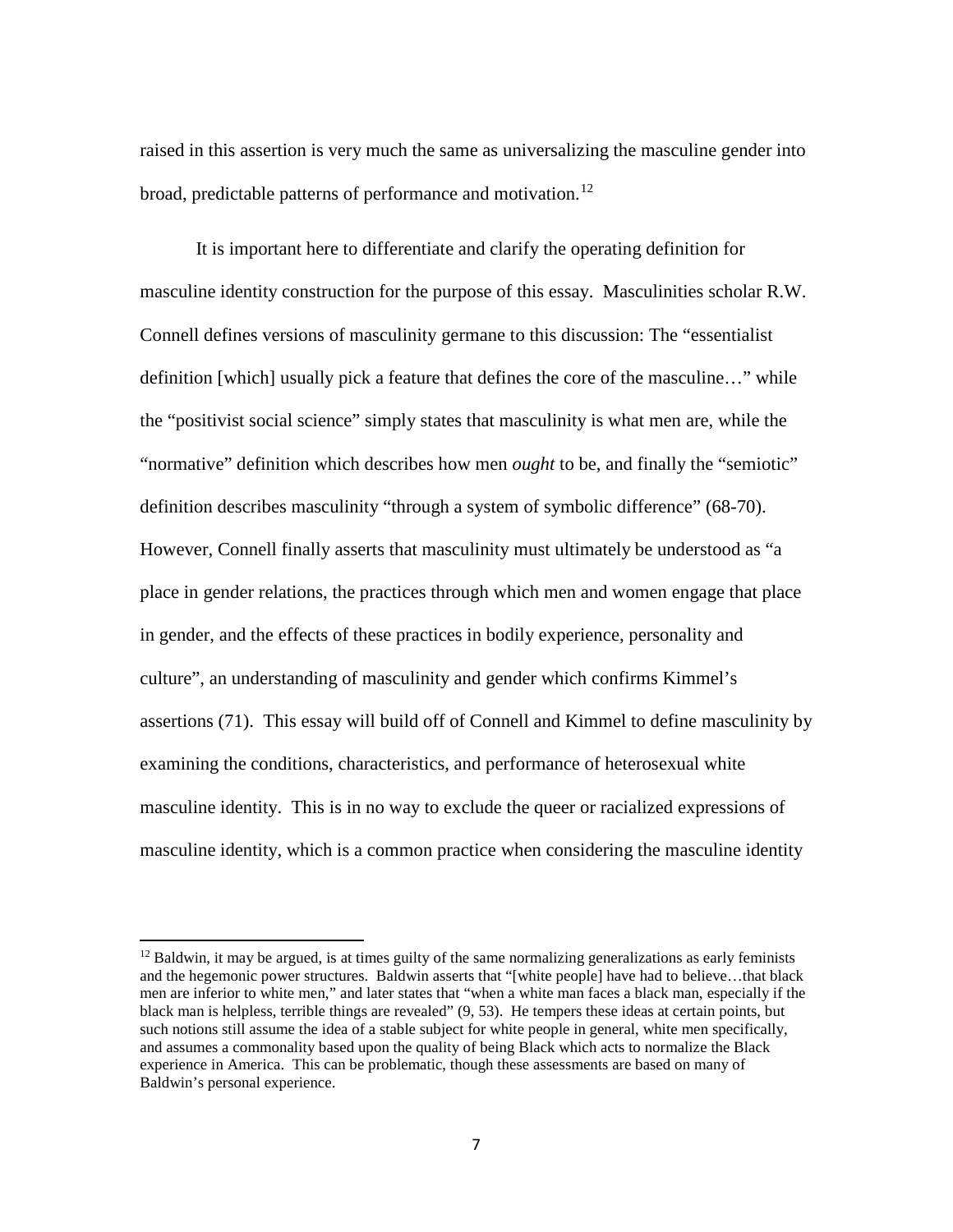as a universal constant.<sup>[13](#page-12-0)</sup> Nor does this paper seek to discount the existence of feminine masculinities, or the masculine performance of the feminine elements within society.<sup>[14](#page-12-1)</sup> Rather, the rationale for making this clarification is that white heterosexual masculinity is the *most* generalized and therefore *least* gendered construction of masculinity, and such assemblages can be said to characterize the protagonists of Chuck Palahniuk's *Fight Club*  and Bret Easton Ellis' *American Psycho*, which function within this essay as case studies for the phenomenon of the un-gendered male.<sup>[15](#page-12-2)</sup> While the ontology of such masculinities, here defined as existence which is dependent upon the status of "recognized gender", certainly exerts a violence upon the identity politics, it is that selfsame ontological approach which creates a "veil of assumed gender". This approach enshrouds and obscures the white heterosexual male as subject, preventing performance and identity politics from being analyzed or critiqued.

<span id="page-12-0"></span><sup>&</sup>lt;sup>13</sup> Indeed, in an article by Bryce Traister, he contends that "the construction of the heterosexual male cannot proceed independently of a concomitant construction and consideration of the homosexual male," (275). As such, it is clear that hetero/homosexual identity constructions follow similar pathways up to a point, and are part of a globalized and infinite group of masculine constructions. Further, heteromasculinity, as a critical conversation, might be said to "parallel – some might say feed off – gay and queer studies in the sense that it seeks to reveal hitherto invisible, not to say closeted, history of the constructed masculine subject" (Traister 277).

<span id="page-12-2"></span><span id="page-12-1"></span><sup>&</sup>lt;sup>14</sup> The concept of "female masculinity" is discussed in greater detail in Judith Kegan Gardiner's 2012 article "Female Masculinity and Phallic Women – Unruly Concepts". This essay acts to problematize the monopoly of masculine identity performance by those whose biological sex is male. She is interested in "the theories that address gender variation, particularly the way that female masculinity still rests on binary conceptions of power that connote maleness and also on psychoanalytic assumptions" (Gardiner 598). <sup>15</sup> Gilles Deleuze, cited here by Stephen Legg, popularized the concept of assemblages, which problematizes linear social constructions as it functions to show, among other things, the urge to "deterritorialize" whereby some concept may be said to be "consistent" but have "fuzzy boarders" (129). Furthermore, seemingly disparate parts of such assemblages, like gender for instance, contain "state[s] [which] contain traces, remnants, seeds, and potential for the alternate state, and need not exist in hostile opposition" (Legg 129). Within the context of this essay, gender functions as such an assemblage which is often characterized by definition by negative (masculine is masculine because it is not feminine), but this is problematic because of the disparate qualities of so-called discreet categories of gender which demonstrate overlap. See also, Deleuze and Guattari *A Thousand Plateaus: Capitalism and Schizophrenia* (1987).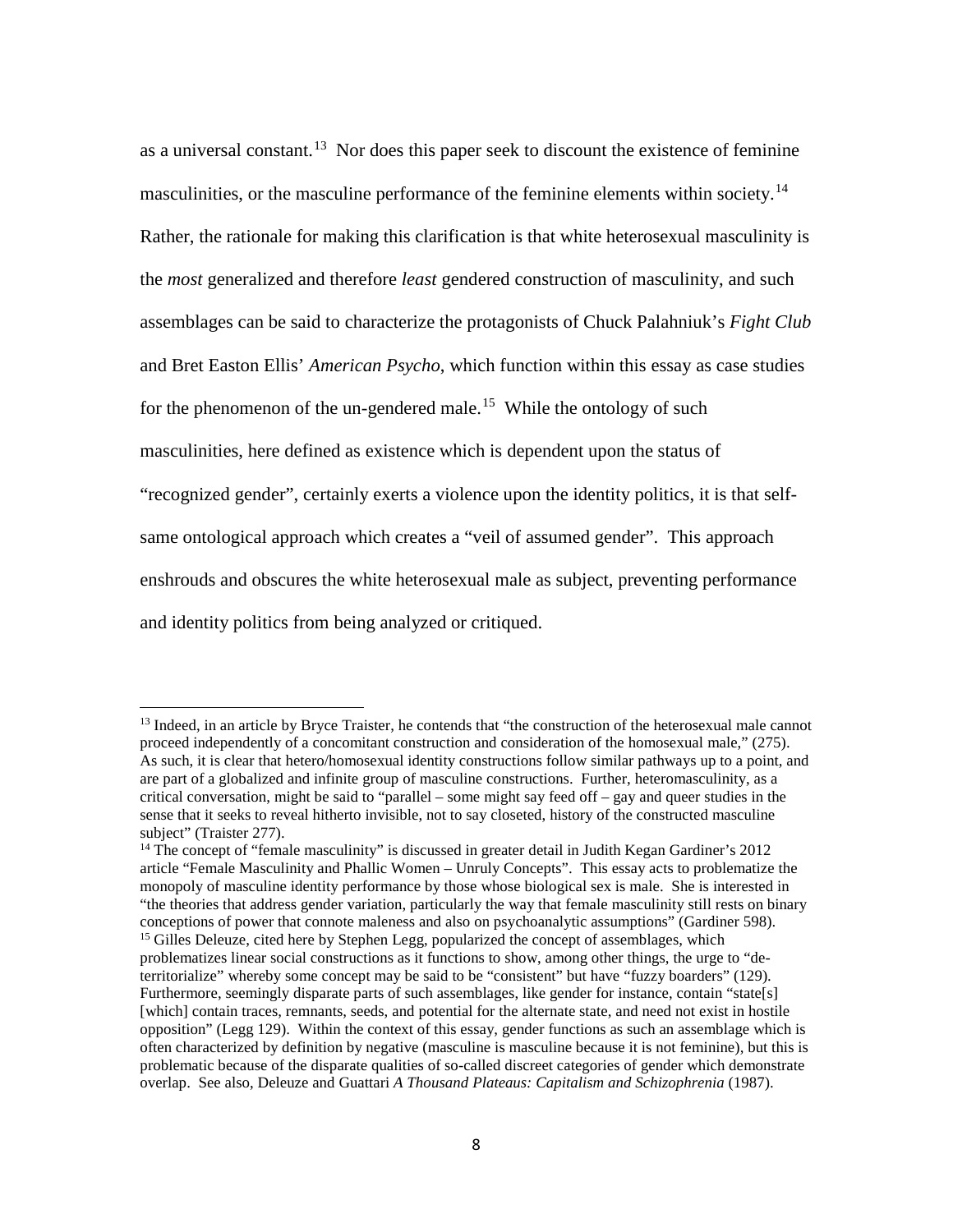*Fight Club* and *American Psycho* represent key moments in masculine identity construction. This pairing is intentional, as the novels represent the outcry of the masculine crisis which emerges around the respective time of their publication, and the novels demonstrate a progression toward authentic masculine identity, which here can understood as a move away from prescriptive gender performance in favor of a more malleable interpretation of masculinity, or more specifically, an identity construction which defies the notion of a stable masculine subject.<sup>16</sup> The crisis, then, emerges as a direct result of the attempts in the 1920's, then the 1950's, and finally in the 1980's to reify the masculine role within society.<sup>17</sup> Each plot is wholly concerned with the pressures on the protagonist subjects of *Fight Club* and *American Psycho*, "Joe" and Patrick Bateman, respectively, to conform to some version of accepted and constructed masculine identity within their specific social spheres.<sup>[18](#page-13-2)</sup> Chuck Palahniuk's narrator, who is never named and will therefore be referred as "Joe," is an insomniac struggling to fulfill the expectations of his boss, colleagues, and family, but in such a way that his forced identity is wholeheartedly and fundamentally antithetical to his internal version of

<span id="page-13-0"></span> $16$  Citing David Savran, Scott Duguid describes the "second half of the twentieth century" as a "turningpoint" for masculinity, as the rise of "identity politics and various cultural nationalisms (most notably Women's Liberation, Black Power, and the gay and lesbian liberation movement)" (23). Given the clear exclusion of white heteronormative American masculinity, the crisis of identity becomes a self-evident cultural push against the perceptive marginalization of this predominant power structure.

<span id="page-13-1"></span><sup>&</sup>lt;sup>17</sup> Bryce Traister says, of the 1950's image of assumed stable masculine identity matrix, "far from supplying a stable image of hegemonic male dominance, a regime of the "domesticated male" contributed to a male culture of anxiety and resistance that masqueraded as the fulfilled suburban corporate male" (278). This anxiety and resistance are a reverberation of the combatting ideals of corporate happiness and production with the "cowboy" model of masculinity.

<span id="page-13-2"></span><sup>&</sup>lt;sup>18</sup> The name for the protagonist, "Joe", is derived from the articles the narrator and Tyler read in the novel which give first person accounts of various organs and tissues from the perspective of "Joe", a generalized male. As the narrator is unnamed except through aliases in the novel, this name seems appropriately generic and is used to further emphasize the identity struggle of *Fight Club*.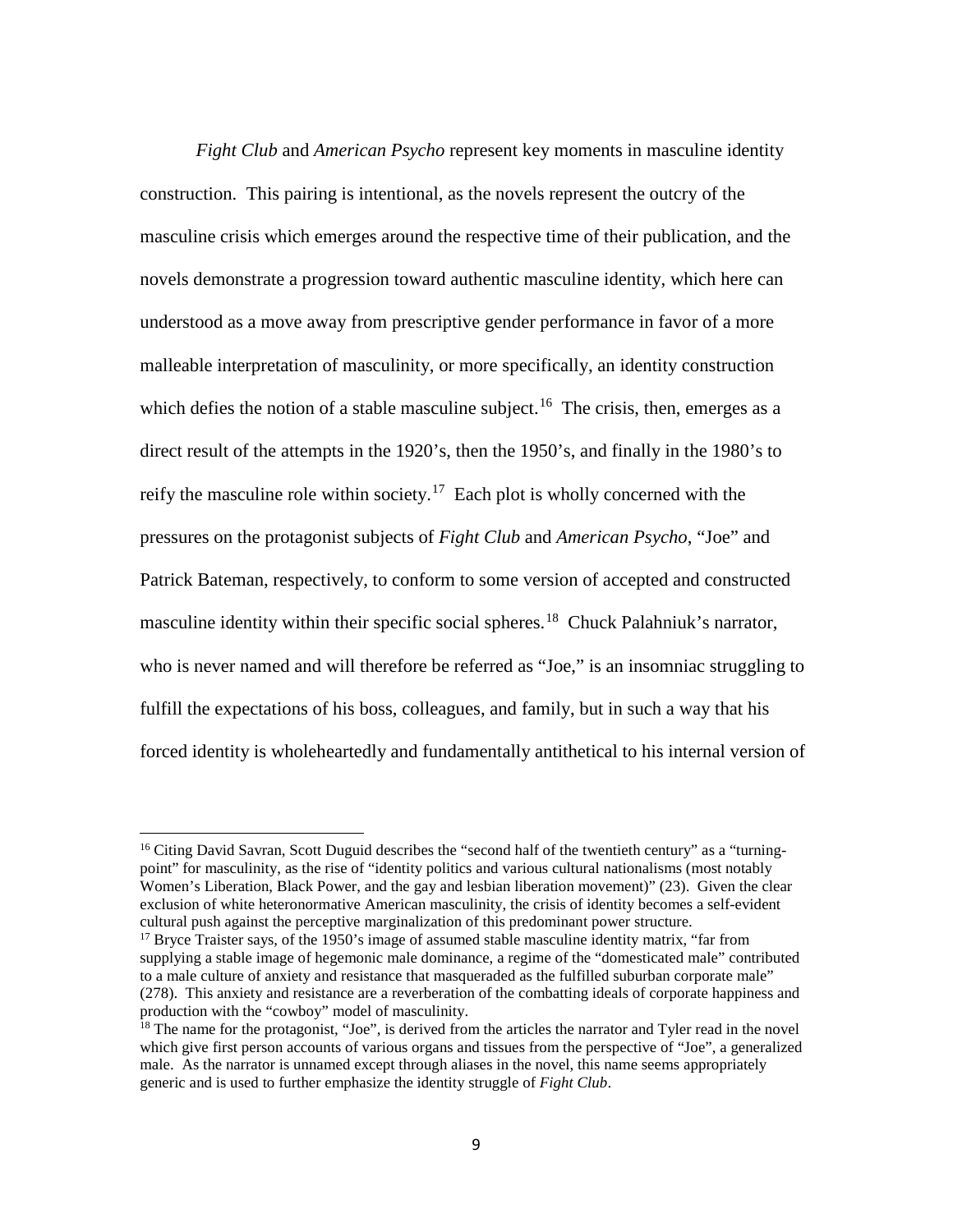self. As such, his ego, in the neo-Freudian sense of the word (where the psychic nature of "Joe" is unable to reconcile his identity with the outside world), is manifested in a personality named Tyler Durden which resists and counters the attempts of "Joe" to accept his socially constructed identity and the accompanying behaviors (S. Brown  $198$ <sup>19</sup> The subsequent violence (to "Joe's" person and to his associates) is an outward manifestation of his internal inability to reconcile himself with the masculine identity created for him by his geographic, socio-economic, and political superstructures.<sup>20</sup> Fight Club, then, the brainchild of "Joe" and his alter ego Tyler, allows an escape from those superstructures and the accompanying identity, as "Joe" points out, "Who I am in fight club is not someone my boss knows" (Palahniuk 49). Tyler Durden finds it necessary to mark, and therefore devalue in terms of performative social value, his host, "Joe", as well as their disciples in order to escape the assumptive masculine identity paradigm.<sup>[21](#page-14-2)</sup>

<span id="page-14-0"></span><sup>19</sup> In Steven R. Brown's article, "Political Implications of Ego Psychological and Object Relational Personality Theories", he describes the mechanisms of Freudian psychic constructions, as such psychic reality is concerned with "the inward-looking ego's defenses against inner reality, and with the person's psychological capacities rather than his ability to apprehend external reality and take it into account" (197). This reconciliation between outward and inward reality is problematic for both Palahniuk's "Joe" and Ellis' Patrick Bateman.

<span id="page-14-1"></span><sup>&</sup>lt;sup>20</sup> Superstructures, here, must again borrow from the concept of assemblages, and be viewed as the amalgamation of United States historical politics towards gender, regionally specific expectations of gender, chronological expectations of gender performance, and even familial/personal-historical mandates of expected masculine performance.

<span id="page-14-2"></span> $21$  Fight Club, then, might be interpreted not only in terms of "othered" masculine performativity, but also as having ritualistic connotations. Rosalind Morris asserts, of Butler's performativity, that she would "probably eschew ethnographies in which discrete ritual act or series of acts is seen as the source of sexual and gendered identity" and as such, "rejects the notion of founding acts" (576). This would seem to diminish the idea of rebirth, or re-gendering, which characterizes Fight Club meetings, as opposed to "works which treat ritual as a site of resistance or transgressive practice" (Morris 576). However, Morris asserts and I agree, that such a treatment of Butler's gender performativity may confuse performance with performativity (576).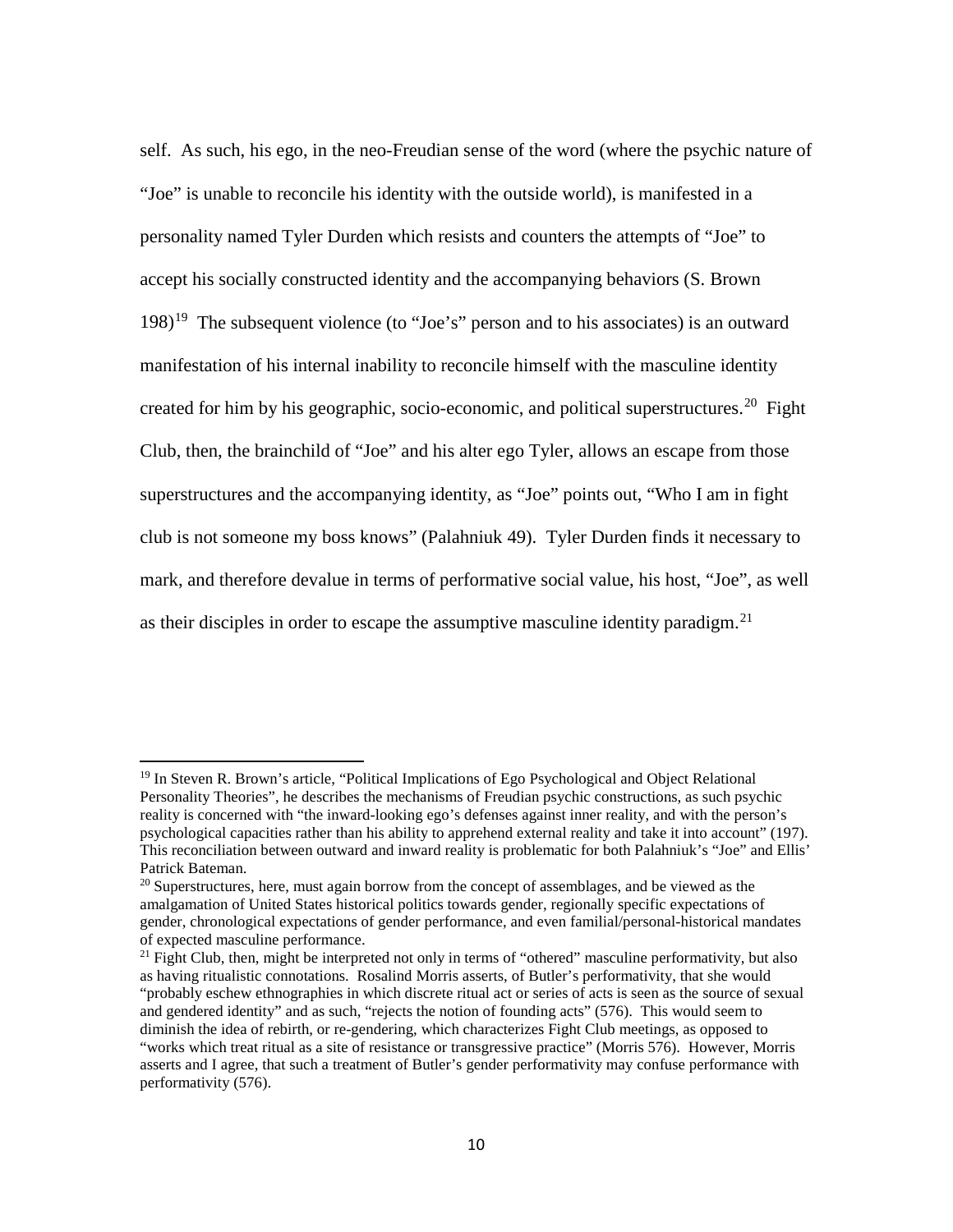Ellis' narrator, Patrick Bateman, actively avoids such marking with sincere but diminishing care during the progress of his journey. Patrick represents a simultaneous extreme adherence to accepted cultural performativity and an extreme departure from those same behaviors. While "Joe" is concerned with reconciling an authentic persona within his naturalized context, Patrick Bateman does not feel he possesses a stable personality, but is rather a garish amalgamated caricature of upper strata masculine performativity. Contrary to "Joe's" ambivalent knowledge of his identity and alter ego, Patrick is aware of his private dalliances with non-normative/destructive behavior patterns, but does not view them as indicative of himself; rather:

There is an idea of a Patrick Bateman, some kind of abstraction, but there is no real me, only an entity, something illusory, and though I can hide my cold gaze and you shake my hand and feel flesh gripping yours and maybe you can even sense our lifestyles are probably comparable: *I am simply not there*. It is hard for me to make sense on any given level. Myself is a fabrication, an aberration. (Ellis 377)

As such, the gender of Patrick's true nature must be just as nebulous as his perceived personality of himself. However absent Patrick feels his authentic personality to be, he still adheres rigidly (at first) to the culturally generated gender norms of his biological sex, socio-economic status, and peer group. Part of the "growth" of Patrick, here synonymous with degeneration, is manifested as his murderous urges preclude his assumptive inclusion into these "in-groups" he finds himself unable to accommodate. These discreet categories of "fraternity" as it were are most assuredly conflated for

11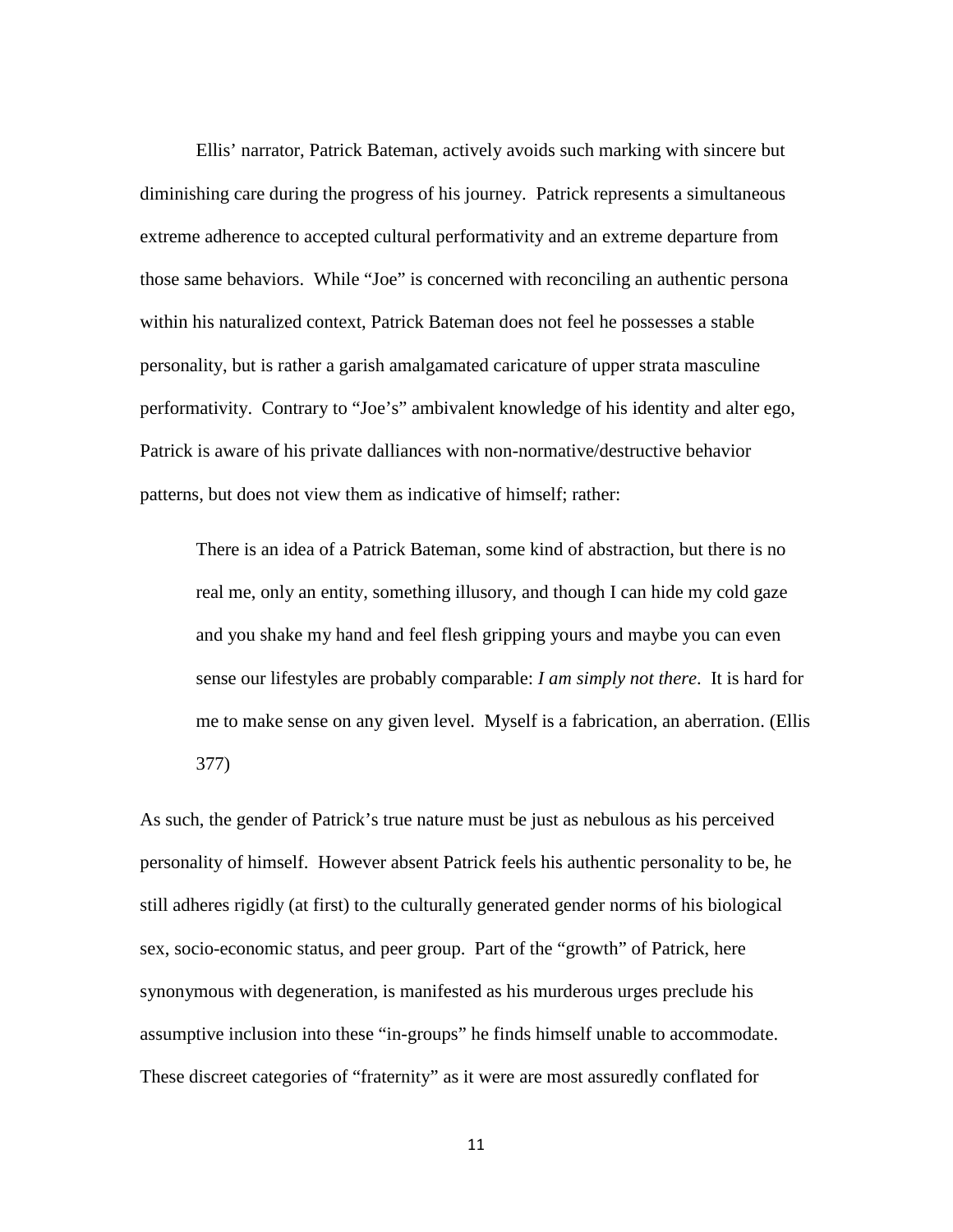Patrick to form a largely homosocial personality emulator, in which Patrick may simply attempt to perform his gender based on the exemplars observable in his surroundings.<sup>[22](#page-16-0)</sup>

There is already a body of scholarship surrounding these texts (and/or their movie counterparts) which it will be useful here to outline. Of *American Psycho*, much of the scholarship discusses the role of violence and capitalism within the text. In "Serial Masculinity: Psychopathology and Oedipal Violence in Bret Easton Ellis's *American Psycho*," Berthold Schoene outlines the ways in which stereotypical expressions of violent masculinity are actually antithetical to its traditional grounding, whereby "the masculine gender has been defined as incontestably rooted in the faculty of reason," and the modern manifestations are moving backwards towards more archaic and possibly pathological expressions (378). Patrick's *reason*, then, is entirely too malleable to function as a stable masculine performance. Though Ellis is typically considered analogous with the postmodern, Amy Bride describes Ellis's novels, particularly *American Psycho*, as also decidedly gothic in nature, citing "pessimism," "materiality," and "hierarchy" as principal concerns for *American Psycho*, qualities which are shared with more traditional gothic texts  $(4)$ .<sup>23</sup> This materiality is an important facet of this essay, but in such a way as to emphasize the importance of such materiality in terms of

<span id="page-16-0"></span> $22$  Appearance of wealth, which will be discussed in more detail later, is central to the masculine gender politics and identity formation in *American Psycho*. Thomas Heise describes the majority of the novel as "devoted to the spoils of the wealthy, as well as tedious advice on how to be or look rich, which comes in the form of conversations between Bateman and his yuppie colleagues" (137).

<span id="page-16-1"></span> $^{23}$  This brings in interesting ideas about genre, in that the crisis of identity motif becomes more prolific after the Reagan administration. In Katherine Biber's article, "The Emperor's New Clones: Indiana Jones and Masculinity in Reagan's America," she describes the borrowing of ideas of masculine self-reliance and virility and transplanting those values into a consumerist culture (67). As such, literature and film began to respond to this outmoded masculine identity matrix through the production of visible means of resistance.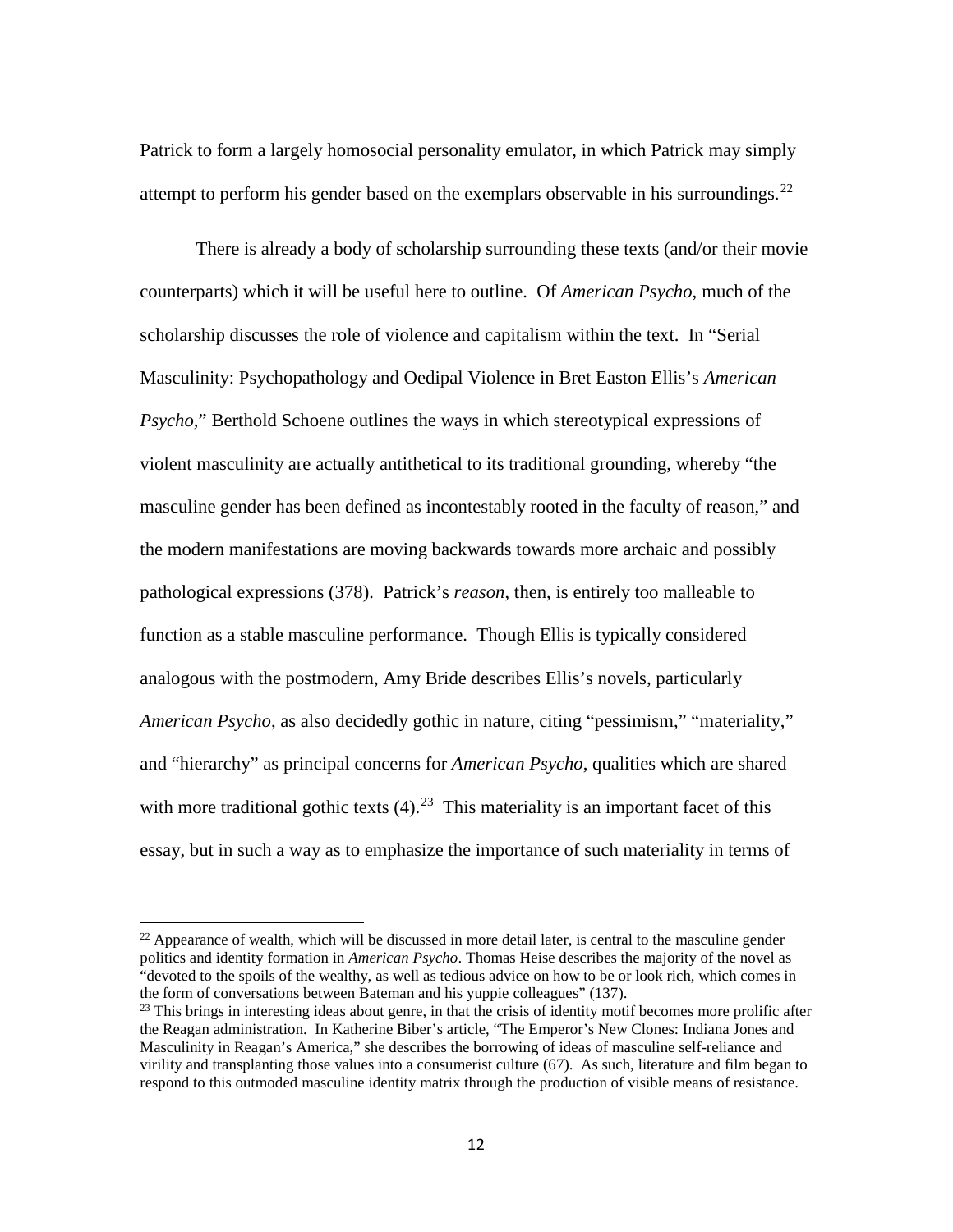identity genesis. These themes are reinforced by Thomas Heise, who describes the text in terms of being a "1980's portrait of class hatred and power" (136). Class hatred is a common thread in both novels; however, the class hatred emerges in *American Psycho* as more of a frustration at the inability of Patrick to reconcile his hatred of the poor with his competition with and need to impress his homosocial peer group. Much of the criticism here seems concerned with neoliberalism and its consequences, indicative of the changes to American economics, labor, and politics from the mid to late 1980's and 1990's. This essay borrows from the more pervasive themes set by these scholars, but focusses on masculine identity politics as a more discreet symptom of the broader discourse.

*Fight Club* is set in the 1990's expands upon and builds on many of the themes begun in *American Psycho*. The scholarship principally considers the isolation and bitterness endemic of the postmodern, the violence (physical and social) inherent to such isolation, and radicalized resistances that are the products of such violence. Alex Tuss, writing for *The Journal of Men's Studies*, describes in his analysis of *Fight Club* and *The Talented Mr. Ripley*, the idea of "camouflage", which in the case of *Fight Club* manifests as Tyler Durden (96). Tyler's protective camouflage, then, must be seen as a projection of "Joe" which acts a refusal of prescriptive masculinities. Kevin Alexander Boon, also writing for *The Journal of Men's Studies*, describes the crisis of white American masculine performance in terms of the irreconcilable nature of such performance when "the rhetoric of anti-aggression… [which] radically [alters] the way men are perceived and the way men perceive themselves" (267). This perceptive value fuels "Joe" and his creation, Tyler Durden, as well as Ellis's Bateman, and speeds each towards attempting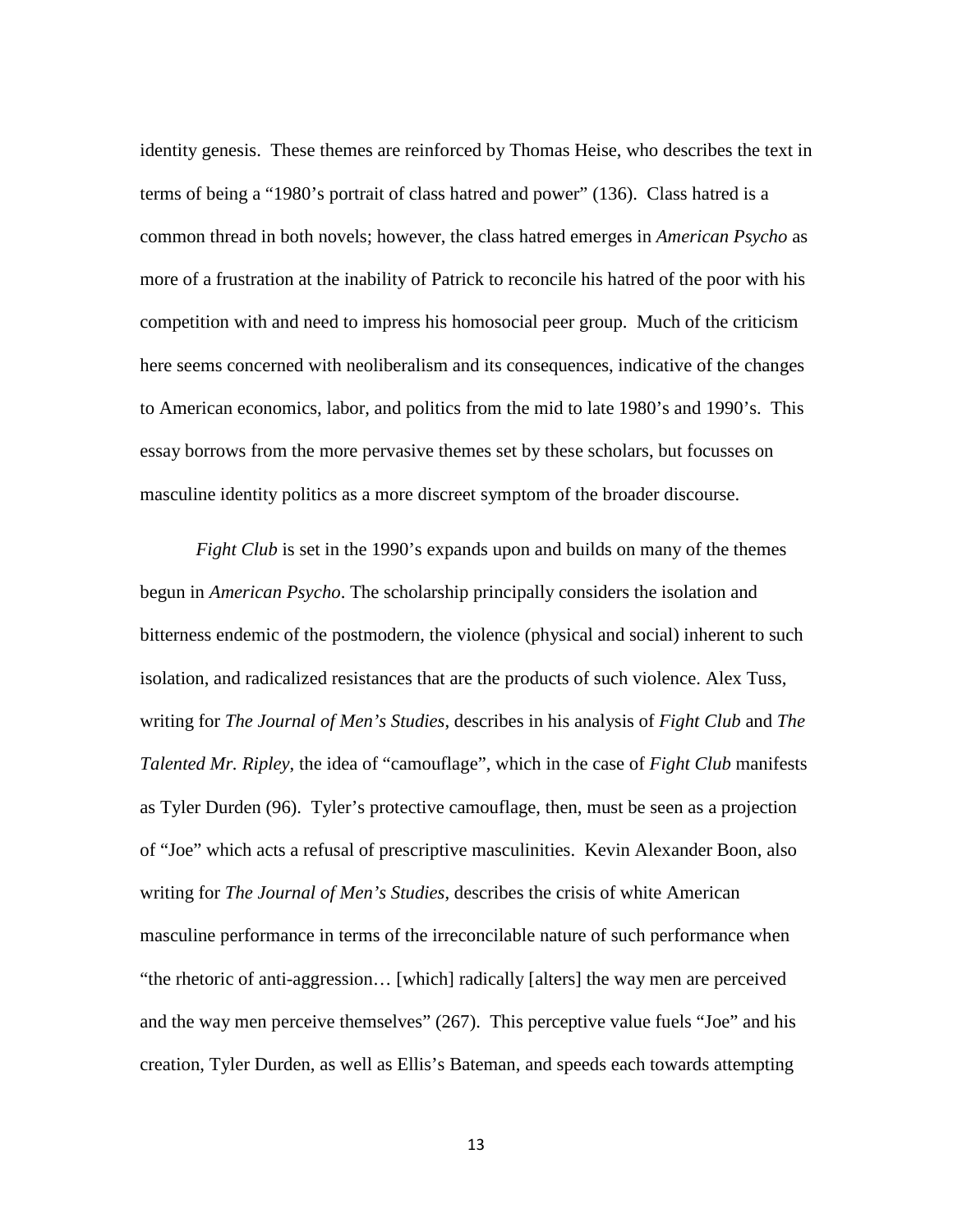to resolve the conflict between perceptive personality and authentic personality, which is defined in this essay as a non-stable subject. Much of the criticism of each novel seems to be a "macro-criticism" of the political discourses of the novels' respective temporality; however, this essay builds from previous criticism in order to consider one much more specific facet, identity politics, as it relates to the narrators as individuals and representatives of their socio-economic and political classes.

The traditional masculine identity politics found and violently protested against in *Fight Club* and *American Psycho* are rooted in the evolution of masculine performance after the Industrial Revolution just before and well into the  $20<sup>th</sup>$  century. The most appropriate literary signpost for the origins of this hegemonic construction of identity is arguably F. Scott Fitzgerald's *The Great Gatsby*. [24](#page-18-0) The standards of manliness, and thus masculine identity performance, are described in terms of a rigidity of social norms in Fitzgerald's work which evolve into the social norms presented and combatted in *Fight Club* and *American Psycho*. [25](#page-18-1) The global masculine persona of America itself changed during this critical moment near the turn of the  $20<sup>th</sup>$  century, and the socialized gender performance of individuals was altered in analogous ways. This performative methodology can find its genesis, in part, in Theodore Roosevelt, who characterized himself and his presidency in traits akin to those of Fitzgerald's Tom and Jay Gatsby in

<span id="page-18-1"></span><span id="page-18-0"></span><sup>24</sup> See Susanne Del Gizzo's *The American Dream Unhinged*, which describes an interview with Chuck Palahniuk in which he describes *Fight Club* as "rewriting *The Great Gatsby,* 'updated a little" (71). <sup>25</sup> See also: *The Sun Also Rises* by Ernest Hemingway (1926), *A Farewell to* Arms by Ernest Hemingway (1929), The *Old Man and the Sea* by Ernest Hemingway (1951), *Heart of Darkness* by Joseph Conrad (1899), *The Grapes of Wrath* by John Steinbeck (1939), *Of Mice and Men* by John Steinbeck (1937), and *The American* by Henry James (1877).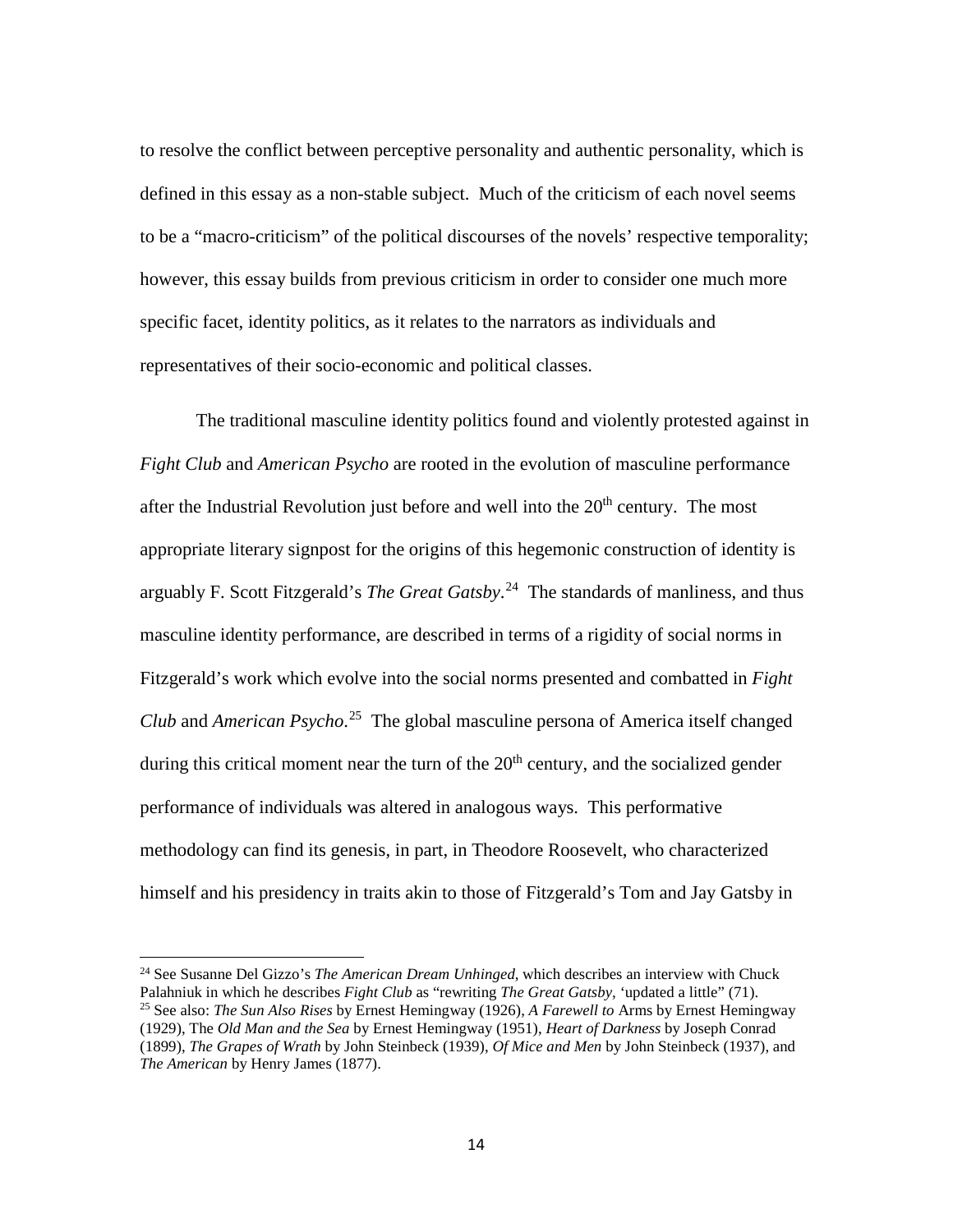*Gatsby* and in the re-emergence and re-imagining of such characters later in the century, as with Patrick Bateman.<sup>26</sup> Indeed, Roosevelt felt a compulsion toward this model of masculine performance, as Bruce Fehn citing Roosevelt's autobiography, describes Roosevelt's prescriptive transformation from a "sickly" young man to a robust boxer and rower, the picture of "rugged, physical manhood that he would represent for the rest of his life" (53). The "cowboy" model of American masculine politics, and the emergence of literary "cowboy" models, can be traced to Theodore Roosevelt's careful crafting of this persona. Indeed, Ava Baron, who writes on labor and its political implications, describes the shift between affected foppishness to "muscular masculinity," whereby "the economic and social transformations believed to have disrupted men's stable sense of manhood resulted in the valorization of a rough and tough masculinity", a tendency mirrored in *Fight Club* and resisted in *American Psycho* as well as *Gatsby* (146). R. W. Connell evokes Roosevelt as she describes a "self-conscious cult of inarticulate masculine heroism" where "wilderness, hunting and bushcraft were welded into a distinct ideology of manhood" (195). This mode of performativity held influence, and still does in certain groups, but ultimately found itself unsustainable, with resistance emerging in American masculine literature in the wake of the Reagan administration.<sup>[27](#page-19-1)</sup> <sup>28</sup> In the

<span id="page-19-0"></span><sup>&</sup>lt;sup>26</sup> Bruce Fehn, in his article "Theodore Roosevelt and American Masculinity", says of Roosevelt that he "defined himself as a man through robust participation in what he termed the 'strenuous life'" (53).

<span id="page-19-1"></span><sup>&</sup>lt;sup>27</sup> Baron also describes the transition from a "property-owning farming and self-employed craftsmen gave way to deskilled manual laborers and salaried office workers" (146). This has implications on both the masculinity of "Joe" and Patrick Bateman, as each struggles in his own way to craft a more satisfactory masculine identity in the face of the obsolescence of Roosevelt-style masculinities and Reagan-era socioeconomics.

<span id="page-19-2"></span><sup>&</sup>lt;sup>28</sup> Indeed, the Reagan-era identity politics, according to Scott Duguid's article "The Addiction of Masculinity: Norman Mailer's "Tough Guys Don't Dance" and the Cultural Politics of Reaganism", gives rise to the re-emergence of hyper-masculine tropes such as Rambo and was "predicated on a nostalgic return of the 1950's" (29). This creates a discourse related to genre theory, as in addition to the "nostalgic"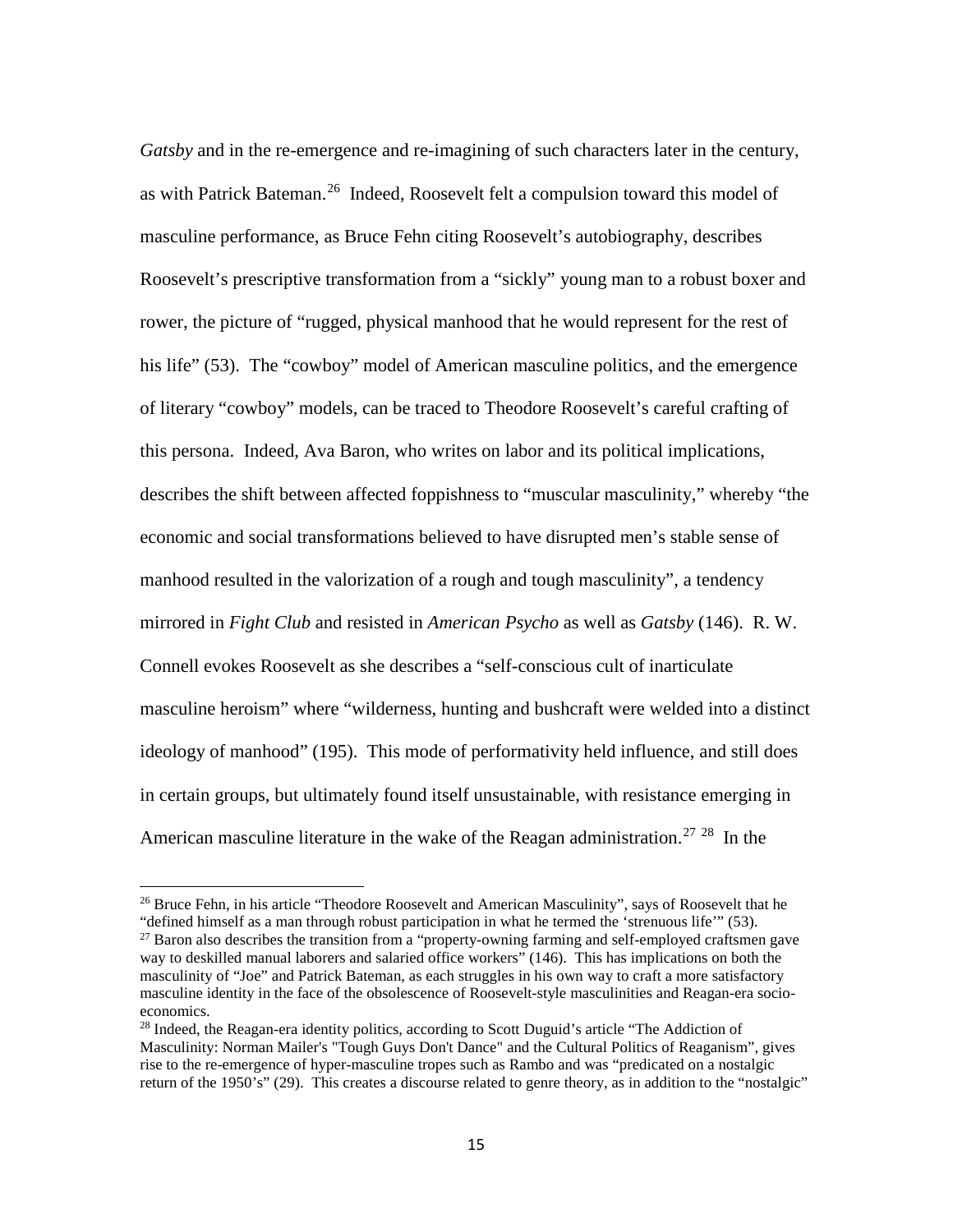literary and cinematic imagination, the 1980's attempted to reconcile the "cowboy" with the fops of the gilded era, with predictably confused masculinity identity politics and unstable masculine performance criteria.

The earlier descriptions of hegemonic masculinity give rise to certain "invisible" criteria for performing masculine gender identity, which in turn generates a discourse which problematizes the presumptive universality of such hegemonic criteria. The idea of "proving" one's masculinity is central establishing one's position in the socio-political gender hierarchy, as performativity is wholly dependent upon the peer group reaction to such performance, or the assumed or perceptive reaction when one is in more private settings. In this vein of performativity dynamics, the criteria for masculinity in this essay will be distilled into three sequentially progressive categories, beginning with (i) wealth and markers of wealth as masculine performance, moving to (ii) homosocial (in this essay, concerning men in the workplace/peer group) interactions with the requisite importance of appearing "masculine," and finally demonstrating (iii) the eventual function of the "othered" status for "Joe" and Patrick Bateman with regards to the creation of more individualistic masculine identity. With these categories in mind, this essay seeks to eschew with the traditional binary of masculine and "other" in favor of a fluid spectrum design of gender performativity and socio-political identity status.<sup>29</sup>

masculinity there emerges a resistance to such discourses such as the later writings of Norman Mailer, and the beginning writings of Bret Easton Ellis and Chuck Palahniuk.

<span id="page-20-0"></span><sup>29</sup> Michael Kimmel describes this concept in *The Gendered Society* as he claims that "gender must be seen as an ever-changing fluid assemblage of meanings and behaviors" (*The Gendered Society* 10). This malleability is crucial to the refutation of the possibility of a stable subject for feminism and masculine theory, for Judith Butler and Kimmel, respectively and collectively.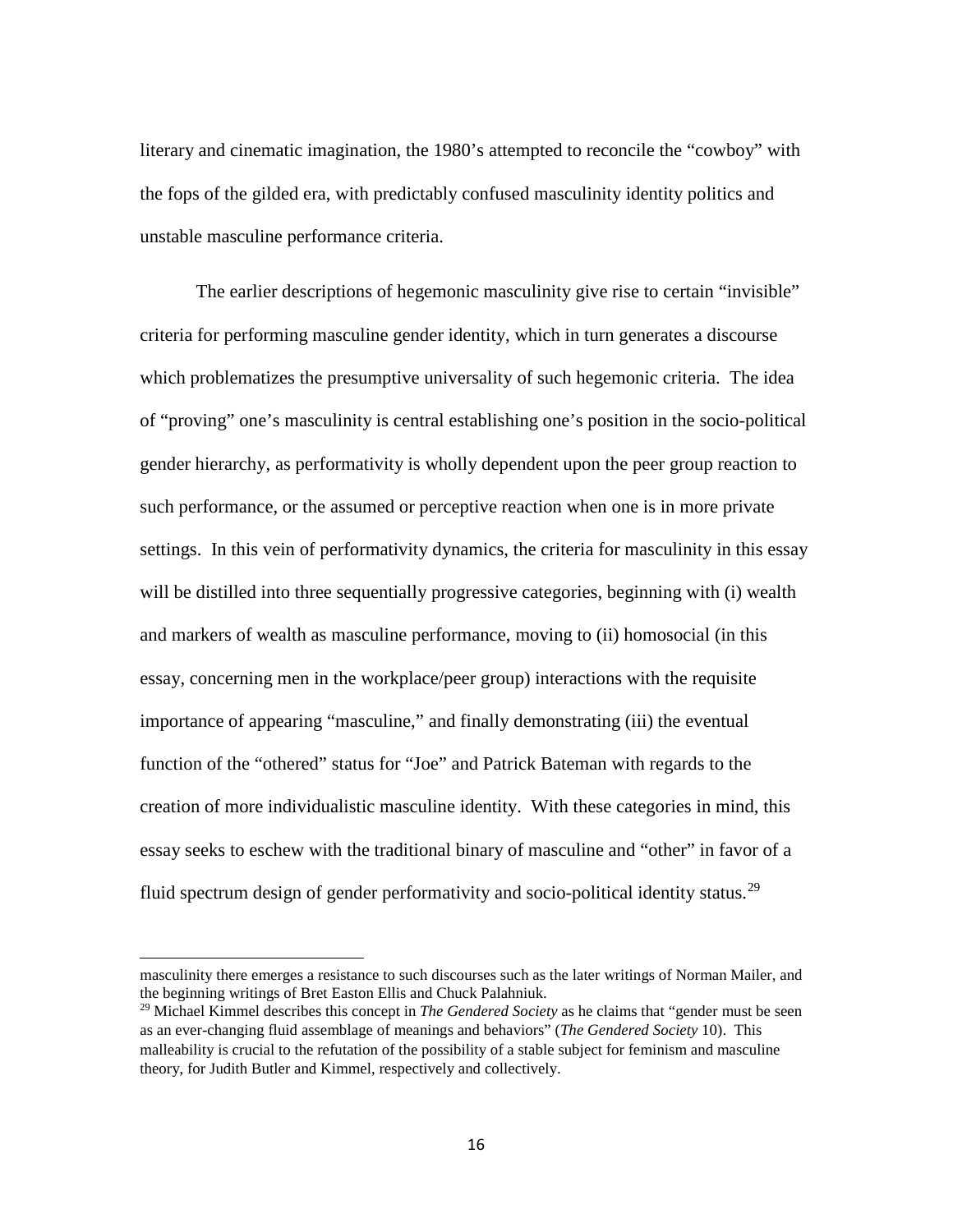Using these descriptors of performativity, I will demonstrate through *Fight Club's* "Joe" and *American Psycho's* Pat Bateman that in order for the authentic, non-socially dependent gendering of the white American male to occur, men must intentionally designate or "mark" themselves as "other".<sup>[30](#page-21-0)</sup>

#### III. CAPITALISM, SUCCESS, AND MASCULINE IDENTITY

Notions of financial stability, or more specifically demonstrations of materialistic success in modern America, are among the central considerations in the systemic social formulation of masculine identity. Furthermore, the capitalistic performance of "work" is decidedly gendered as well, as some jobs or careers are perceptively more or less masculine depending on the history of a particular profession within its host society (Kimmel 260-1).<sup>[31](#page-21-1)</sup> This dynamic, particularly in post-1900 America, is central to "Joe" and Patrick Bateman's earliest conceptions of masculine identity, and was decidedly "an invention of the 1950's – and part of a larger ideological effort to facilitate the reentry of American men back into the workplace and domestic life after World War II" (*The* 

<span id="page-21-0"></span> $30$  Much like gender construction, race construction is emblematic of the overarching problem of identity binaries. Nell Irvin Painter describes the odd phenomenon of "whiteness" moving from specificity of "kinds of whiteness" (based upon European heritage) to a more generalized universal whiteness which occurs in the 1930's and 40's, for the implicit purpose of presenting a (racist) unified front to reinforce hegemonic racism during the Jim Crow Era (Painter 979). In this way, the present identity components of the subject of this essay, the heterosexual white American male, is even more obscured because the misnomer "white" ignores any European heritage or other cultural labels. Unfortunately, the label "white" will have to suffice within this essay, as the other cultural details of "Joe" and Patrick are never made clear, further typifying the capricious nature of socially constructed identity.

<span id="page-21-1"></span> $31$  Bryant Keith Alexander brings together critical race theory with the gendered division of labor in his essay, "Gendered Labor: Entanglements of Culture, Community and Commerce," as he describes the "reductive notion of *women's work*" and the "historical class-based differentiation between the leisure of white women and the often-necessary labor of nonwhite women" in the context of the power dynamics which support hegemonic white patriarchal structures within the workplace (145-6). In this essay, Patrick would typify such gendered labor division, especially when considering his relationship to female subordinates within his workplace, while the descriptions of "Joe's" workplace are mostly concerned with "Joe's" male boss, and other men in positions of authority.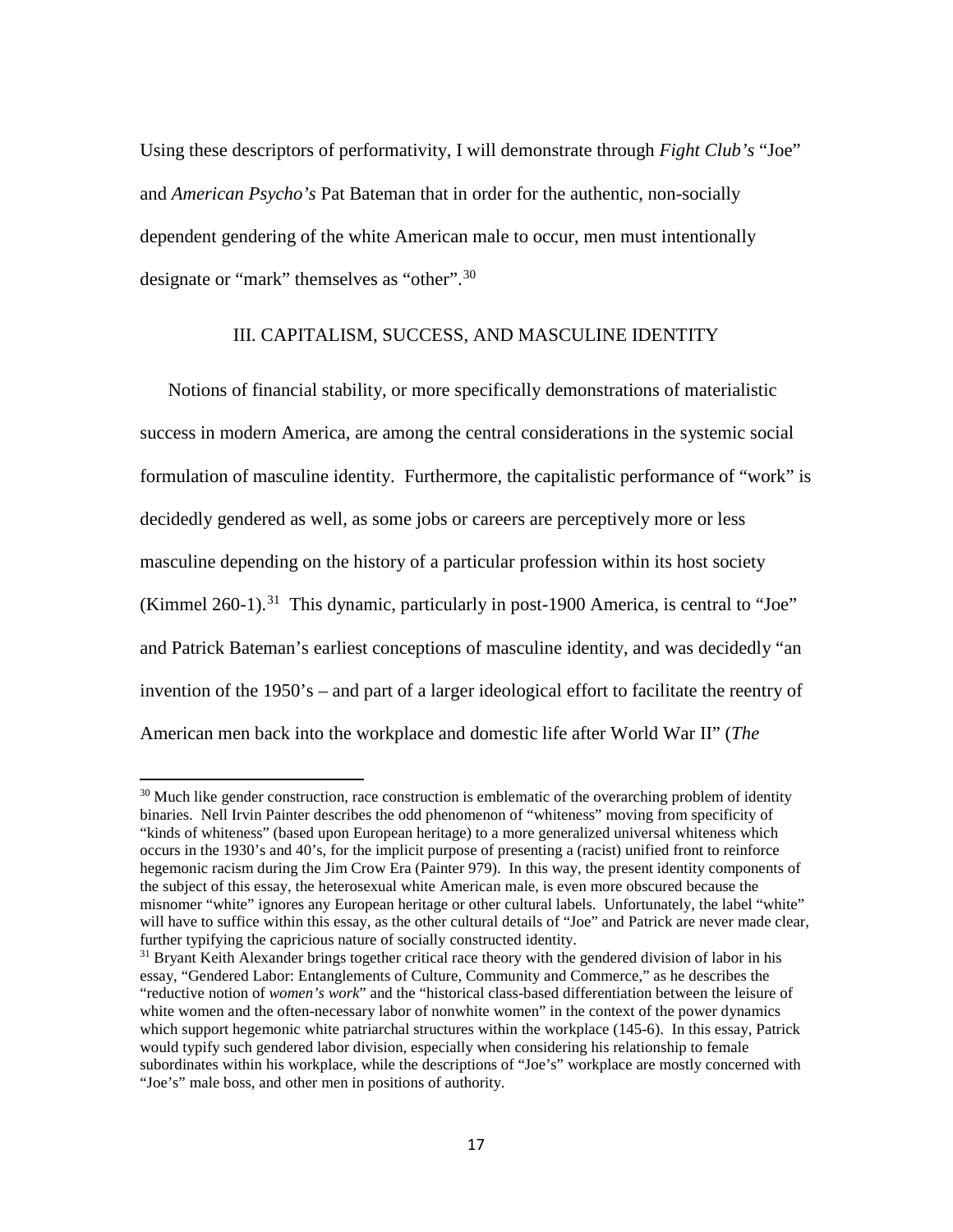*Gendered Society* 261). Much of the American Dream ideology emerges during this time, such as the idea of "self-made" man who "pulls himself up by his bootstraps" to achieve wealth accumulation, a solidified and unassailable position as a master of society, and best establish his respective masculinity. The workplace is generative to such masculinity. Eva Baron describes the circumstance by which "the new economic order altered gender as well as class relations thereby precipitating a crisis in masculinity," which creates the desire, or even *need*, of asserting masculine performance in the postindustrial workplace (145). The workplace, to the  $20<sup>th</sup>$  century American man, then, can be said to form the site of "'homosocial reproduction' – a place where men created themselves as men" (*The Gendered Society* 265). It is important to note, however, a difference in the precise function of the workplace for each protagonist. For "Joe", his jobs, particularly those "shared" with Tyler like banquet service, act to "stoke [Joe's] class hatred," a function necessary for his personal destruction and the subsequent establishment of a culturally iconoclastic masculine identity. Patrick Bateman, on the other hand, clings to his career as vice president of his father's finance company, as it represents a repository of people, behaviors, and purchasable identity markers for Patrick to appropriate in an attempt to fill the empty spaces of his nebulous identity.<sup>[32](#page-22-0)</sup>

The workplace is the obvious location to begin the discussion of concepts of masculine success within a capitalist society. Kimmel asserts that, traditionally, "gender

<span id="page-22-0"></span> $32$  Later in Ava Baron's article, she describes the need of the "laboring man to reformulate meanings of manhood in response to social and economic changes" (145). This would ostensibly exclude Patrick Bateman and peers of his ilk; however, I would argue that the white collar workers depicted attempt similar reformulations as the "laboring man," though through differing methodologies.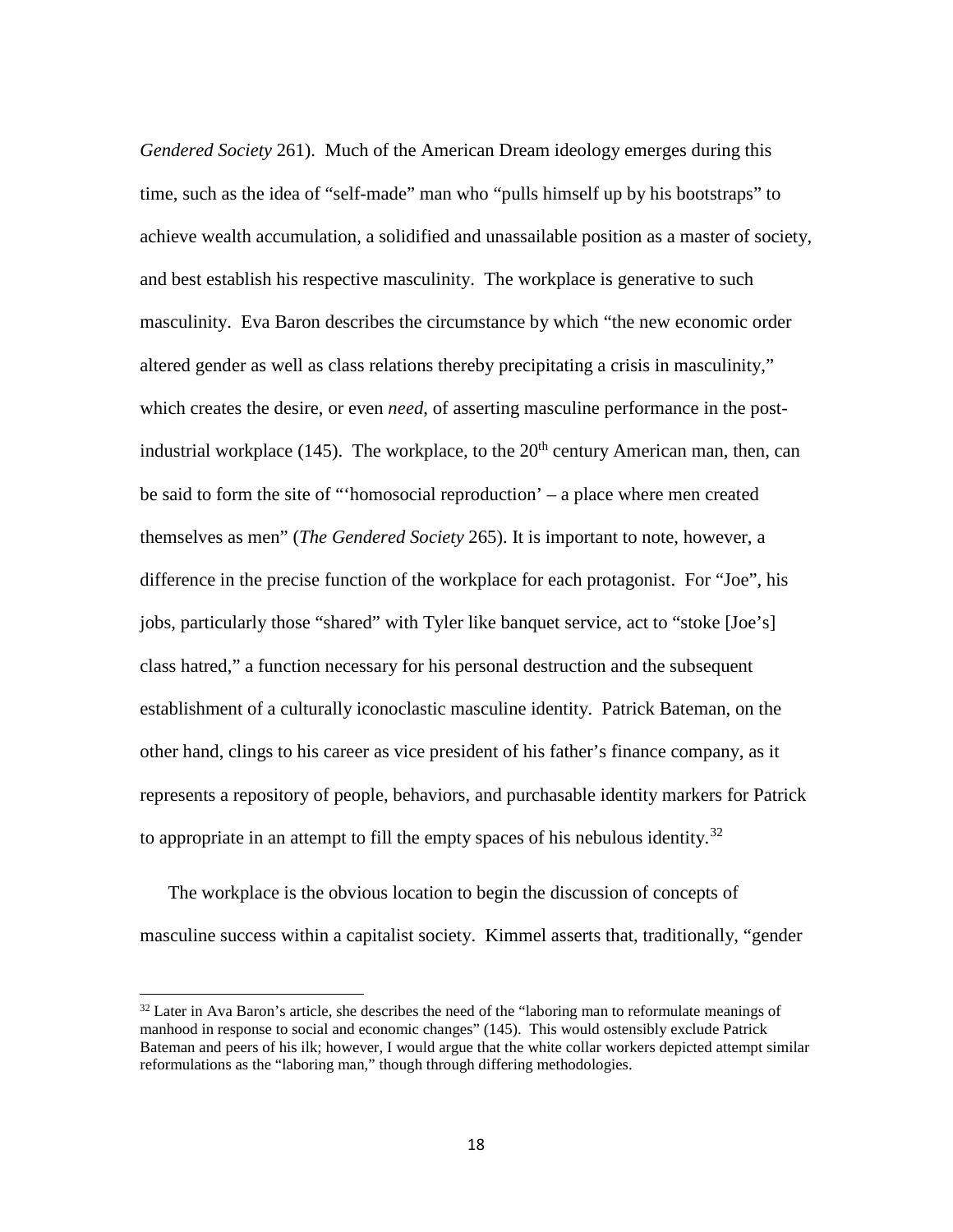stereotypes would have us believe that women would be content to marry less attractive but financially stable men," a model which moves conceptions of masculine performance away from the brawny but less financially viable manliness towards one centered on success in the gladiatorial arena of capitalism ( *The Gendered Society* 266). [33](#page-23-0) As a result, the somewhat debunked American Dream, as relates to men in the workplace, is nevertheless an effective subconscious rhetorical strategy. The relationship of "Joe" and Patrick Bateman to this dynamic is demonstrably different from each other, as one would expect. For "Joe," then, his place at work is somewhat characterized by his dealings with (and occasionally threatening) his ineffectual, petty, and yet prominent boss, whom he grudgingly likes and respects, though one suspects this is out of habit produced by masculine ideas of hierarchy. Tyler Durden, on the other hand, regards all jobs as disposable and therefore removes the power of hierarchy over himself, asserting an "other" masculine persona as he states "Getting fired is the best thing that could happen to any of us. That way, we'd quit treading water and do something with our lives" (Palahniuk 83). "Joe" has daily interactions with his boss, which fulfill an unconscious desire for homosocial relations, and yet these interactions lack the substance of a

<span id="page-23-0"></span><sup>33</sup> Kimmel cites a study appearing in *Newsweek* conducted by Peg Tyre and Daniel McGinn, "She Works, He Doesn't," which actively refutes this model, stating that "50 percent of women now say that earning potential is 'not at all important' in their mate choice" (*The Gendered Society* 266).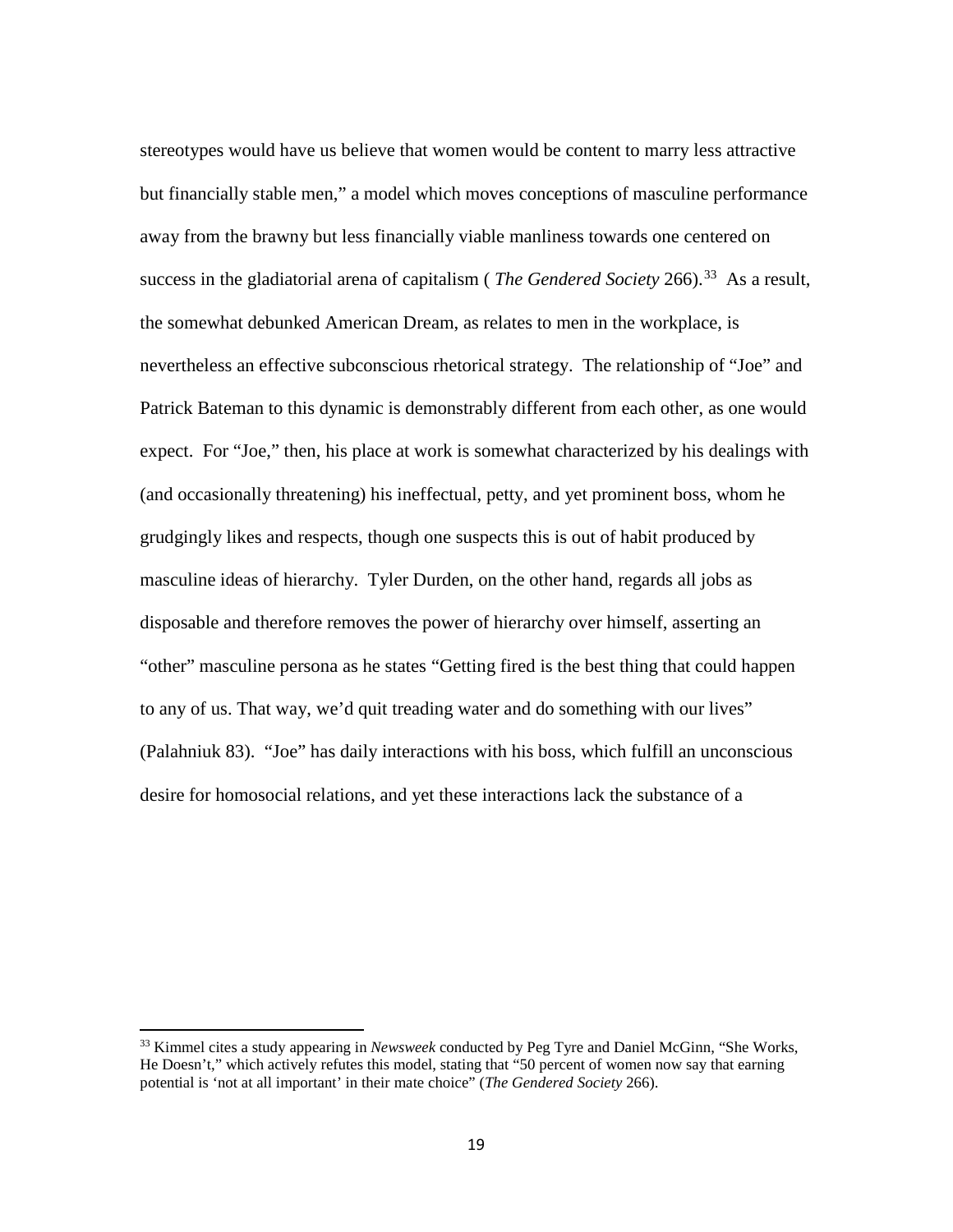meaningful exchange.<sup>[34](#page-24-0) [35](#page-24-1)</sup> Arguably, this lack of sincere exchange between these two men is part of what leads "Joe" down the path toward Tyler and destruction.

For Patrick Bateman, however, it is these sorts of daily interactions which help him to maintain his tenuous hold on any version of solvent identity, masculine or otherwise. It is important to note, however, that while "Joe" is not even middle management at his company, Pat Bateman is answerable only to one man, which happens to be his father. As such, his homosocial relations come in two distinct categories: his peers, which are Bateman's friends he views to be on an even social plane with himself, and therefore can be emulated with impunity, and other males which Bateman deems to be beneath his station and are therefore only fodder for masculinity depends upon success as a masculine identity marker, while women are "unsexed by success" and used to "'lubricate' the male-male interactions" within the context of Bateman's firm, Pierce and Pierce (*The Gendered Society* 266). Whereas in *Fight Club*, Marla is a principal character if not a "main" character, the women occupying the space of *American Psycho* are, for Patrick and his peer group, objects, in the most demeaning sense, and useful only for sexual conquest and status. The environment then must be said to reify the 1950's model of gendered workplace dynamics that enjoyed something of a resurgence in the late

<span id="page-24-0"></span><sup>&</sup>lt;sup>34</sup> In her essay "The American Dream Unhinged: Romance and Reality in "The Great Gatsby" and "Fight Club," Suzanne Del Gizzo discusses the similarity in the relationship between Nick Caraway and his respective environment and "Joe" with his; both are described as "engaged in employment which is impersonal, and to varying degrees dehumanizing," and both "live lives generally devoid of meaningful relationships and intimacy" (72).

<span id="page-24-1"></span> $35$  In an interesting mirroring, William F. Pinar, describing masculine workplace politics at the end of the 19th century, portrays a "government clerk as someone who 'has no independence in the office, no manhood…he must openly avow his implicit faith in his superior, on pain of dismissal, and must cringe and fawn upon them'"(330). Moving forward in time 100 years, Patrick enjoys this relationship from his subordinates, namely Jean his secretary, while "Joe" languishes in such dynamics with his boss.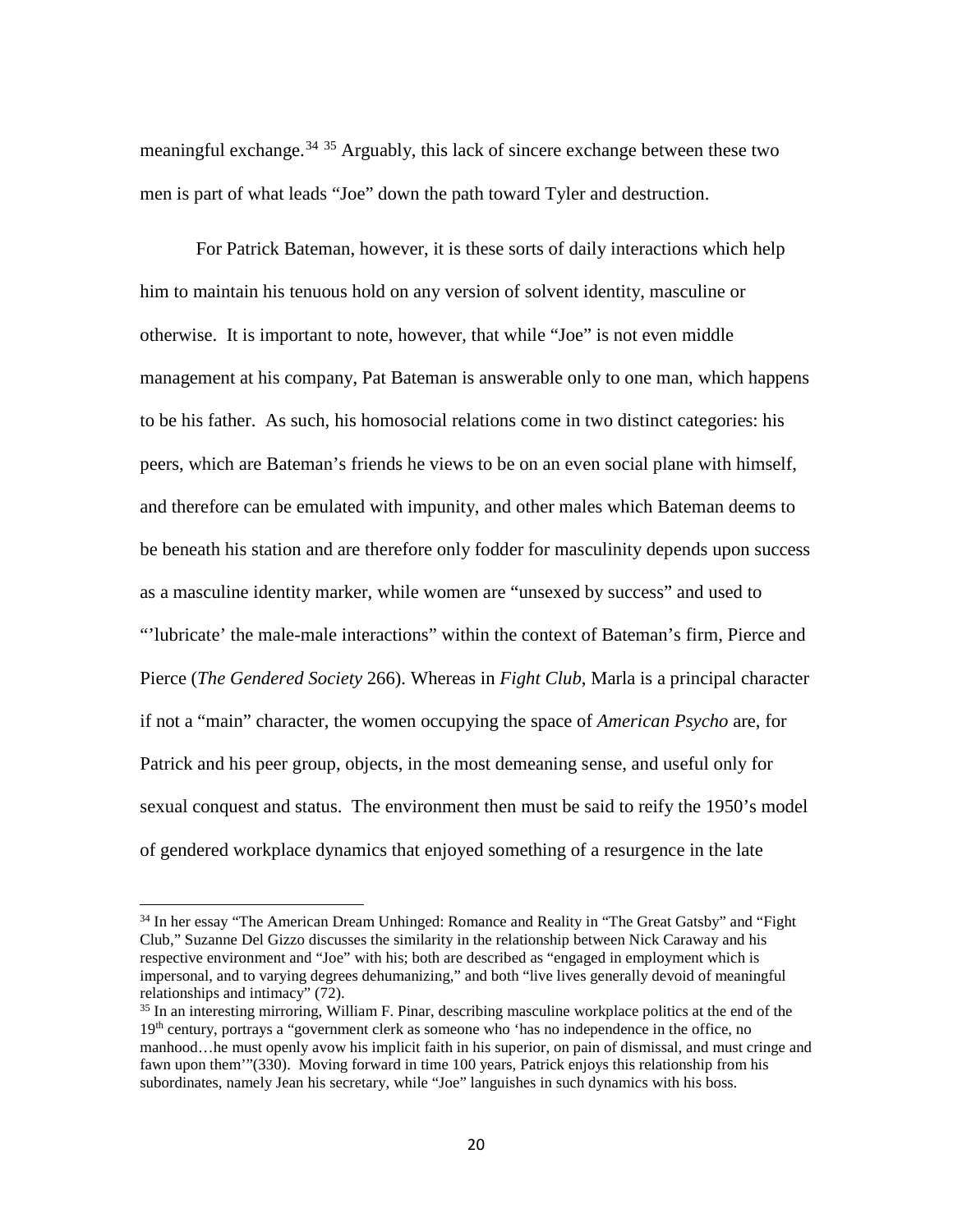1980's and early 1990's. Bryant Keith Alexander describes, in the context of racialized, gendered work performed by Black women in the salon, an idea of labor exchange that is also a "cultural experience" that "exceeds the specific consumer exchange"  $(152)$ .<sup>[36](#page-25-0)</sup> Within the context of Bateman and his secretary, this same assumption occurs: he refers to her infatuation with him as a matter of course, further supporting the 1950's gender/power dynamic of the workplace to which he feels attached. His attachment stems from emulation of sexual power dynamics witnessed in his formative years as well as traits observed in his contemporary peers. Bateman's fragile identity is a hollow echo of arguably more self-assured peers, such as Timothy Price, who describes himself in terms of being "young, unscrupulous, highly motivated, highly skilled" and as an "asset" that "society cannot afford to lose" (Ellis 3). Price, consequently, is also engaging in an affair with Bateman's erstwhile fiancé, yet because of Price's status in Bateman's estimation, Bateman is largely unconcerned.<sup>[37](#page-25-1)</sup>

Work, or earning compensation for one's labor, seems to be a central to the mythos of the American masculine identity. Men in America, it seems, *believed* "that there was a contract between themselves, and guys like them, and the government 'of the

<span id="page-25-0"></span><sup>&</sup>lt;sup>36</sup>Alexander's project involves exploring the attitudes and expectations of women of color in the workplace, in which he references Butler's idea of experiencing predictable patterns of cultural performance, and the pressures on identity and agency such expectations create within "othered" populations.

<span id="page-25-1"></span> $37$  Bateman becomes unhinged during the business card scene, where after demonstrating his masculine primacy through his new card which is the color of "bone" with "Silian Rail" lettering, he is unsettled as his card is dethroned by Price's then Montgomery's respective business cards (Ellis 44-5). It is precisely this instability that leads to Bateman's eventual rejection of the very defining social conventions he emulates to establish his masculine presence.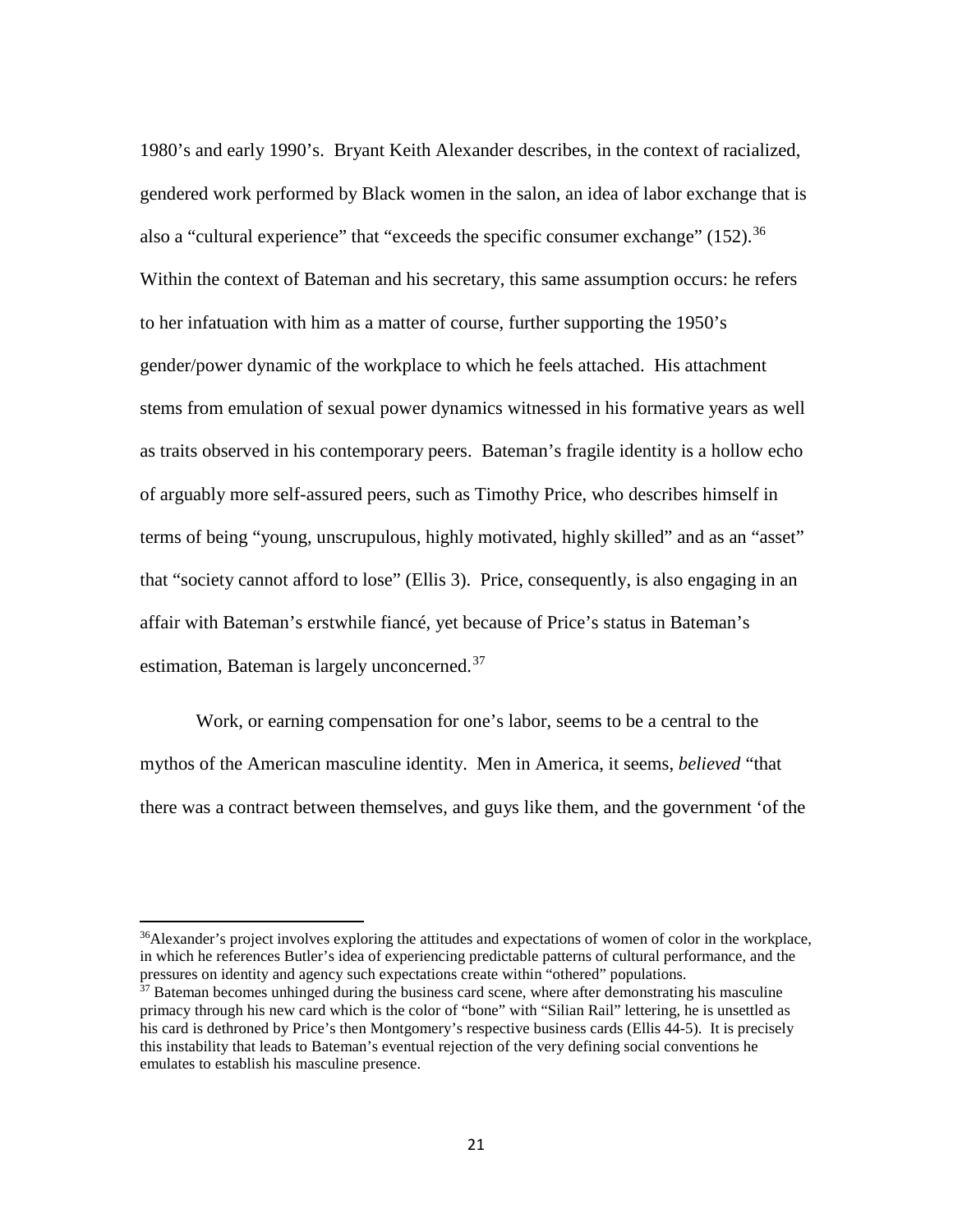people' that is supposed to represent us" (*Angry White Men* 202).<sup>[38](#page-26-0)</sup> The understanding between men seems to be necessary in order to support the power dynamics of the workplace and maintain the homosocial hierarchy necessary to sustain these normative interactions. This contract, according to Kimmel, began to show cracks after the advent of Reaganomics, which acted to cut funds for federal agencies, creating a sense of betrayal and discord in the average American man. (*Angry White Men* 201). The resultant post-Reagan American workplace then can be said to suffer the same "breach of contract," and this is evident in the work environments of Bateman, representing the late 1980's, and "Joe", who works during the middle to late 1990's. This sentiment is summarized by "Joe's" boss, who relays to "Joe" after seeing the bruised and stitched faces of "respectable" businessmen (and presumably members of "Joe's" Fight Club organization), that "there are fewer and fewer gentlemen in business and more thugs" (Palahniuk 54). "Joe's" boss's comment is ironic, because his position and relationship to his subordinates is contingent upon this breach of "contract" between men. Patrick Bateman, too, seems to enjoy the betrayal of the working man, as his position at Pierce and Pierce, the lynchpin of Bateman's feigned performative identity, is only viable because of nepotism (the company is his father's) and the company employs insurmountable blocks to upward mobility despite the work ethic within. As such, it is not only the interactions between presumptive peers that facilitate masculine identity

<span id="page-26-0"></span><sup>&</sup>lt;sup>38</sup> This quotation is contextualized by Kimmel relaying incidents of violence perpetrated by Joe Stack, who flew a plane into an IRS headquarters in Texas, and Patrick Sherrill, a postal worker who felt betrayed by these perceived breaches in these contracts and shot and killed 15 postal employees in Oklahoma (*Angry White Men* 199-202).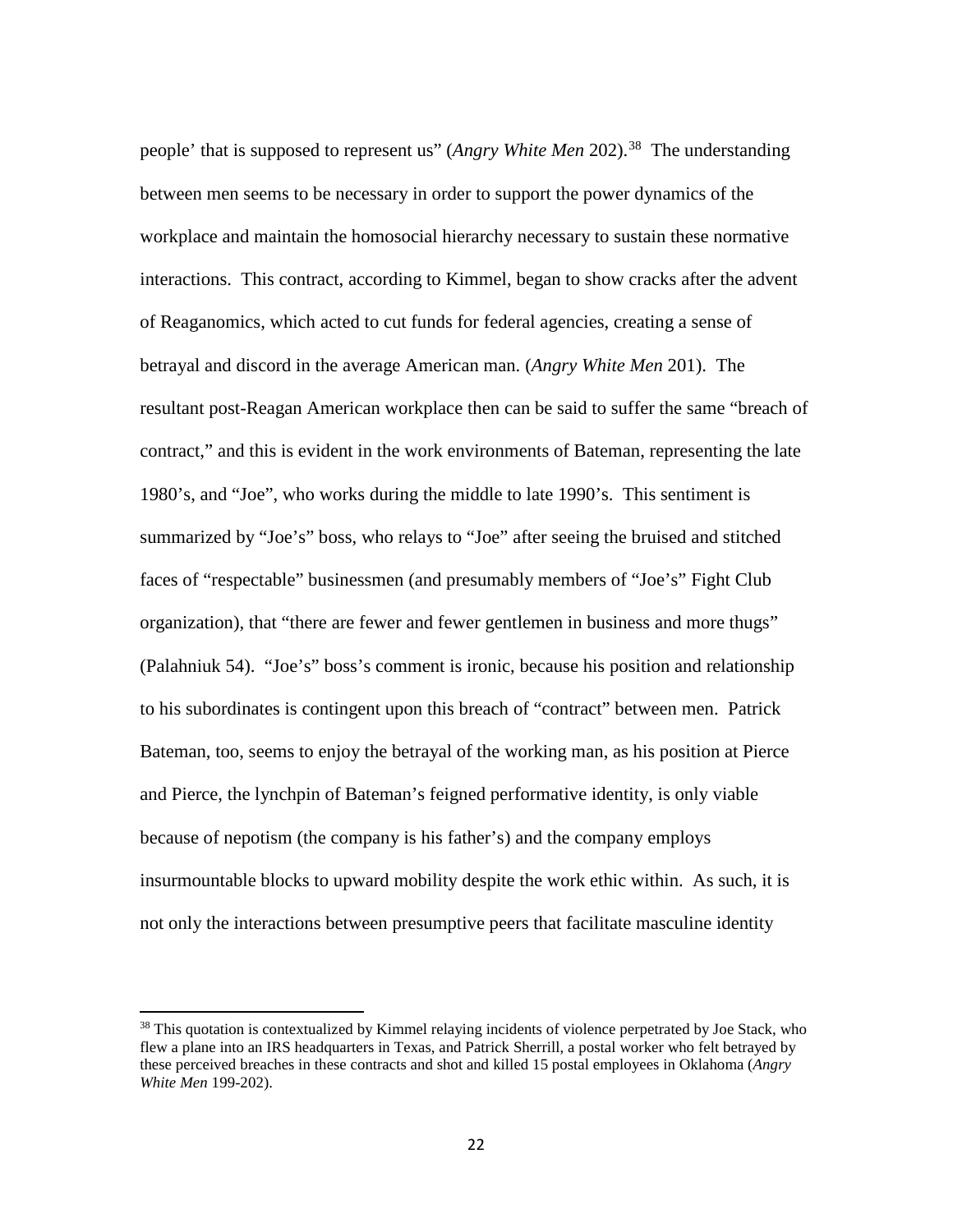construction, even with rivals, but also the interactions between men and their presumptive lesser associates reinforce the traditional masculine primacy.

#### IV. HOMOSOCIAL INTERACTION AND "LOOKING THE PART"

The interactions between men, subordinate or equal, are still critical in the development of American masculine identity despite the dissolution of the any "moral" or social contract between the worker and the boss/governmental entity. There is still the gleam of hope that hard work, an opportunity, and a little luck will result in the American man realizing that nearly forgotten Dream. But such striving, often in unsuccessful earnest, can leave cracks, chinks, and breaks in the masculine identity matrix. It is in these spaces that doubt begins to enter the equation, and with those doubts rises the need to "prove" masculinity, under any number of masculine gender matrix performances. While a man might internalize and manifest perceived shortcomings in workplace success as shortcomings in his status as a man, it is only relatively recently that the word depression could be attributed to these feelings.<sup>39</sup> Arguably, it is precisely these inexpressible feelings of alienation from such emasculating interactions that propel "Joe" and Patrick Bateman toward their more extreme expressions of masculine identity. Before the conversation moves towards deviant homosocial interactions, however, let us

<span id="page-27-0"></span> $39$  Kimmel discusses the trend in past decades whereby "therapists understood depression as a 'feminine' psychological problem" (*Angry White Men* 216). "Feminine" here is meant to mean the antithesis to masculine, not the critical discourse surrounding feminist theory. Kimmel goes on to describe how depression is socially distributed, much like gender performance tendencies, in that "the newly divorced or the recently downsized or laid off are far more likely to experience depression than those who are married or employed or both" (*Angry White Men* 217).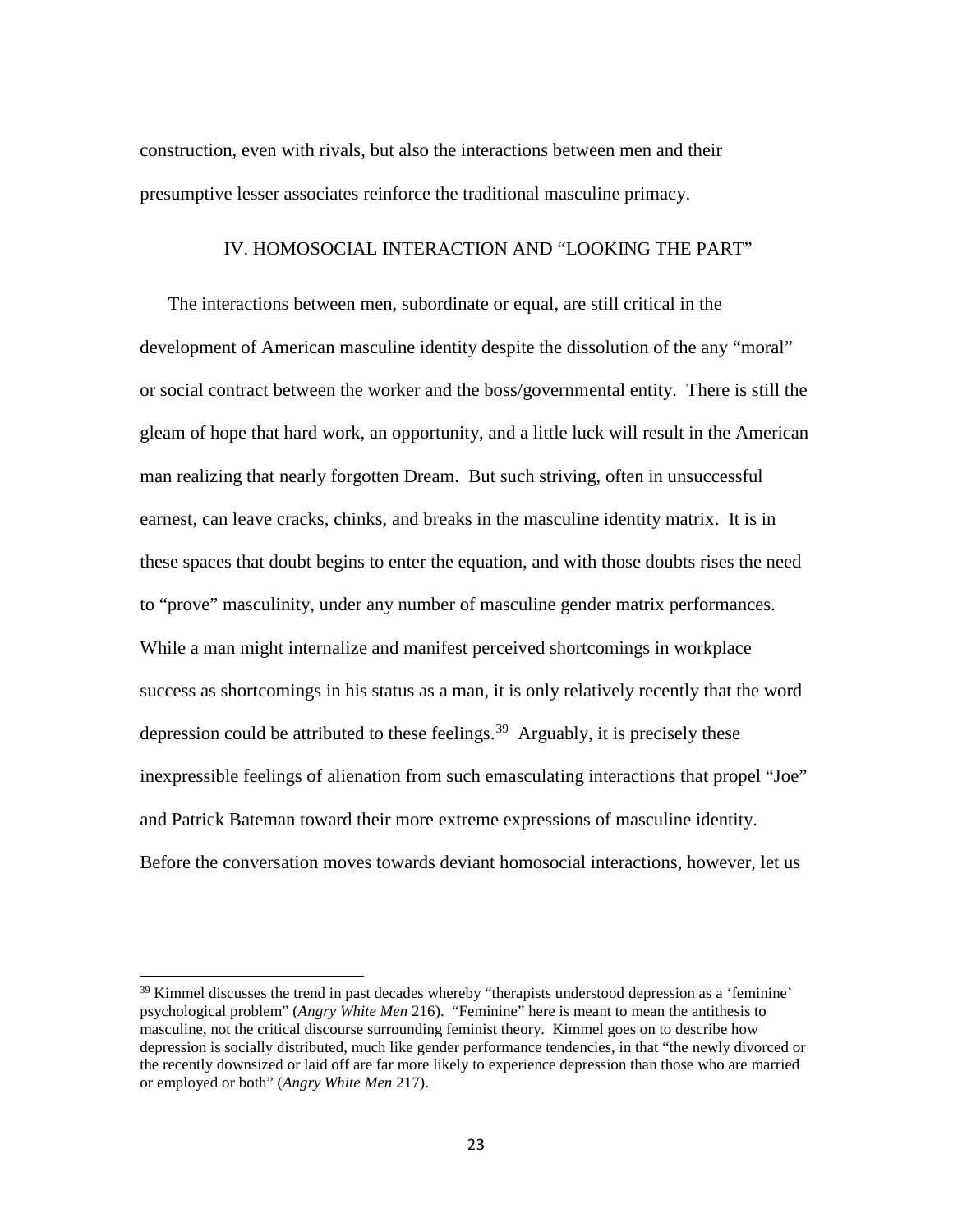fully consider the implications of more normative interactions, particularly with competitiveness and appearance.

Patrick Bateman's daytime persona, the successful, good looking, wealthy, and powerful, is still incredibly insecure when interacting with those he views to be his equal or better. As illustrated with the business card vignette early in this novel, it is a common tendency even among the ostensibly successful to strive to prove their masculinity, typically through comparison with such peers. Patrick Bateman waxes ecstatic throughout the first two-thirds of the novel on the markers wealth, in the form of expensive brands of clothing and accessories. Timothy Price, Bateman's romantic "rival" with whom he is friends and does not particularly begrudge for bedding Bateman's fiancé, is viewed as equal to Bateman because they share a look indicative of masculine primacy: "Price is wearing a six-button wool and silk suit by Ermenegildo Zegna, a cotton shirt with French cuffs by Ike Behar, a Ralph Lauren silk tie and leather wing tips by Fratelli Rossetti" (Ellis 5). These details, which are peppered liberally throughout most of the novel, obviously are a push back against the increasingly materialistic vision of America, particularly regarding masculine identity post-Reagan. [40](#page-28-0) Bateman and his friends, while the primary focus of the novel, are cast as hyper-masculine villains wearing \$3000 dollar suits.<sup>[41](#page-28-1)</sup> These "villains" are marked by such

<span id="page-28-1"></span><span id="page-28-0"></span><sup>40</sup> John Frow's article on genre theory, "Reproducibles, Rubrics, and Everything You Need": Genre Theory Today" describes the perception of genre as a taxonomic tool for categorization and moves towards a model whereby genres are fluid (1626-7). As such, and more germane to this project, while novels such as *Fight Club* and *American Psycho* may appear more often after the 1980's, such novels of dissent and reinvention of masculinity have occurred across American literature, including notably *The Great Gatsby*.  $41$  Amy Bride describes the gothic aspects of Ellis's novel in "That these villains appear, as a result, to be part of our own society rather than archaic throwbacks subsequently makes them more relatable and therefore, more effective as gothic villains enacting the uncanny as both recognisable and alienating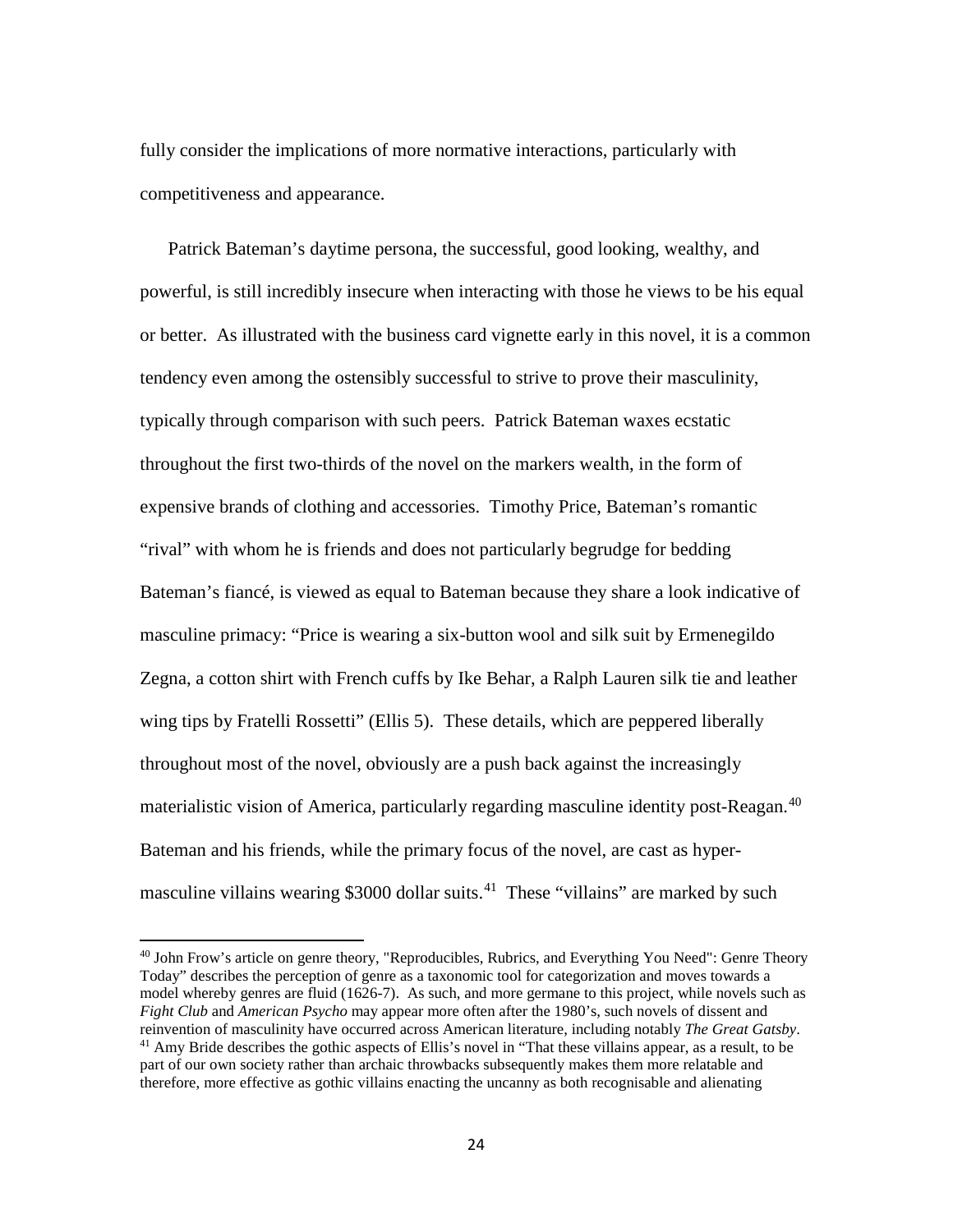clothes and affectations, which in the extreme context of *American Psycho* function as a method to differentiate the "in-group" of Bateman and his peers from everyone else. As such, dressing well becomes less of a strict demarcation of success; rather, it becomes a performance of in-group dynamics meant to exclude the lesser men (and women) from Bateman's sphere. While these qualities operate in favor of Bateman's feigned masculine identity, they also further highlight and draw into question his rationale for risking it all to pursue his nocturnal bloodlust. This is partially due to the concept of masculine crisis, which seems most to effect working class or lower echelon white-collar workers, and clearly neither descriptor fits Bateman. However, the all-consuming fear of loss of financial status acts most strongly on those who, like Bateman, have more to lose than lower ranking functionaries, and for Bateman and his cohort, losing money equates directly to losing masculinity, especially as performed in front of one another.

This sort of logical crisis does, however, fit "Joe". His role within the company is such that he is a recall campaign coordinator for an automotive manufacturer, and his job is to decide, using the impartial formula, whether or not to initiate a recall on vehicles his company produces. [42](#page-29-0) However, due to the distance between "Joe" and his coworkers and boss, a result in no small part to his insomnia, "Joe" does not sense any real connection to those around him and must find emotion, in the form of fear and pain, elsewhere. Here,

entities" (4). This version of villainy pales in comparison to the depravity lurking in Patrick Bateman's nighttime persona, which will be discuss later.

<span id="page-29-0"></span><sup>&</sup>lt;sup>42</sup> The formula is a\*b\*c = x, where "a" is the total vehicles in the field, "b" is the chance that these vehicles will fail, and "c" is the cost of settlement as a result of such failures (Palahniuk 30). This situates "Joe's" company into the "evil corporation" motif, which is the stage for masculine suppression and identity loss for "Joe" as he must divorce his personal feelings from the equation.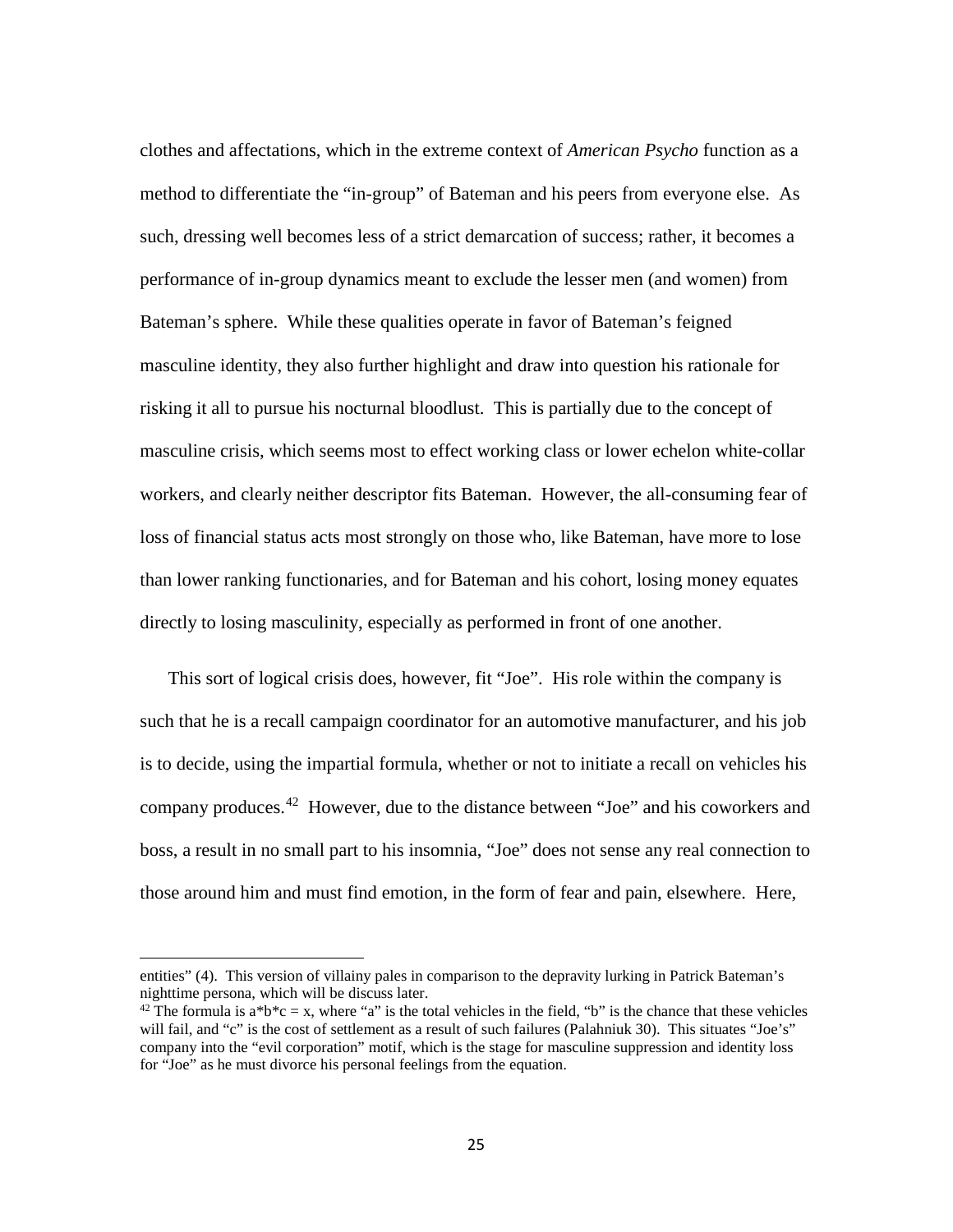"Joe" must rely upon support groups, especially "Remaining Men Together".

"Remaining Men Together", a testicular cancer support group attended by "Joe" to help him find some connection to humanity generally and men specifically, is filled with men who are desperately clinging to a fading model of masculinity. Their insecurity, propelled by the loss or non-function of the anatomical indicators of biological sex, pushes them into a state of "other", at least with regards to their earnestly sought after masculine identity.<sup>43</sup> This group constitutes a highly specialized sort of homosocial interaction, one that "Joe" hopes to use to replace the non-satisfactory interactions he has with his company.<sup>44</sup> Marla's presence problematizes the support group's defining characteristics, as she is biologically female, and to the mind of narrator who is still struggling with a crisis of gender identity, does not belong. Marla within the context of this group does, however, function to show the instability of the masculine subject. The focus of such a group, ostensibly to comfort men at the tragedy that is testicular cancer, actually acts for "Joe" and other members, particularly Bob, to reify and highlight their perceived shortcomings, which is the familiar refrain regarding the conflation of biological anatomy and gendered performance.

<span id="page-30-0"></span><sup>&</sup>lt;sup>43</sup> This support group is actively hoping to fulfill one function for its members but actually fulfills quite another. The men here hope to somehow regain the traditional definition of masculinity, lost for them with the loss of their testicles to cancer, yet the group acts to create an "other" of such traditional masculinities strictly within the context of the group. This is addressed as Michael Kimmel, speaking of the fantasy of financial and therefore masculine success and its fading possibility in modern America, says "what we lose in reality, we re-create in fantasy," (*Angry White Men* 218).

<span id="page-30-1"></span><sup>&</sup>lt;sup>44</sup> Michael Kimmel discusses the shortcomings of the corporate work environment specifically in terms of such beneficial homosocial interactions, as he describes the workplace as "a treadmill, a place to fit in, not to stand out" but where "men rarely, if ever, experience the ability to discuss their inner lives, their feelings, their needs" (*The Gendered Society* 266).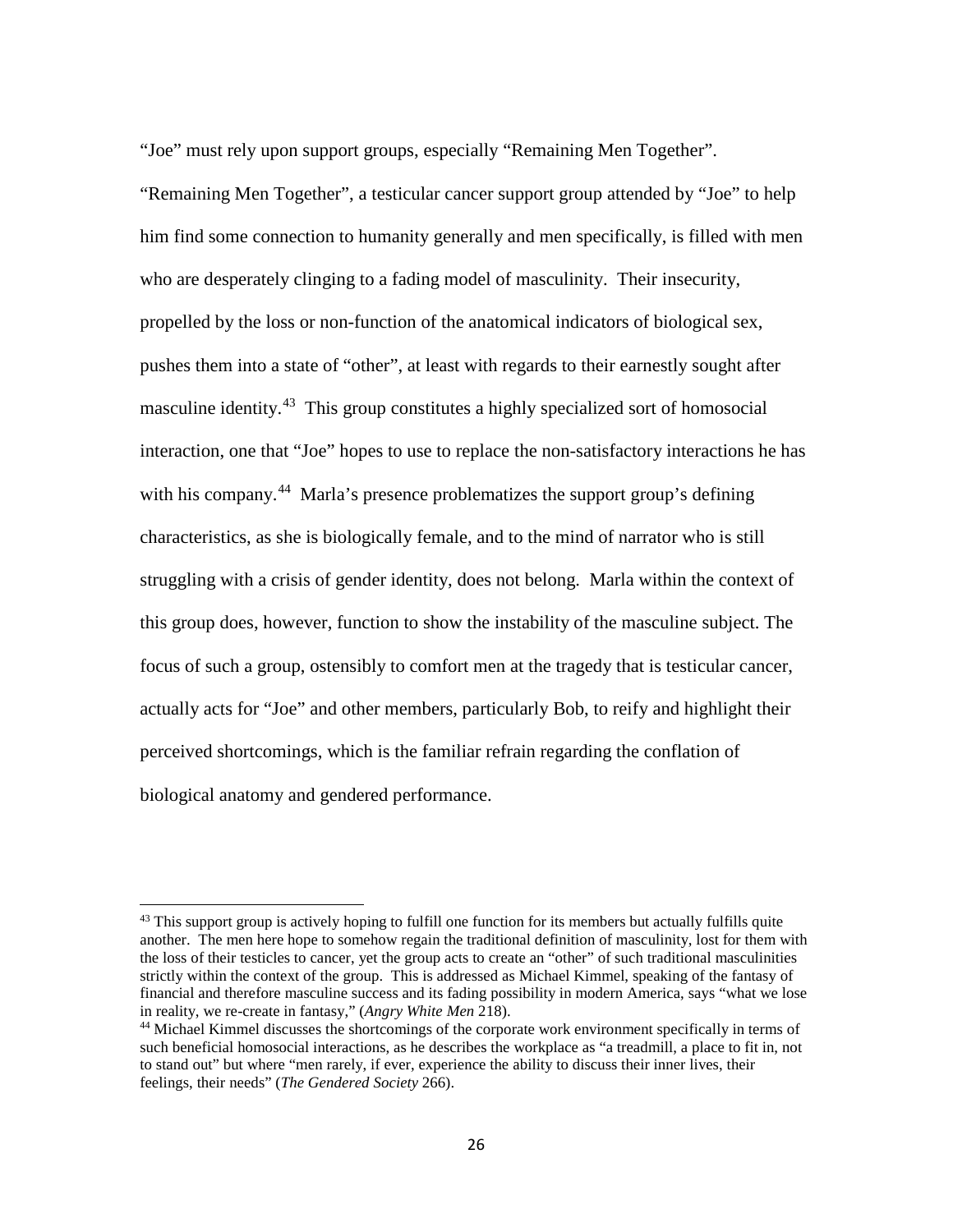Given these support groups for "Joe," and the boys' club atmosphere, for Patrick, why do the protagonists of these novels still need to commit physical violence to claim an authentic (non-prescriptive) masculine identity? Here the essay must return to concepts elaborated upon by Judith Butler. She describes the mechanism of "appropriation and suppression of the Other [which] is one tactic among many, deployed centrally but not exclusively in the service of expanding and rationalizing the masculinist domain" (Butler 19).[45](#page-31-0) This mechanism acts on men, as well as women, especially those predisposed by identity crises towards being "othered". As such, this helps to explain the divergence from the accepted masculine performance perpetrated by "Joe" and Patrick. Such groups or coalitions, like the early feminists described by Butler, assume a unity that will almost certainly not be present, given the spectrum shape of the gender continuum. As such, linking Butler with Kimmel, boys and men are so largely preoccupied with performing normative prescriptive masculinity, that is, masculinity that occurs by consistently "devaluing all things feminine", that they (men) fail to realize that performative normativity is prohibiting personal growth and maturation, which is represented as "feminine" (*The Gendered Society* 98). And for those who have consciously or subconsciously realized this critical shortfall, the only logical outcome is to find ways in which one is "othered" to such an extent as to preclude returning to the familiar circles of homosocial masculine performance. They must distinguish themselves, not as "manly"

<span id="page-31-0"></span><sup>&</sup>lt;sup>45</sup> Butler goes on to describe how the exclusionary subject of "woman" acts to facilitate hierarchy in terms of class and race (19). This exclusionary tactic is effective at the subconscious level for "Joe" and Patrick, as both acknowledge their position as one "on the outside looking in," despite relative success in the workplace.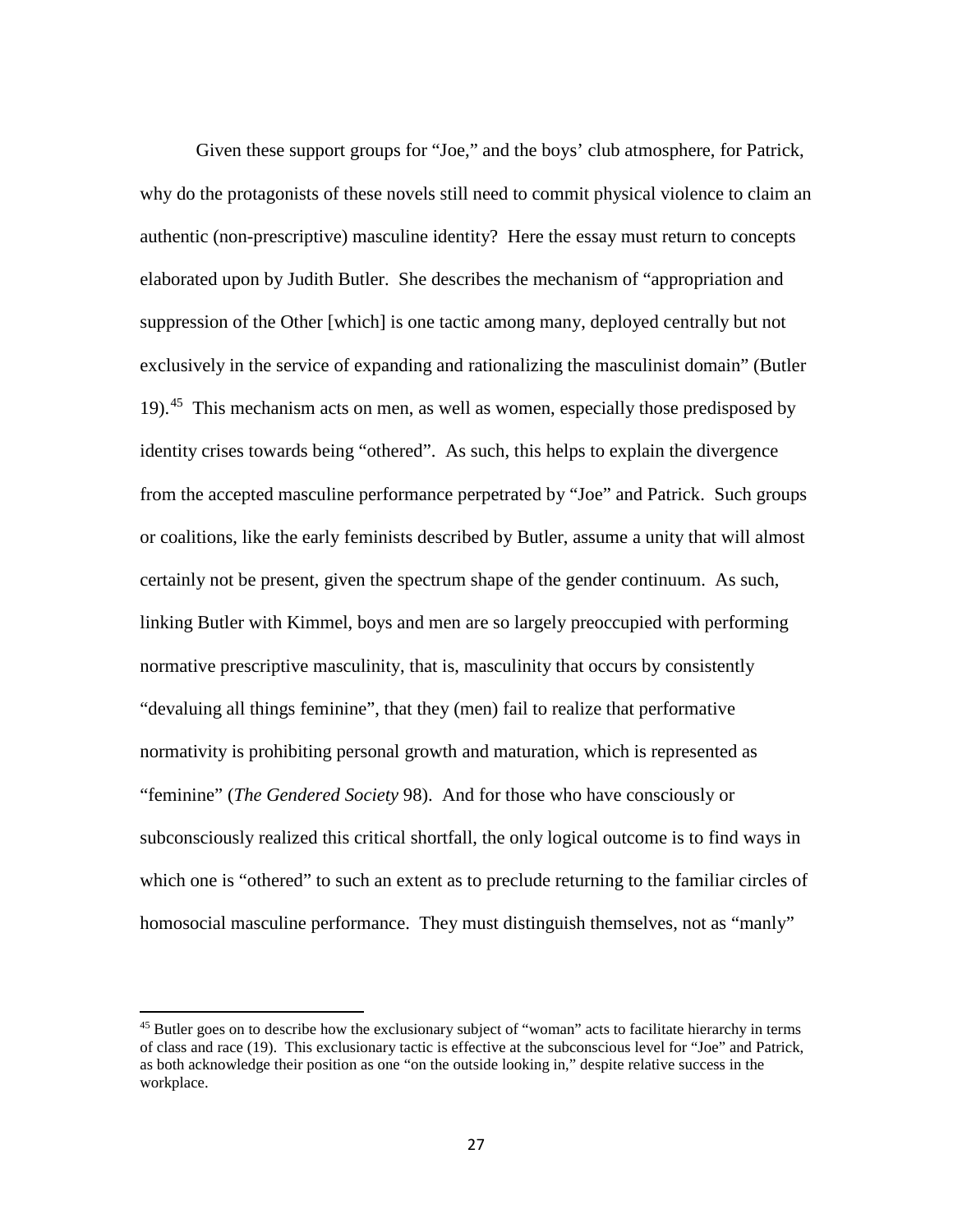men, but as "other," and this is becomes permanent when "Joe" and Patrick begin to "mark" themselves and their identities in shocking and irrevocable ways.

#### V. "MARKING AS OTHER" AND AUTHENTIC MASCULINE IDENTITY

Authentic (non-stable) gender identity and understanding of gender performative matrices are the logical outcome for such academic discourses. Validation, here, instead of being dependent upon social acceptability of gender, rather reflects the internal dialogue in which the masculine subject interrogates performance and finds it, for once, not clearly demarcated. An authentic gender identity must be formed individually yet be fluid, notwithstanding the cultural forces that surround and influence the politics of such an identity. So, what are the methods of resistance available to the subjects "male" and "female" to combat or at least nullify normative social identity constructions? To this end, Judith Butler asks:

"Is there a political shape to 'women,' as it were, that precedes and prefigures the political elaboration of their interests and epistemic point of view? How is that identity shaped, and is it a political shaping that takes the very morphology and boundary of the sexed body as the ground, surface, or site of cultural inscription? What circumscribes that site as 'the female body'? Is 'the body' or 'the sexed body' the firm foundation on which gender and systems of compulsory sexuality operate? Or is 'the body' itself shaped by political forces with strategic interests in keeping that body bounded and constituted by the markers of sex?" (175).

28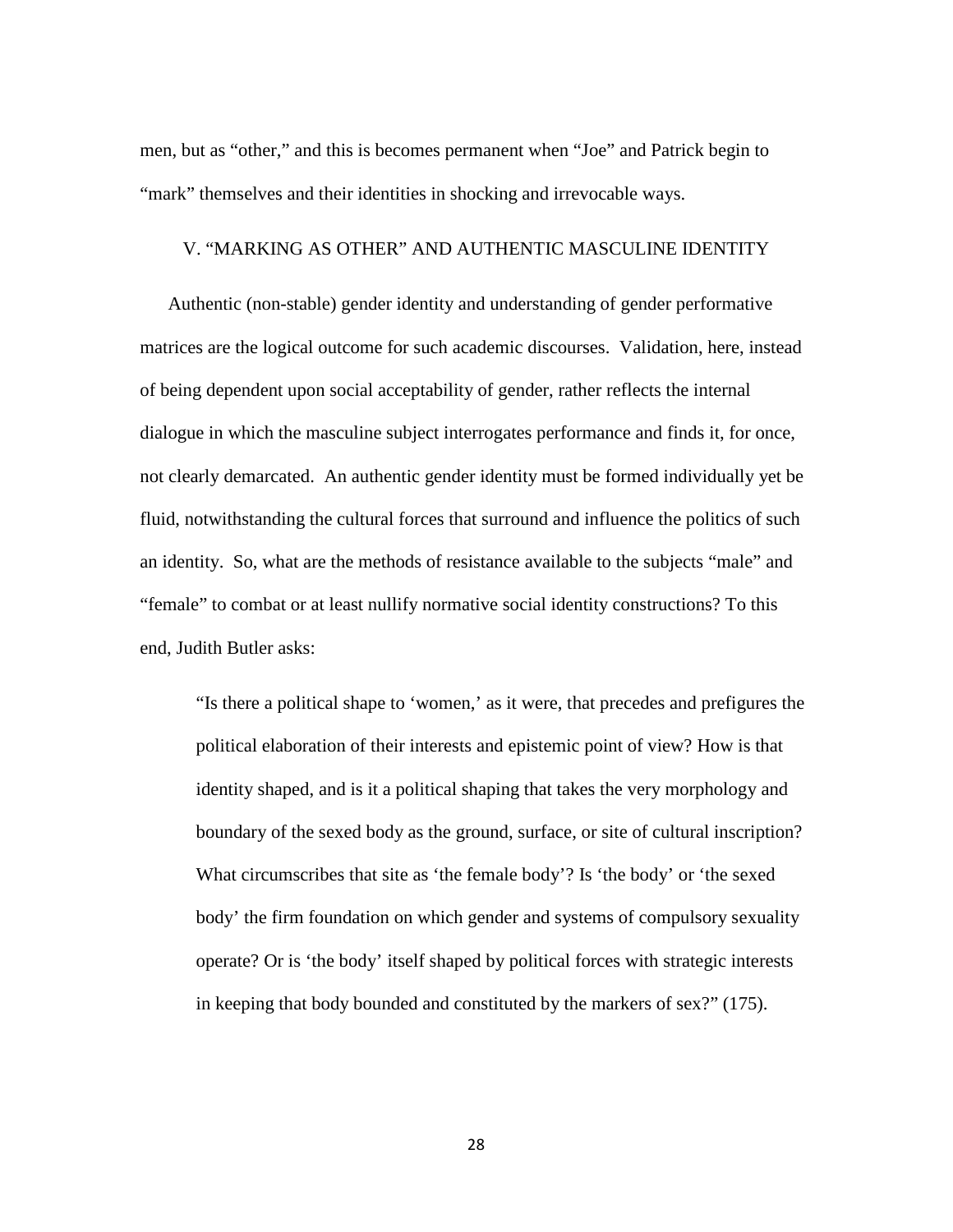For the purposes of this essay, one would simply replace "women" and "female" with "men" and "male," and the pertinence of the questions asked by Butler remains intact. Should the body labeled masculine have that signifier be contingent upon expected, or socially derived, markers? Should indicators of wealth and success be the only indication of masculinity and virility in postmodern America? "Joe" and Patrick Bateman certainly take pains to push back upon this tendency. For each narrator, the body, their own or the bodies of others, no longer "appears to be a passive medium that is signified by an inscription from a cultural source figured as 'external' to that body" (Butler 175). Analysis of the gendered identity must now preclude simply "looking the part" and performing ostensibly normative gender signifiers, as this conflates the appearance of sex and political positioning of gender.<sup>[46](#page-33-0)</sup> This dynamic of appearance and performance should, rather, be used to counter normative gender formations, with such modes of resistance manifesting as the intentional marking of the body/subject as "other".

Marking oneself willingly does several things to one's gender identity dynamics. However, in this context, the facet of gender identity most affected is performativity, which is often demonstrated as visibility. The most effective way, then, to garner increased visibility is to perform gender in such a way that such performativity must be held in stark contrast to one's naturalized contexts.<sup>47</sup> And it is here that our previously

<span id="page-33-0"></span><sup>&</sup>lt;sup>46</sup> Rosalind Morris discusses the move, under the influence of performance theory, away from such conflation. It is instead "concerned with the relationships and the dissonance between the exclusive categories of normative sex/gender systems and the actuality of ambiguity, multiplicity, abjection, and resistance within these same systems" (Morris 570).

<span id="page-33-1"></span><sup>&</sup>lt;sup>47</sup> Morris goes on to describe how "the constructedness of bodies becomes most visible when it deviates from the expectations of the dominant ideology" (570). Here, marking as "other" refers to sexual ambiguity, which is a large part of the rationale for the need of gender/performative critical intervention, as the lack of a stable subject necessitates more careful consideration and fluid categorization.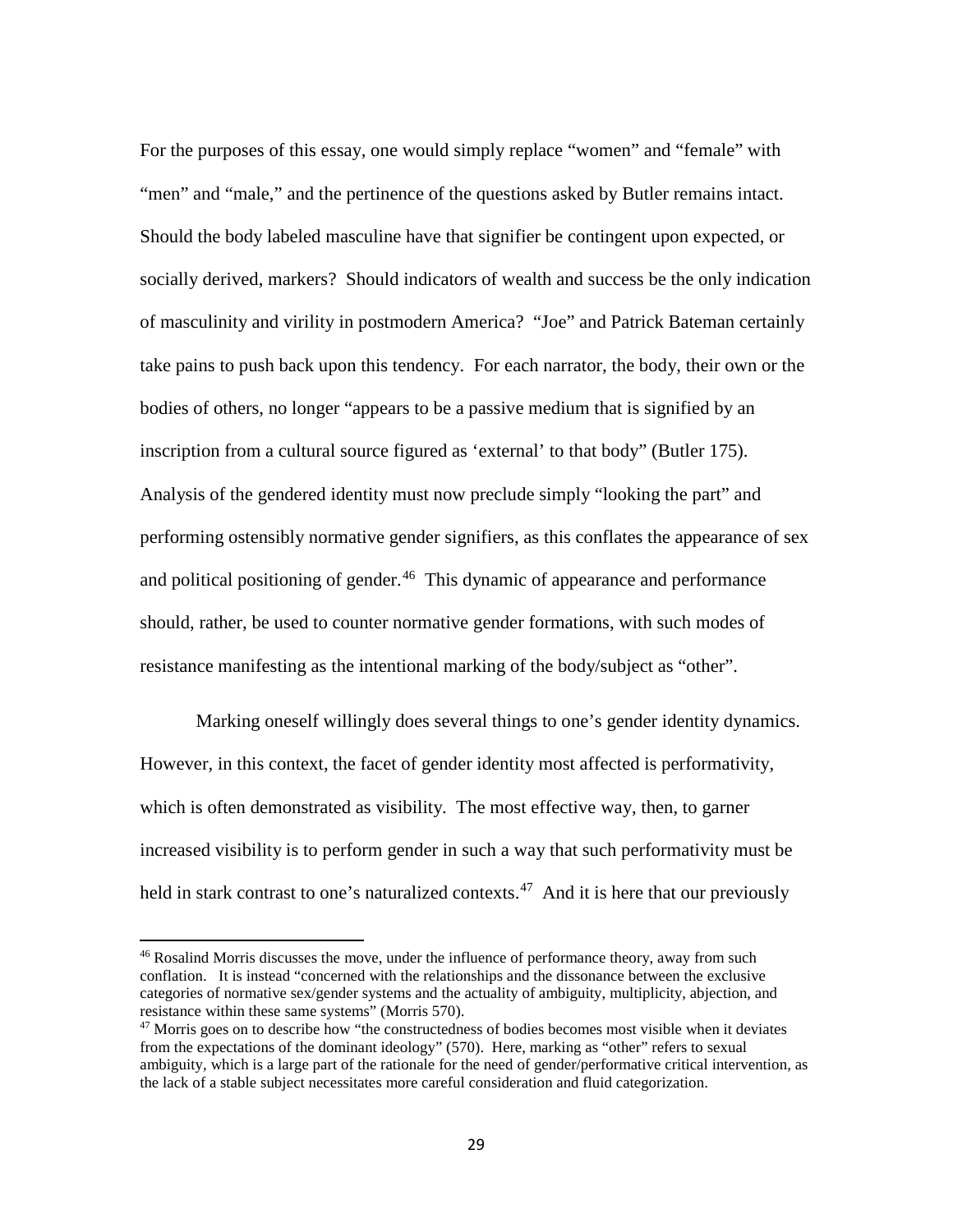paired narrators, "Joe" and Patrick Bateman, must, through their own actions and changing ideologies, diverge within the contexts of gender performativity and identity construction. First and foremost, the motivations of the narrators are diametrically opposed: "Joe" is more and more willing to present, to his boss and the world around him, an image anathema to his previous performance of masculine as worker, while Patrick suffers the conundrum of doublethink regarding his performed masculine identity. Patrick simultaneously seeks, at times in earnest, some foothold for a tenable masculine identity unique unto himself, while just as vigorously attempting to maintain the veneer of respectability and homosocially acceptable performance. There is, however, a tenuous but present thread connecting the methodologies of "Joe" and Patrick Bateman to achieve some version of authentic masculine performance: violence. It is also on this point that this essay must diverge and disagree with some previous assessments on the motivations for violence and the manifestations of masculine gender politics presented in such violence.

The eponymous organization of *Fight Club* functions as an extreme yet sincere version of the homosocial dynamics "Joe" has been seeking throughout his forays into the workplace and support groups. However, it is easy to be dismissive of such social gatherings as merely an excuse for violence, which might otherwise be perpetrated against others and which fight club merely redirects. Of the film *Fight Club* which largely stays true to the novel, Henry Giroux offers just such a criticism of the methodology of marking demonstrated both in the film and the novel. While Giroux does concede the homosocial catharsis made possible for "Joe" and his followers through

30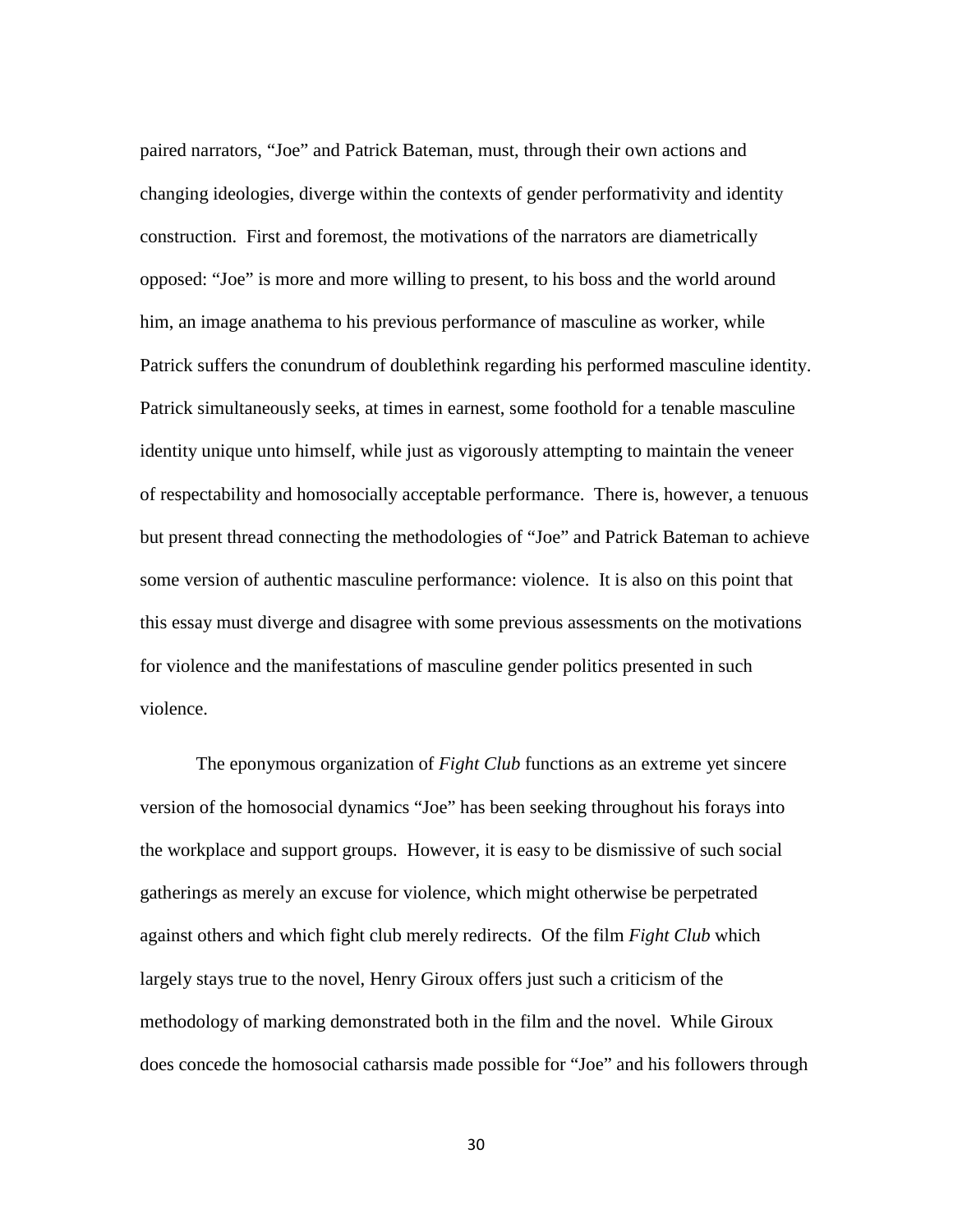the mechanism of the fight club proper, he also characterizes a critical scene of "marking" in which Tyler Durden uses lye to burn a kiss into the back of the hand as "homoerotically charged sadism" instead of the willful marking of the body, the subject, the self as "other" (36). This characterization is problematic for two reasons: first, homoeroticism is only present on the surface analysis; "Joe" is Tyler, and as such, it would be autoerotic if anything, but this is problematized by the lack of sexual gratification; second, sadism only works if the violence is between two or more people, and as previously mention, "Joe" is Tyler. Further, Giroux describes the experience of fight club in terms of the "cathartic" and "cleansing properties" of "senseless brutality [as] a crucial form of male bonding" (36). Again, this analysis is guilty of oversimplification, as Giroux only engages the violent acts depicted in terms of violence for its own sake, which does not take into account the ways in which such violent acts might influence the development of a masculine identity which does not depend on the larger homosocial arena for validation.<sup>[48](#page-35-0)</sup>

While it may be conceded that for those in the basements during fights, there was a certain version of pleasure involved in participating in a fight, this pleasure cannot be construed only as a sexualized "action movie" glorification construction. Rather, these fights function to mark the participants with something "real," defined here as a non-

<span id="page-35-0"></span><sup>48</sup> Of the film version of *Fight Club*, Giroux makes the claim that the violence of the film "reduces the body to a receptacle of pain parading as pleasure, and in doing so fails to understand how the very society it attempts to critique uses an affirmative notion of the body and its pleasures to create consuming subjects" (36). This explanation is still lacking, as it assumes a pleasure/pain conflation which does not address the "other" status of a body marked by violence.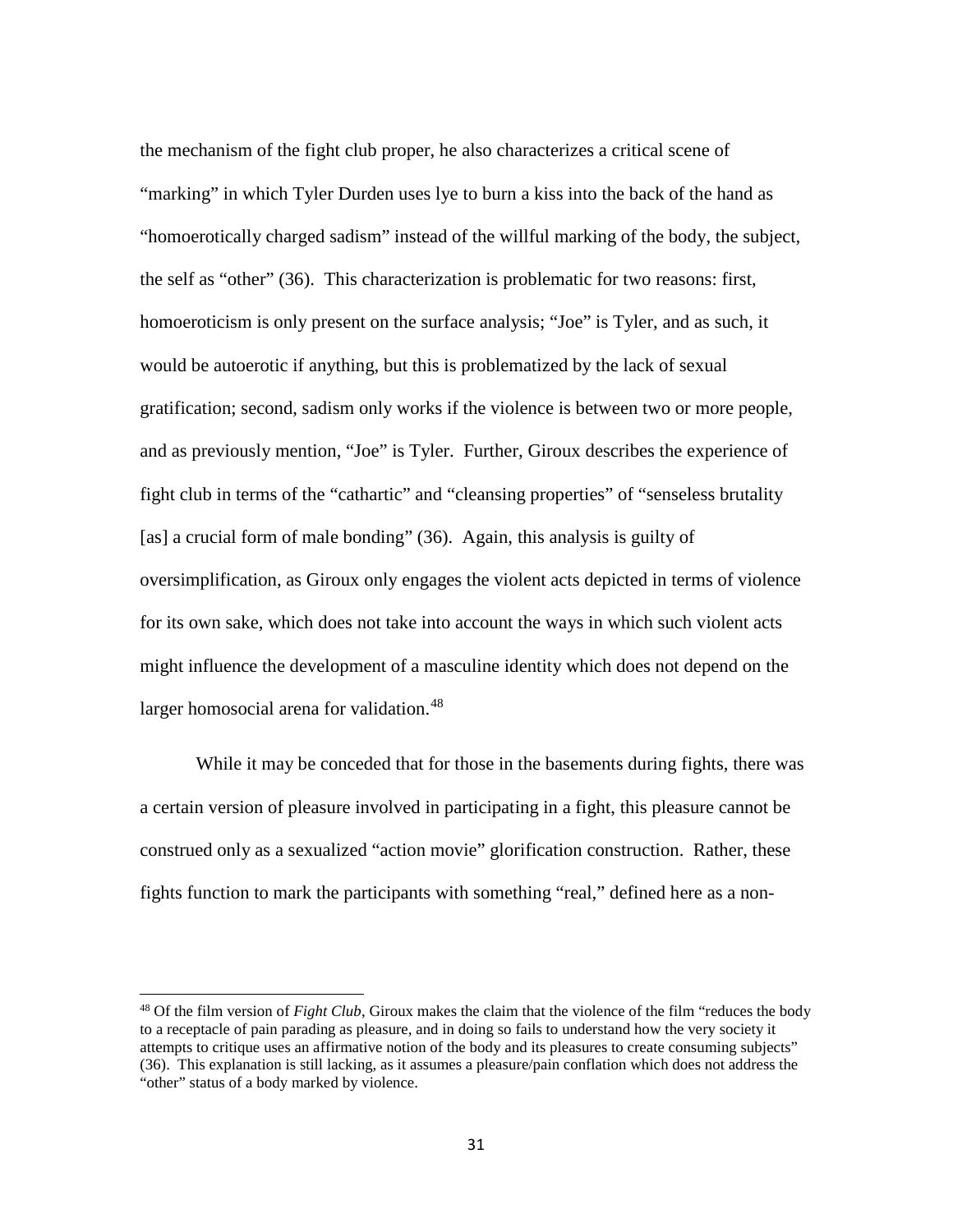constructed if temporary social masculine identification matrix.<sup>49</sup> Certainly, there is a link between this sort of masculine performativity and the glorification of violence from by-gone eras, and the easiest explanation for gratification caused by participation in Fight Club is a misguided attempt to reclaim older masculine identity performances.<sup>50</sup> However, this is again an oversimplification, as it ignores a concept highlighted within *Fight Club* itself: "A man on the street will do anything not to fight," and so "what we have to do, people, is remind these guys what kind of power they still have" (Palahniuk 119-20). The power is not simply to destroy, to fight, to *be manly* in some archaic fantasy, but rather to mark oneself as "other", and in doing so, to access an active countercultural mode of resistance which allows authentic masculine identity to flourish.

Bateman's character attempts to "mark" himself as well, but in contradictory ways which preclude the notion of self-sustained masculine identity construction. Ostensibly, Bateman's masculine performance is divided into two sometimes overlapping but still discreet categories: normative performance in the extreme and deviant performance of the highest magnitude. As previously described, the normative performance of Patrick Bateman borders on obsessive and even unhealthy. Notably, homosexuality seems to be an intolerable difference, as Bateman notes while at the

<span id="page-36-0"></span> $49$  Kimmel describes the testimony of "Matt" who is a young man in his late twenties with a PhD in software engineering, who describes real life fight club participation as being "real. The blood is real. The cracked ribs are real. The pain is real. The pain is fucking real. You actually *felt* something. I don't know. That just matters" (*Angry White Men* 222).

<span id="page-36-1"></span> $50$  Kevin Alexander Boon describes the trend of modern and postmodern American men regarding violence as "a culturally ethic [which] emerged that dissociated men from aggression in an attempt to create a more congenial masculinity" (267). This assumes a conflation with older forms of masculinity and physical aggression, which is a popularized yet not a strict characterization of turn of the century and prior masculine identity performance.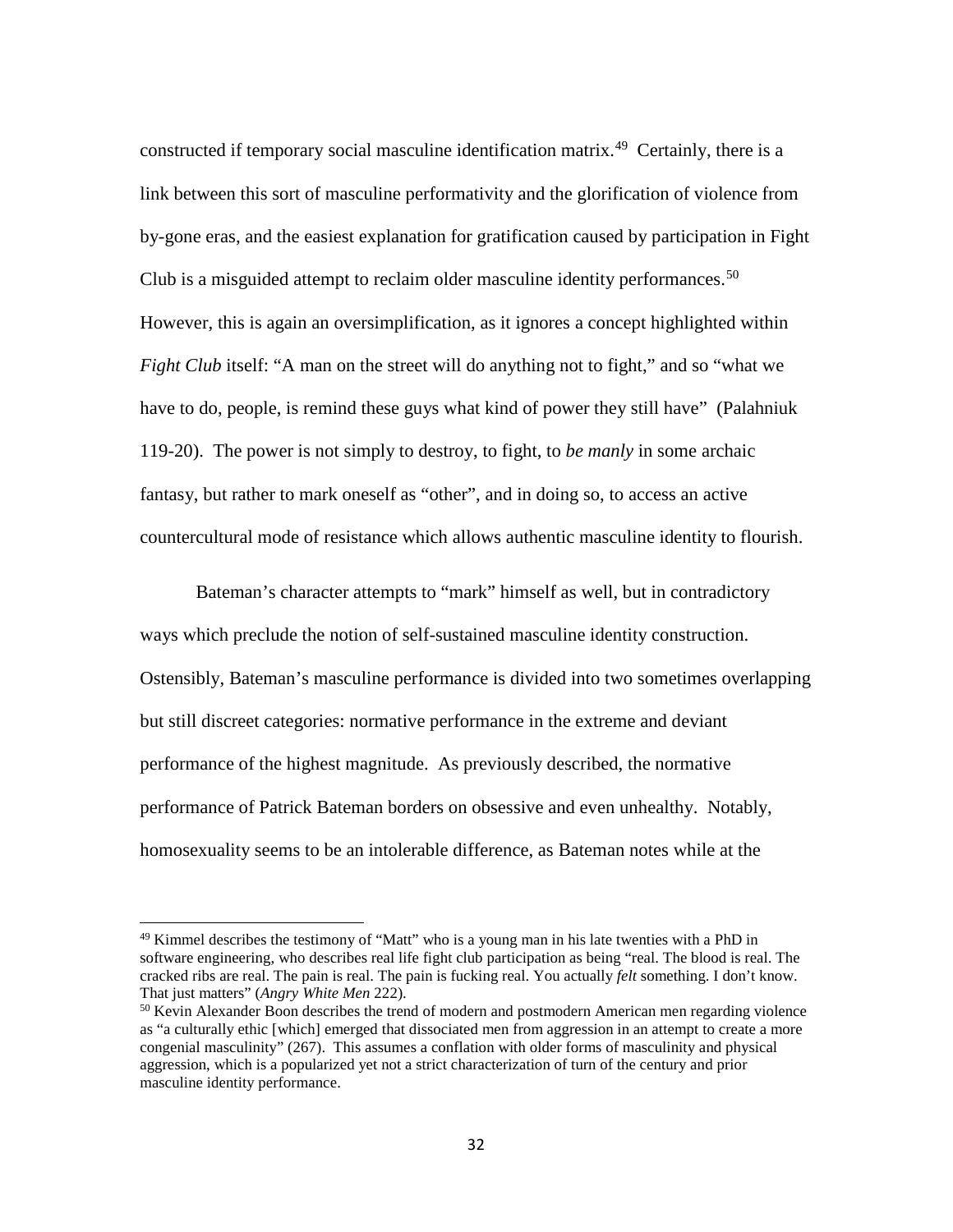fitness club "I should probably be stretching first but if I do that I'll have to wait in line – already some faggot is behind me, probably checking out my back, ass, leg muscles" (Ellis 68). This example illustrates a profound distaste for non-normative masculinity, but there is something else at work here. The meticulous list of the items that the possible homosexual would be "checking out" communicates that while he disapproves of such men, Bateman still may appreciate the accolades. He wants his appearance, physical and fashion, to be observed, commented upon, and respected as clearly masculine. Normative masculine Bateman also feels the compulsion to measure himself by his relative level of notoriety and influence. For instance, Bateman's inability to garner a reservation at "Dorsia," an evidently chic restaurant, results ultimately in the slaying Paul Owen, a member of Bateman's peer group against whom he unsuccessfully attempts to measure himself. [51](#page-37-0)

The anonymity that Patrick Bateman experiences, demonstrated by the somewhat comic motif throughout the novel which involves Bateman being called a series of names which belong to other respected men, also seems to lead to his violent attempts at marking.<sup>52</sup> Furthermore, Bateman's inability to cope with his self-imposed impossible identity construction, whereby he simultaneously wants to completely fit in by doing, saying, wearing, and eating all the same things as his perceived peer group while

<span id="page-37-0"></span><sup>&</sup>lt;sup>51</sup> Patrick is even troubled by the detailed that "Paul Owen is exactly my age, twenty-seven," indicative of Patrick's internalized rivalry with the man.

<span id="page-37-1"></span> $52$  Berthold Schoene describes the behaviors of Patrick Bateman in terms of similarity to, but not conflation with, autism spectrum disorders. Specifically he says "Patrick's precarious selfhood is driven by both hysterical and autistic impulses, finding itself at the mercy of irreconcilable tensions that unleash themselves in hyperbolic acts of violence, both real and imagined" (Schoene 381). This is clearly demonstrated by the incident with Paul Owen.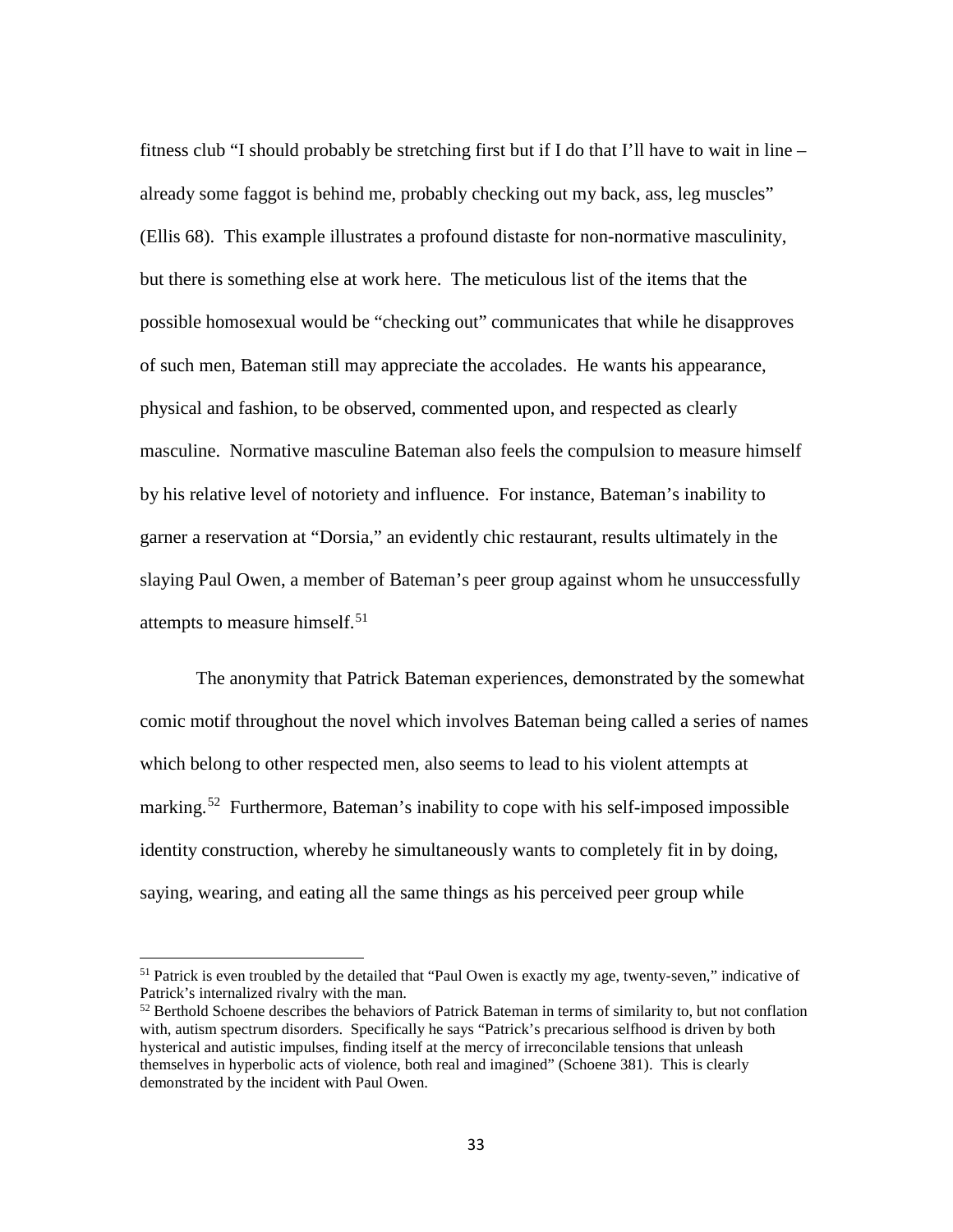conversely wishing to distinguish himself from them, lend a sense of hysteria to his actions, a quality traditionally attributed to femininity.<sup>[53](#page-38-0)</sup> Patrick's violence towards the feminine, manifested through extreme violence as physical, verbal, and mental attacks on women, must be then viewed as Patrick attacking those things that remind him of the fragility of his own masculinity. Certainly, this does not justify any of his actions, fantasized or real, but it might help to explain why all women are regarded this way. His secretary, Jean, and Cheryl, "this dumpy chick" who works at Bateman's health club, are both described by Bateman as being "in love with me" (68). So despite Bateman's unsure standing with himself and his peer group as undeniably masculine, he feels he must demonstrate masculinity according to a hegemonic model, defined by Kimmel as a "particular variety of masculinity to which others – among them young and effeminate as well as homosexual men – are subordinated"  $(119)$ .<sup>54</sup> As such, Bateman must be said to fail at "marking" himself, and thus creating a self-supporting masculine identity, and he knows it. His existential melancholia prominent in his moments of introspection throughout the novel, coupled with the inconsistent and perhaps fictive acts of violence, demonstrate the lack of sincerity that characterizes Patrick Bateman's masculine persona. As such, "Joe" may be said to have succeeded where Patrick failed in the intentional

<span id="page-38-0"></span> $53$  Schoene describes the hysteria as the "feminine falling apart of the self" and Bateman's violence as a "manly self-assertion compensating for a perceived lack in masculine stature" (380-1). This is an interesting interpretation which simultaneously sets up feminine behavior as part of the whole within Patrick's persona if not personality.

<span id="page-38-1"></span><sup>&</sup>lt;sup>54</sup> Kimmel describes the mechanisms by which a construction like this may work in America, as such that "We thus come to know what it means to be a man or a woman in American culture by setting our definitions in opposition to a set of 'others' – racial minorities, sexual minorities, and so on" (119). This fits with Patrick's patterns of violence towards women, his distaste for people of non-white origin, and homosexuals.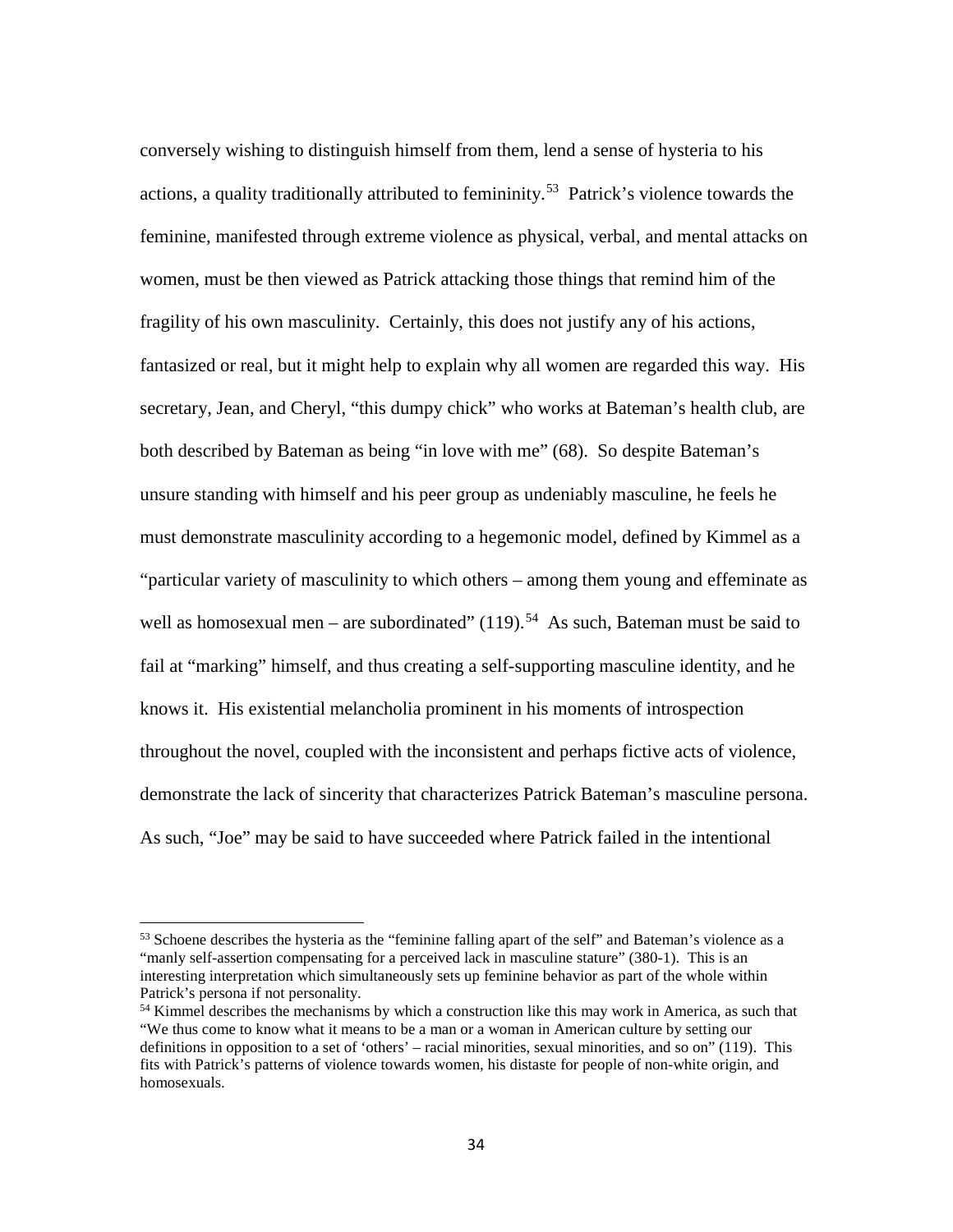creation and maintenance of an "othered" masculine identity. In so doing, "Joe" gains an interiority which does not depend upon external validation.

#### VI. CONCLUSION: THE "OTHER" MASCULINITY

So how can a man be said to possess, perform, or encompass an authentic masculinity? More germane to this essay, how can a man whose gender socialization encounters mandate conformity to traditional arcs of masculine performance establish any kind of marked, and thus unstable, masculinity?<sup>[55](#page-39-0)</sup> Why would he even want to? The answer to the last two questions is complicated. A man will always internalize the expectations and appraisal of his fellow humans, and as such, the "masculinity in vacuum" model is nearly impossible in the pragmatic sense. But this does not mean that such a man is predestined to perform masculinity in predictable, hegemonic patterns. However, reaching this sort of indeterminacy of gender, defined here not as possessing an insubstantial identity like Patrick Bateman but rather a flexibility of gendered performance, is contingent upon a concept described by Judith Butler as *inscription*. [56](#page-39-1)  This requires one to view the body as, instead of a stable subject, "a medium, indeed a blank page; in order for inscription to signify, however, that medium must be destroyed – that is, fully transvaluated into a subliminated domain of values" (Butler 177). This model of identity creation mirrors the sentiments expressed by Tyler Durden, and by

<span id="page-39-0"></span><sup>&</sup>lt;sup>55</sup> Michael Kimmel describes gender socialization as a process which continues throughout life, not strictly during the formative years of youth and young adulthood, and that the gender identity of a given man or woman will undergo several changes as that person's worldview evolves (*The Gendered Society* 123).

<span id="page-39-1"></span><sup>&</sup>lt;sup>56</sup> Butler attributes the idea of inscription to concepts gleaned from both Nietzsche and Foucault (177).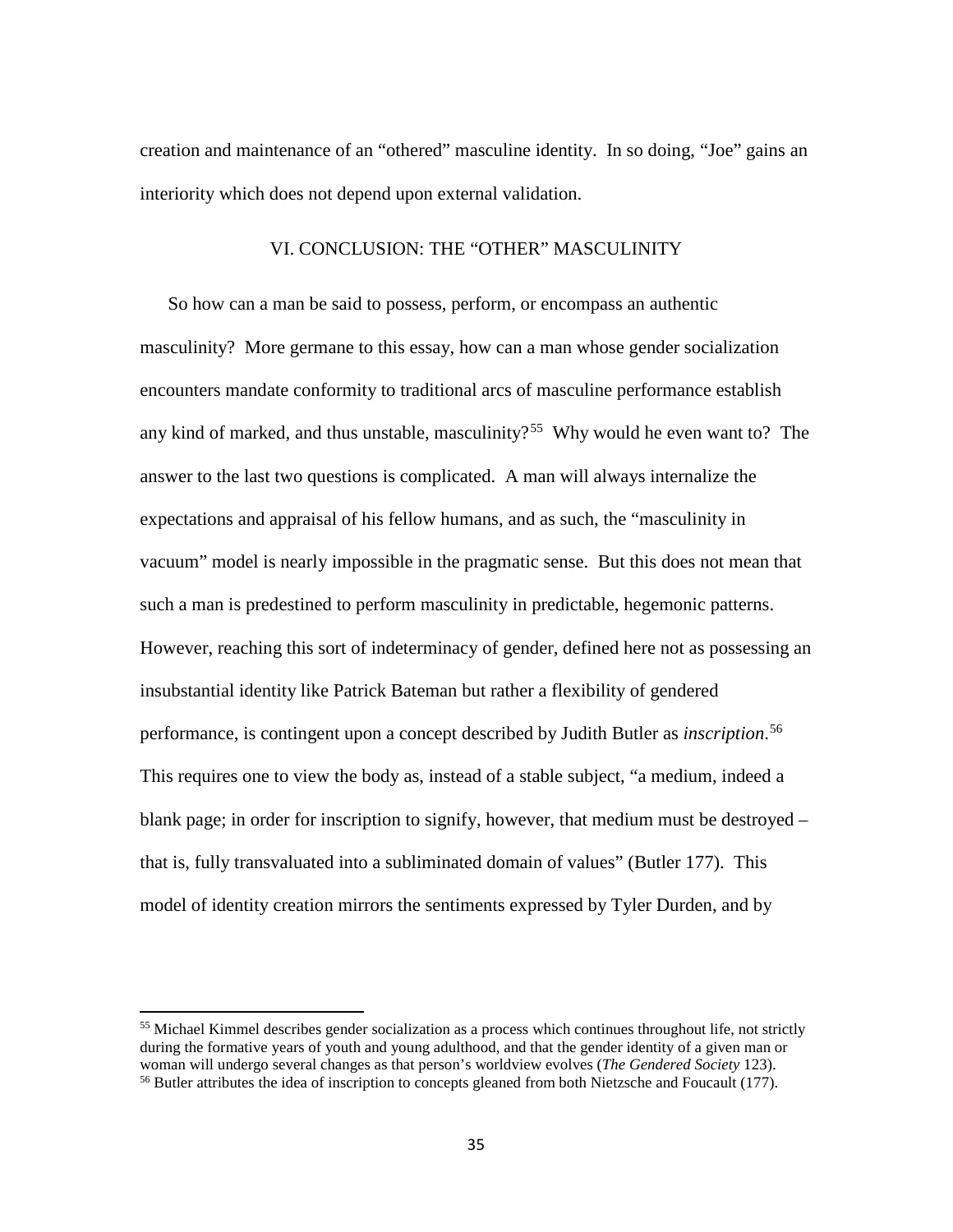proxy "Joe", and acts to explain his success in contrast to Patrick Bateman's failure in creating a stable yet non-hegemonic masculine identity.

*Fight Club* is full of pithy expressions of inscription which typify the model put forth by Butler, as when "Joe" contends that he "[doesn't] want to die without a few scars", and says that perhaps "maybe self-improvement isn't the answer…[but] maybe selfdestruction is the answer" (Palahniuk 48-9). Within the paradigm created by Butler, the "scars" represent inscription, "self-improvement" is the careful cultivation and maintenance of hegemonic masculinity, and "self-destruction" is the process described by Butler by which "culture," here representing masculine identity, can emerge (177). This sort of destruction, however, is not a viable option for most men not willing to sacrifice the perception of their identities as stable. In post-modern America, resistance to this sort of generative destruction is similar to resistance to physical altercation. In his confrontation involving the manager of the hotel where "Joe" maintains one of his side jobs, "Joe" inscribes himself as "other" through physically beating himself, which forces the manager to cringe away, not just because of the blood, but because this sort of selfharm represents a violent upheaval of traditional, and thus accepted, masculine values. "Joe's" blood which he imprints onto the clothes of the manager temporarily marks him, and he screams right as the guards arrive to interrupt "our most excellent moment" (Palahniuk 117).<sup>57</sup> "Joe's" behavior must be assumed to threaten the stability of masculine performance maintained by the manager, and is thus a source of instability and

<span id="page-40-0"></span><sup>&</sup>lt;sup>57</sup> This mirrors the "prediscursive multiplicity of bodily forces that break through to the surface of the body to disrupt the regulating practices of cultural coherence imposed upon the body by a power regime" (Butler 178).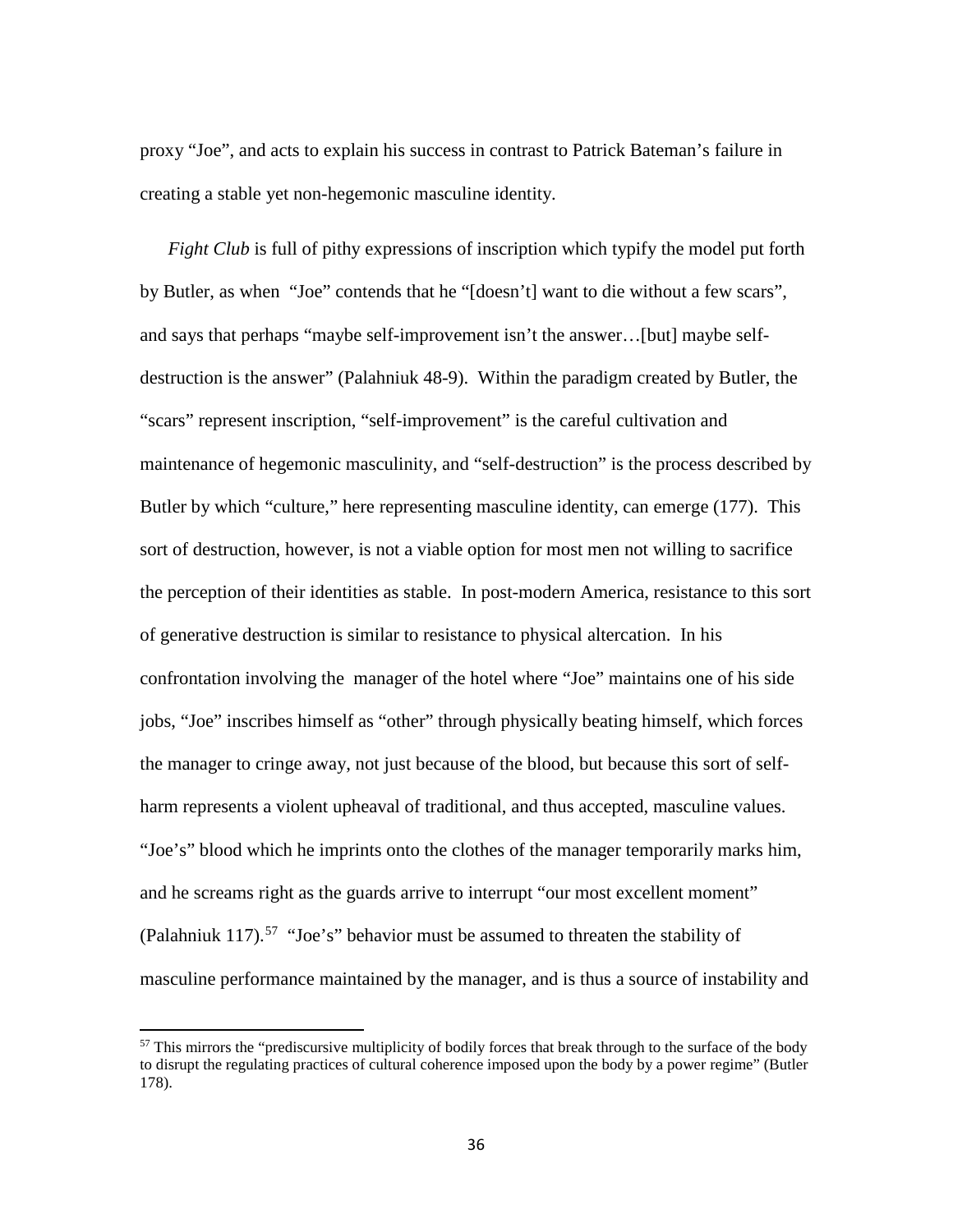chaos anathema to the identity this manager has cultivated and wishes to keep intact. Contact with "Joe" must be a catalyst for the destruction of the bodily infused politics within the paradigm of normative performance. "Marking" then must be viewed as the deliberate "othering" of oneself, not to seem maladaptive or countercultural, but rather to demonstrate that if a so-called "other" can successfully perform masculine, then the definition of masculine must be altered to be infinitely more inclusive.

This essay does not seek to advocate the extreme measures of requisite destruction demonstrated by "Joe", however. The symbolic character of such cataclysmic development is, however, the cathartic and preferable outcome of masculine identity in the 21<sup>st</sup> century. Michael Kimmel makes the argument "power is the property of a group, not an individual," and "gender is as much a property of institutions as it is part of our individual identities," (*The Gendered Society* 127). Therefore, it is not much of a leap to view "marking" or "inscription" as a methodology to be adopted by men in America in order to resist and problematize the simplistic binary of masculine/feminine, as each of the identity frameworks are the product of institutions, and such binary suppositions must be combatted in order for authentic performative gender dynamics to emerge in America. The alternative to this binary would be the adoption of a gender spectrum theory, but even this model must be qualified. A spectrum might indicate to some the presence of polar planes of existence, but this is not helpful or accurate. Rather, the gendered identity, fully realized and "marked", is free then to adopt and perform behaviors from across the spectrum, simultaneously and in such a way that precludes gendered identity conflict. Kimmel describes a society constructed where "traits and behaviors heretofore

37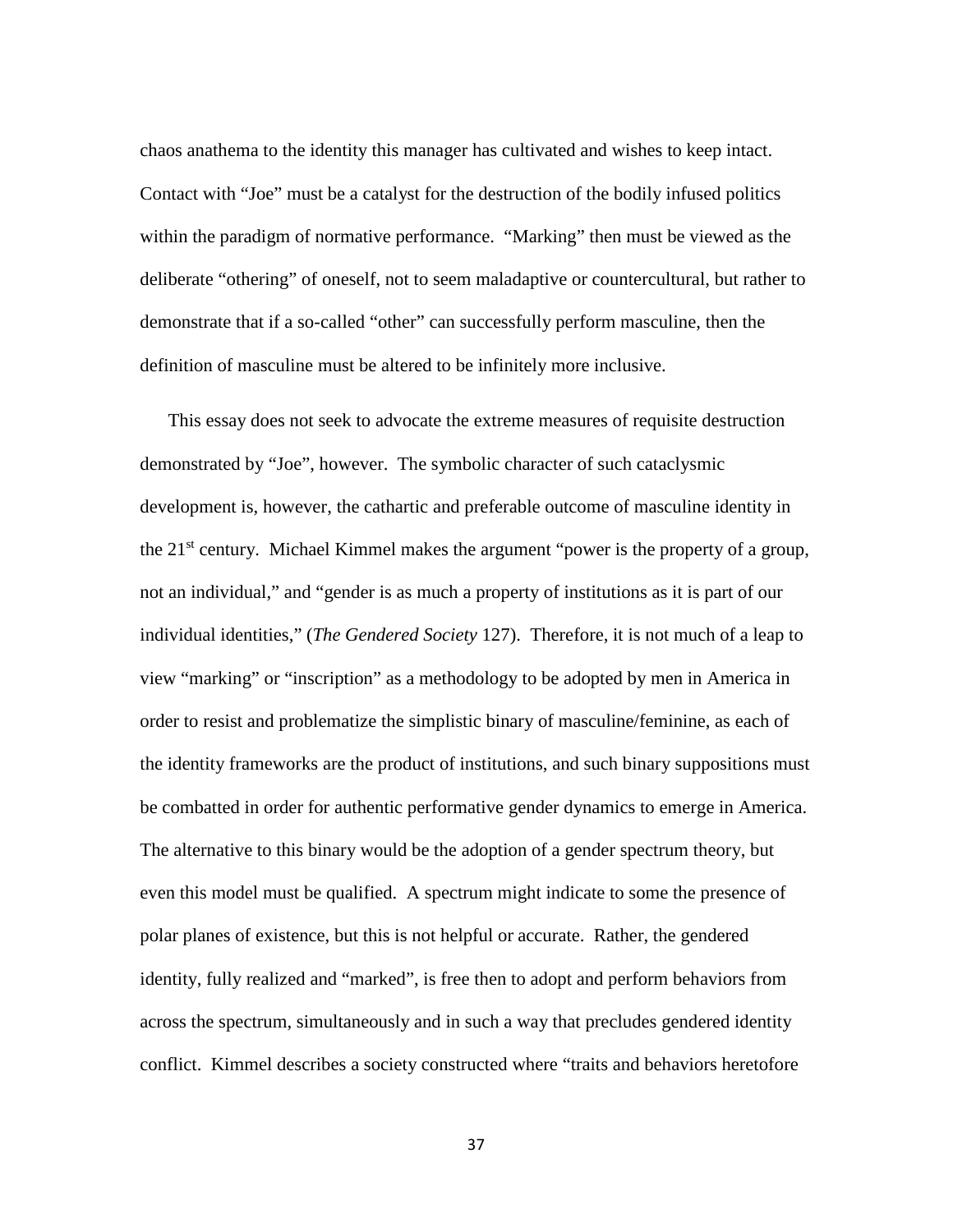labeled as masculine and feminine – competence and compassion, ambition and affections – [are] to be labeled as distinctly human qualities, accessible to both women and men who are grown-up enough to claim them" (488). This advocacy does not call for the disintegration of biological sexes, nor the destruction of (non-sexist) homosocial and heterosocial interactions. Rather, men in America should strive for a new paradigm that does not depend upon power ties and physical might, does not disparage sympathy and understanding, or invalidate non-traditional lifestyles or behaviors. Rather, men should be excited by the opportunity to grow in unique, non-reified, and decidedly masculine ways which act to build upon the positive attributes of the entire spectrum of human performativity.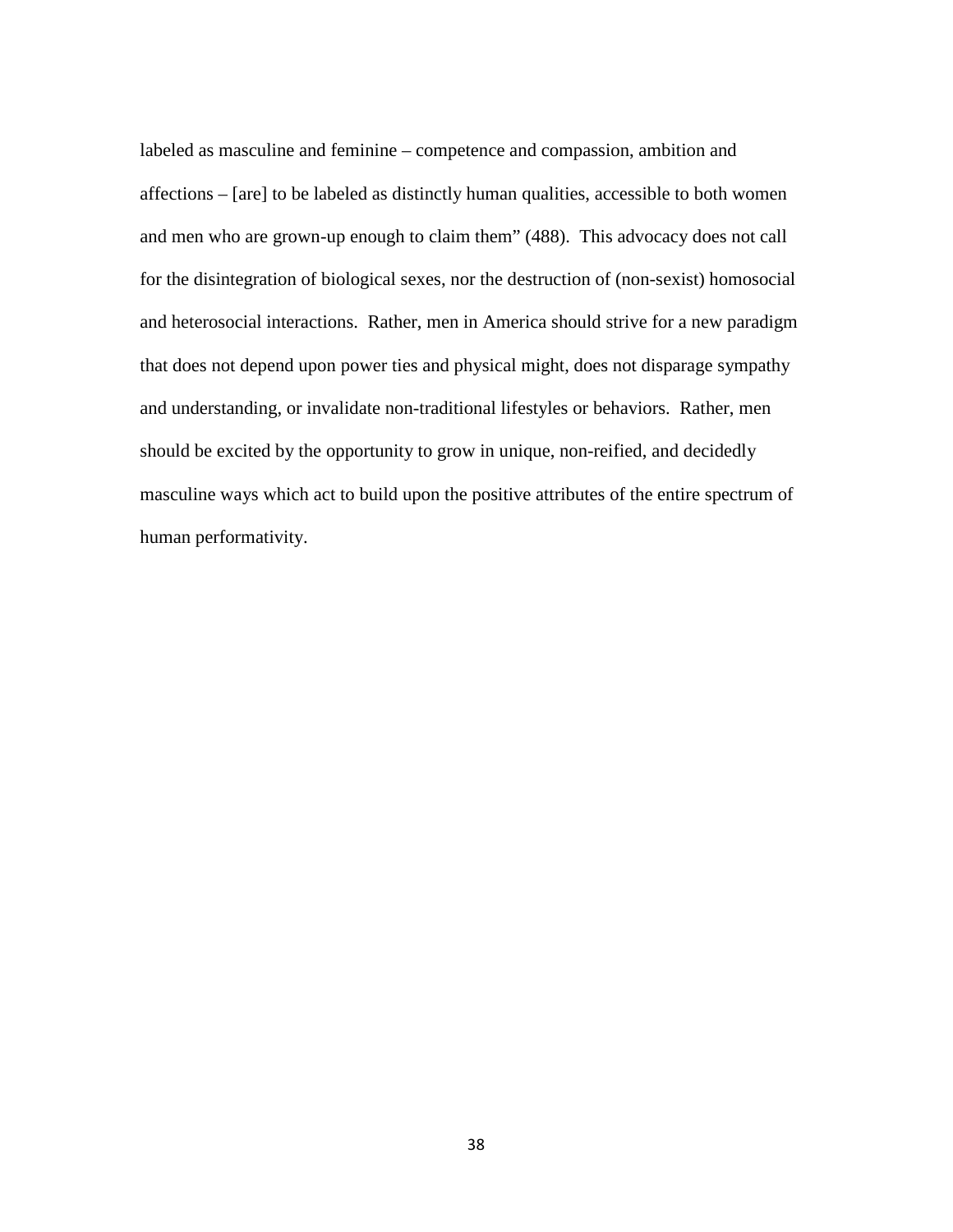#### WORKS CITED

Alexander, Bryant Keith. "Gendered Labor: The Entanglements of Culture, Community and Commerce." *International Review of Qualitative Research* 1.2 (2008): 145- 172. Online Journal Database. 23 March 2017.

Baldwin, James. *The Fire Next Time*. New York: Vintage Books, 1993. Print.

- Baron, Ava. "Masculinity, the Embodied Male Worker, and the Historian's Gaze." *International Labor and Working-Class History* 69 (2006): 143-160. Online Journal Database. September 2016.
- Biber, Katherine. "The Emperor's New Clones: Indiana Jones and Masculinity in Reagan's America." *Australasian Journal of American Studies* 14.2 (1995): 67-86. Online Journal Database. 25 3 2017.
- Boon, Kevin Alexander. "Men and nostalgia for violence: culture and culpability in Chuck Palahniuk's Fight Club." *The Journal of Men's Studies* 11.3 (2003): 267+. Online Journal Database. October 2015.
- Bride, Amy. "Byronic Bateman: the Commodity Vampire, Surplus Value, and the Hyper-Gothic in American Psycho." *The Irish Journal of Gothic and Horror Studies* 14 (2015): 3-18. Online Journal Database. November 2016.
- Brown, Julie C. "Exploring Contemporary Issues in Genetics & Society Karyotyping, Biological Sex, & Gender." *The American Biology Teacher* 75.9 (2013): 692-697. Online Journal Database. 23 March 2017.
- Brown, Steven R. "Political Implications of Ego Psychological and Object Relational Personality Theories." *Political Psychology* 3.3-4 (1981-2): 196-210. Online Journal. February 2017.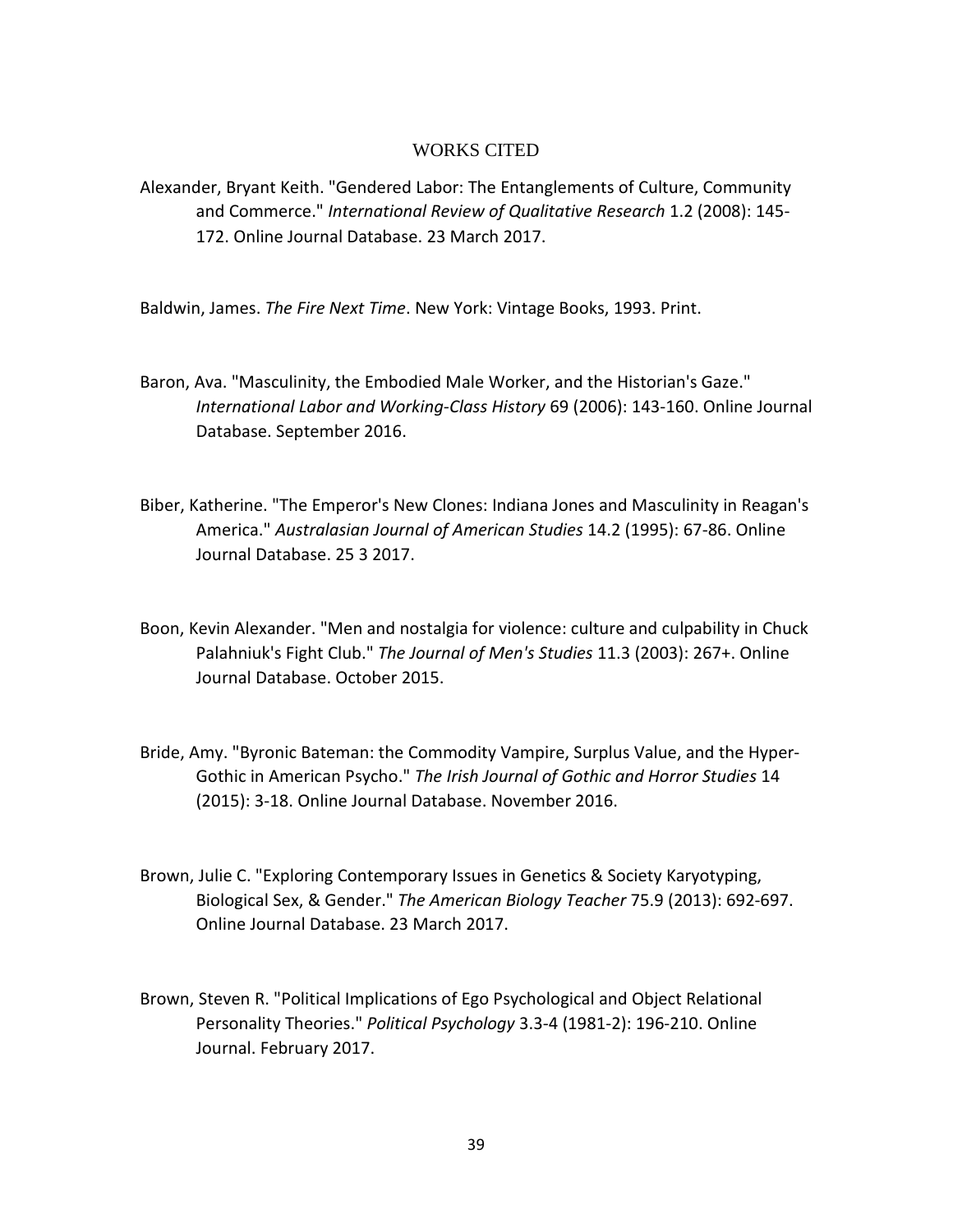Butler, Judith. *Gender Trouble*. New York: Routledge, 2007. Print.

- Connell, R. W. *Masculinities*. 2nd . Berkeley and Los Angeles: University of California Press, 2005. Print.
- Duguid, Scott. "The Addiction of Masculinity: Norman Mailer's "Tough Guys Don't Dance" and the Cultural Politics of Reaganism." *Journal of Modern Literature* 30.1 (2006): 23-30. Online Journal Database. 24 March 2017.

Ellis, Bret Easton. *American Psycho*. New York: Vintage Books, 1991. Print.

Fehn, Bruce. "Theodore Roosevelt and American Masculinity." *OAH Magazine of History* 19.2 (2005): 52-9. Online Journal Database. October 2016.

Fitzgerald, F. Scott. *The Great Gatsby*. New York: Simon & Schuster, 1925, 2004. Print.

- Frow, John. ""Reproducibles, Rubrics, and Everything You Need": Genre Theory Today." *PMLA* 122.5 (2007): 1626-34. Online Journal Database. 25 March 2017.
- Gardiner, Judith Kegan. ""Female Masculinity and Phallic Women Unruly Concepts"." *Feminist Studies* 38.3 (2012): 597-624. Online Journal. November 2016.
- Giroux, Henry A. "Brutalised Bodies and Emasculated Politics." *Third Text* 53.14 (2000-1): 31-41. Online Journal Database. October 2015.
- Gizzo, Suzanne Del. "The American Dream Unhinged: Romance and Reality in "The Great Gatsby" and "FightClub"." *The F. Scott Fitzgerald Review* 6 (2007-8): 69-94. Online Journal Database. July 2016.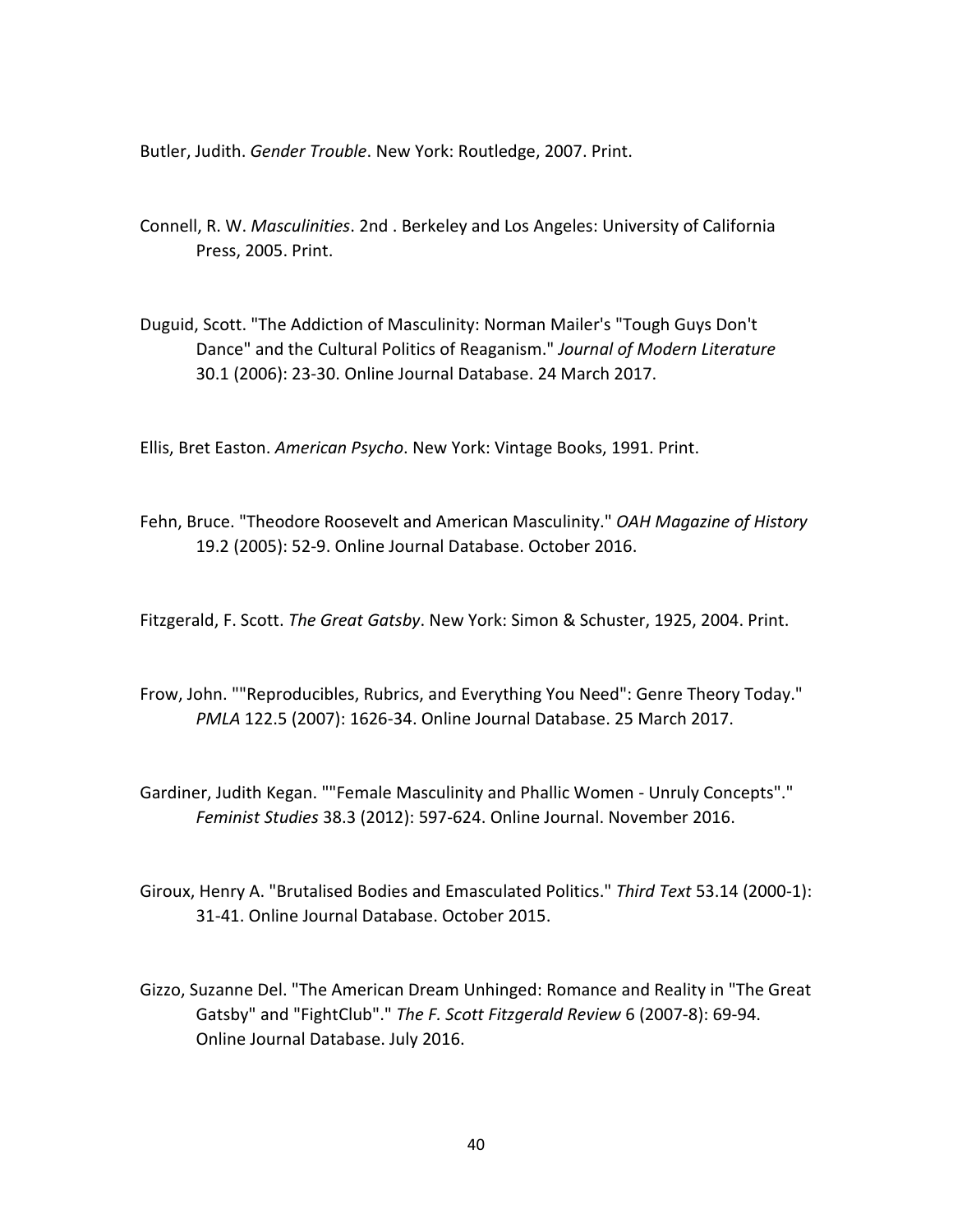- Groth, Miles. "An Angry Non-white Man? Research and Rhetoric in Michael Kimmel's Angry White Men." *New Male Studies: An International Journal* 3.2 (2014): 99- 122. Online Journal Database. 25 3 2017.
- Heise, Thomas. "American Psycho: Neoliberal Fantasies and the Death of Downtown." *Arizona Quarterly: A Journal of American Literature, Culture, and Theory* 67.1 (2011): 135-160. Online Journal Database. October 2016.

Kimmel, Michael. *Angry White Men*. New York: Nation Books, 2013. Print.

—. *The Gendered Society*. 6th . New York: Oxford University Press, 2017. Print.

- Legg, Stephen. "Assemblage/apparatus: using Deleuze and Foucault." *Area* 43.2 (2011): 128-133. Online Journal Database. 23 March 2017.
- Morris, Rosalind C. "All Made Up: Performance Theory and the New Anthropology of Sex and Gender." *Annual Review of Anthropology* 24 (1995): 567-592. Online Journal Database. January 2017.
- Painter, Nell Irvin. "Ralph Waldo Emerson's Saxons." *The Journal of American History* 95.4 (2009): 977-985. Online Jounal Database. 23 March 2017.

Palahniuk, Chuck. *Fight Club*. New York: W. W. Nortan and Company, Inc., 1996. Print.

Pinar, William F. "The "Crisis" of White Masculinity." *Counterpoints* 163 (2001): 321-416. Online Journal Database. February 2017.